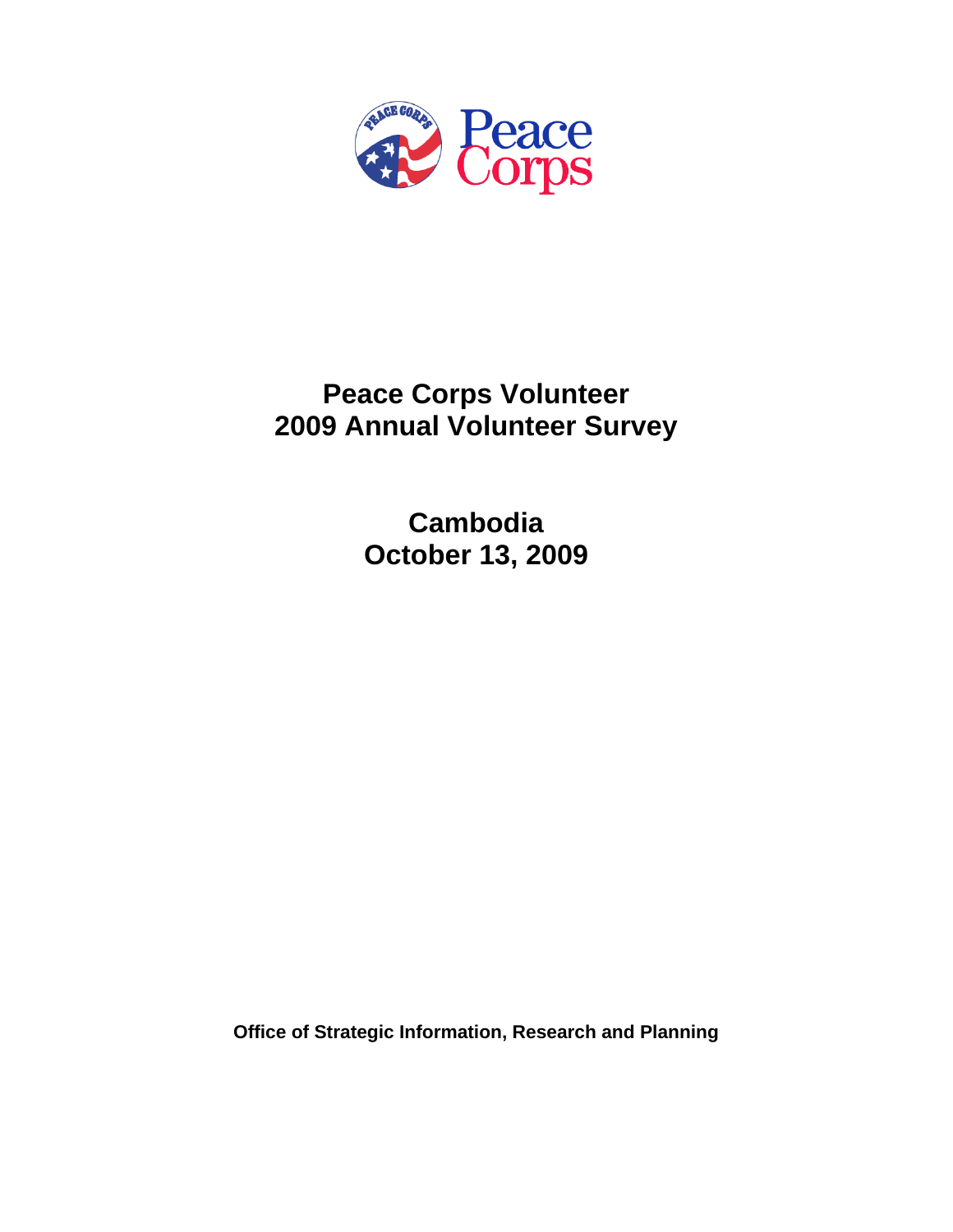## **Table of Contents**

| Introduction to the 2009 Annual Volunteer Survey Report 3 |     |
|-----------------------------------------------------------|-----|
| Overview of the Post's 2009 Volunteer Survey Respondents4 |     |
|                                                           |     |
|                                                           |     |
|                                                           |     |
|                                                           | 12  |
|                                                           |     |
|                                                           | 23  |
|                                                           | .28 |
|                                                           | .37 |
| I. Your Life in the Peace Corps.                          | .38 |
| J. Overall Assessment of Peace Corps Service42            |     |
| K. Activities After Peace Corps Service                   | 51  |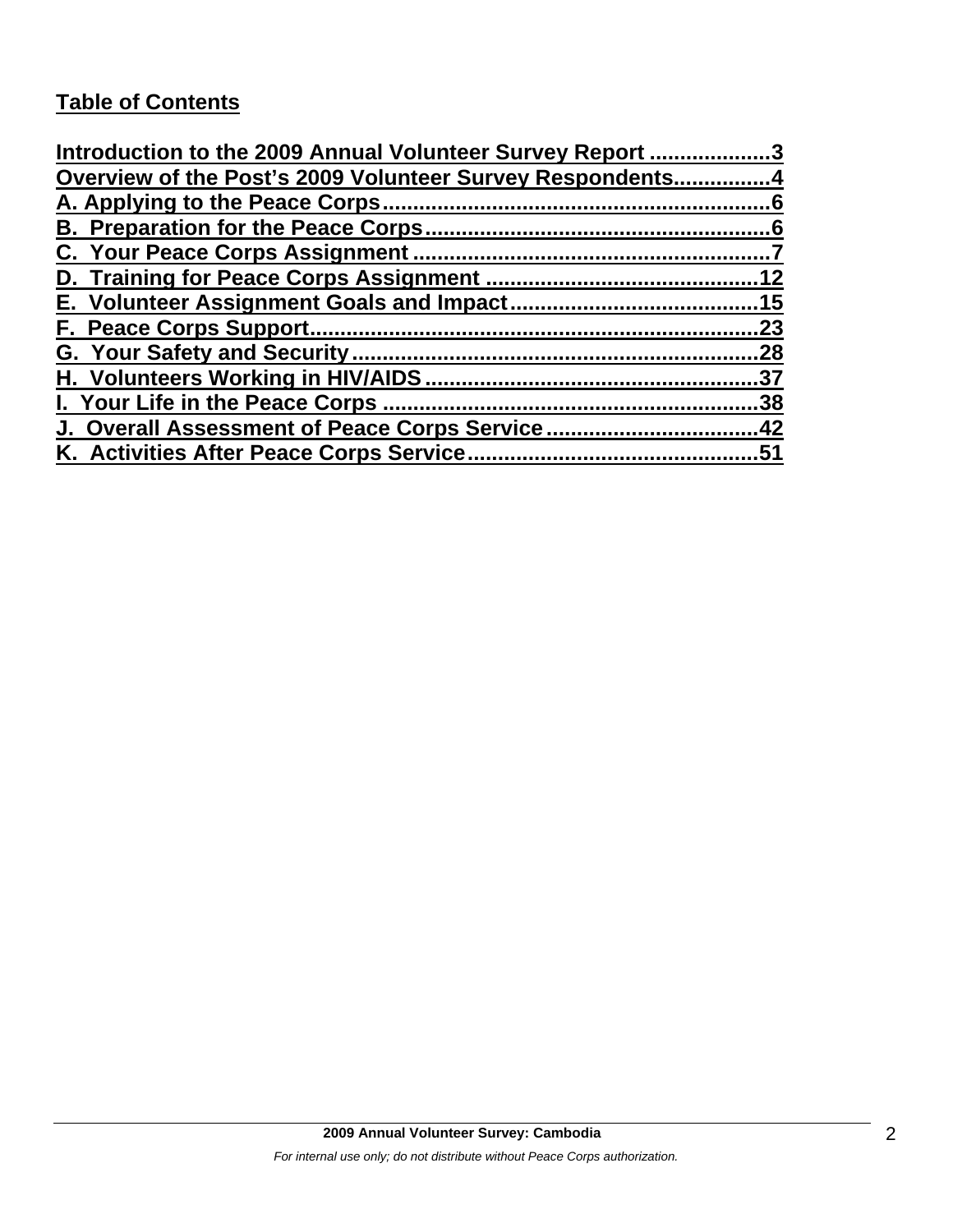## **Introduction to the 2009 Annual Volunteer Survey Report**

This country report contains the tables and charts from the Volunteers in your country who completed the 2009 Annual Volunteer Survey (AVS). The results provide a picture of the activities, experiences and views of Peace Corps Volunteers in 2009. The results show areas where Volunteers' needs are met and identify areas where improvements may be needed. The survey was fielded from May through August 2009.

A core set of questions was asked of all Volunteers. For the first time, Volunteers were also asked a series of questions relevant to their time in country:

- Volunteers in country 8 or less months were asked about applying to and preparing for the Peace Corps.
- Volunteers in country 18 or less months were asked about the effectiveness of their preservice training (PST).
- Volunteers in country 19 or more months were asked about their post-service plans, as well as the Peace Corps' resources for their post-service transition.

Tables and graphs are labeled by survey section and the survey question. The tables show the percent of post respondents that selected each choice and the total number of post respondents that answered the question. The number of responses for each question will vary, depending on:

- whether the question was asked of all Volunteers or only the Volunteers in-country a certain number of months and
- how many of the Volunteers who were "eligible" to answer the question did respond.

Most survey questions asked respondents to select only one from a set of choices. The percentages for the "select one" responses add up to 100 percent. Other questions asked Volunteers to "mark all that apply" in situations, for example, where it is likely that respondents are involved in more than one secondary activity. The percentages of the "mark all that apply" responses will total more than 100 percent; each percentage equals the number of respondents selecting that choice divided by the number of respondents who answered the question.

Posts are encouraged to compare these 2009 results with the 2006 and 2008 survey results to note trends and changes over time. Because questions are revised from one survey to the next, a crosswalk between the 2008 and 2009 questions is posted on the OSIRP intranet page under 2009 AVS Reports "Reference Documents." The earlier 2008 survey global, regional and post reports are also posted on the OSIRP Intranet page.

Volunteers' extensive narrative responses to the 29 open-ended questions on the survey are in the post's 2009 Annual Volunteer Survey Open Ended Reponses report. All Volunteers' narrative responses to key questions will be analyzed for global themes and presented in a later report.

The number of surveys for each post includes surveys submitted online by Volunteers and completed paper surveys sent to the Peace Corps headquarters for hand-entry into the online survey system. The final count may include mostly completed partial surveys added to the final dataset after the survey closed.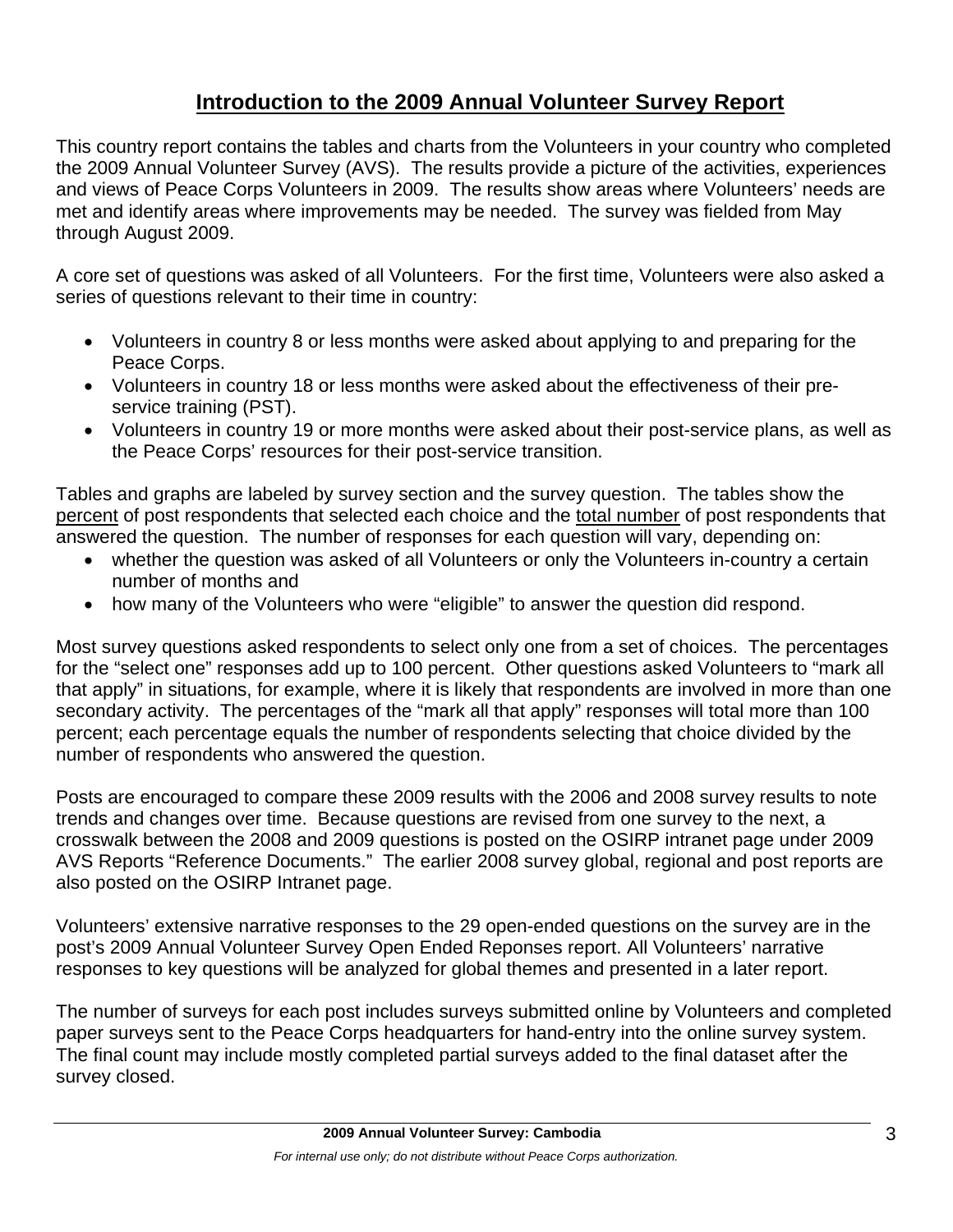## **Overview of the Post's 2009 Volunteer Survey Respondents**

This overview presents basic information about the characteristics of Volunteers who completed the 2009 Annual Volunteer Survey at post.

|            | 8 months or less |         | 9 to 18 months |         | 19 months or more |         | Total           |         |
|------------|------------------|---------|----------------|---------|-------------------|---------|-----------------|---------|
|            | Number           | Percent | Number         | Percent | Number            | Percent | Number          | Percent |
| Months3grp |                  |         | 30I            | 94%     |                   | 6%      | 32 <sub>l</sub> | 100%    |

## **Completed Surveys by Months in Country**

#### **L1: What is your age?**

|         | 20-29 | 30-49 | $50+$ | Total |
|---------|-------|-------|-------|-------|
| AGE3grp | 90%   | 10%   | 0%    |       |

## **L2: What is your gender?**

|               | Female | Male | Total |
|---------------|--------|------|-------|
| <b>GENDER</b> | 50%    | 50%  |       |

## **Completed surveys by project.**

|                                                 | Count     | Column N % |
|-------------------------------------------------|-----------|------------|
| <b>English Teaching and Teacher</b><br>Training | <b>30</b> | 97%        |
| Other. Please specify                           |           | 3%         |
| otal.                                           | 31        | 100%       |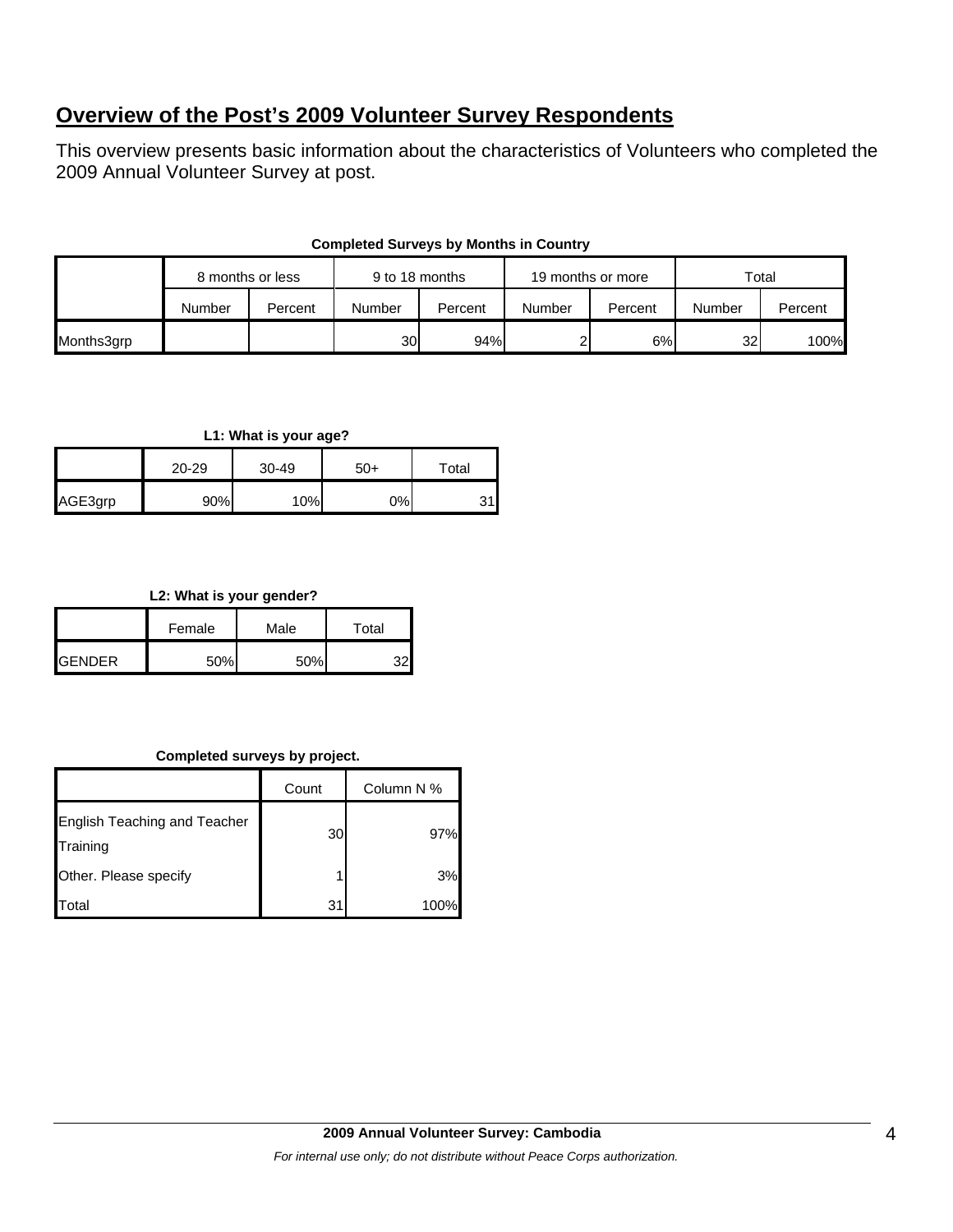|                |                                                 | Percent | Number |
|----------------|-------------------------------------------------|---------|--------|
| C <sub>2</sub> | English teaching                                | 97%     | 31     |
|                | Youth development                               | 3%      | 1      |
|                | Business education/advising                     |         |        |
|                | Urban & regional planning/municipal development |         |        |
|                | Other: Please specify                           |         |        |
|                | Water sanitation                                |         |        |
|                | <b>HIV/AIDS</b>                                 |         |        |
|                | Health extension                                |         |        |
|                | Forestry/parks                                  |         |        |
|                | Environmental education                         |         |        |
|                | Other education                                 |         |        |
|                | Teacher training                                |         |        |
|                | Math/science teaching                           |         |        |
|                | Agroforestry                                    |         |        |
|                | Information & communications technology (ICT)   |         |        |
|                | NGO development                                 |         |        |
|                | Community development                           |         |        |
|                | Agriculture/fish/livestock                      |         |        |
|                | Total                                           | 100%    | 32     |

#### **C2: Which best describes the focus of your primary assignment/work?**

#### **C2.TEXT: Which of the following initiatives does**

**your primary work include? Other (specify)**

|          |       | <b>PERCENT</b> | <b>NUMBER</b> |
|----------|-------|----------------|---------------|
| IC2.TEXT |       | 100%           | 32            |
|          | Total | 100%           |               |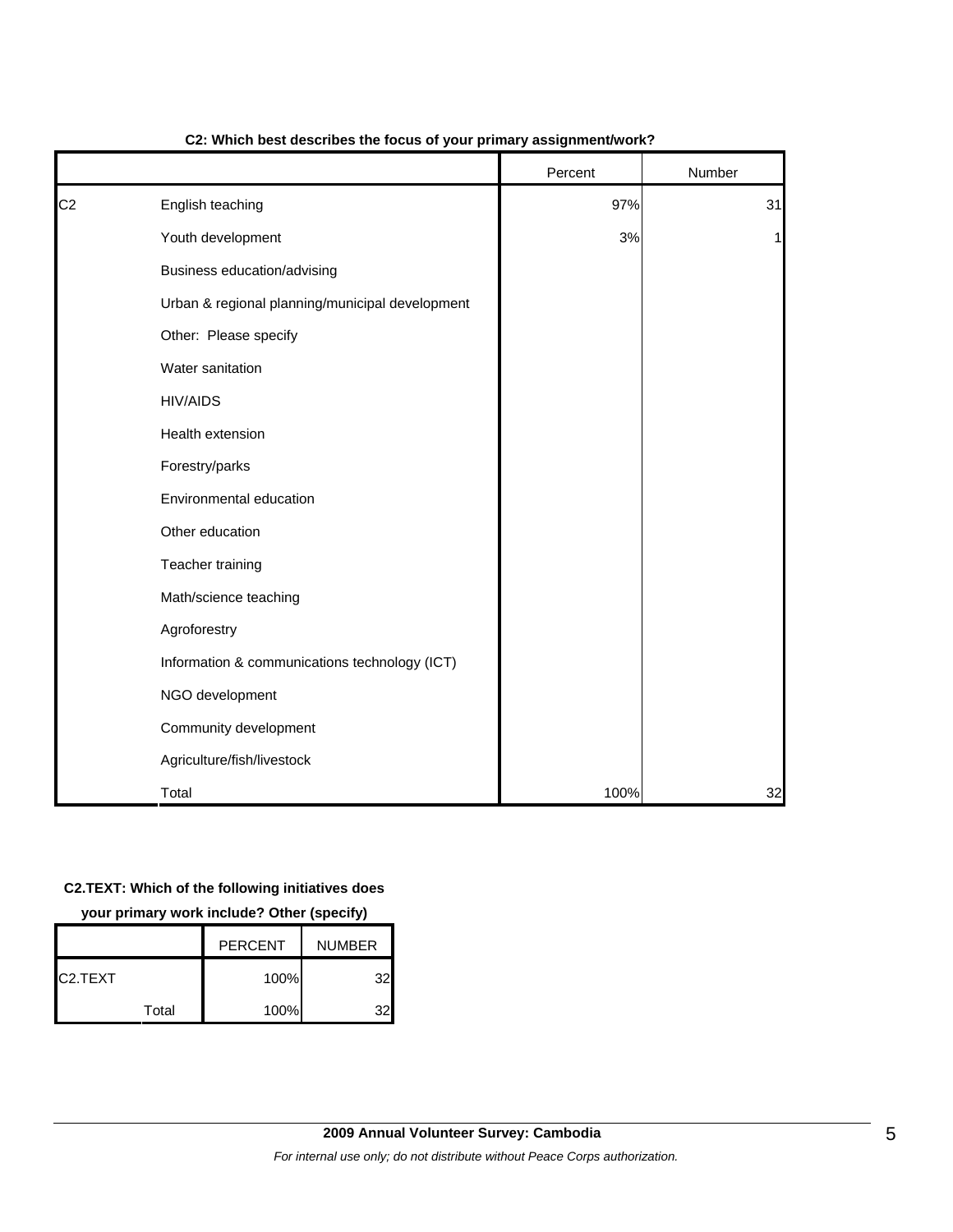## **A. Applying to the Peace Corps**

*This section reports Volunteers' motivations in applying and accepting a Peace Corps assignment.* 

## **B. Preparation for the Peace Corps**

*This section reports on Volunteers' assessment of the materials and information available before their service.* 

*Sections A and B are only completed by Volunteers who have been in country less than 9 months. No Volunteers in Cambodia reported they had been in country 8 months or less.*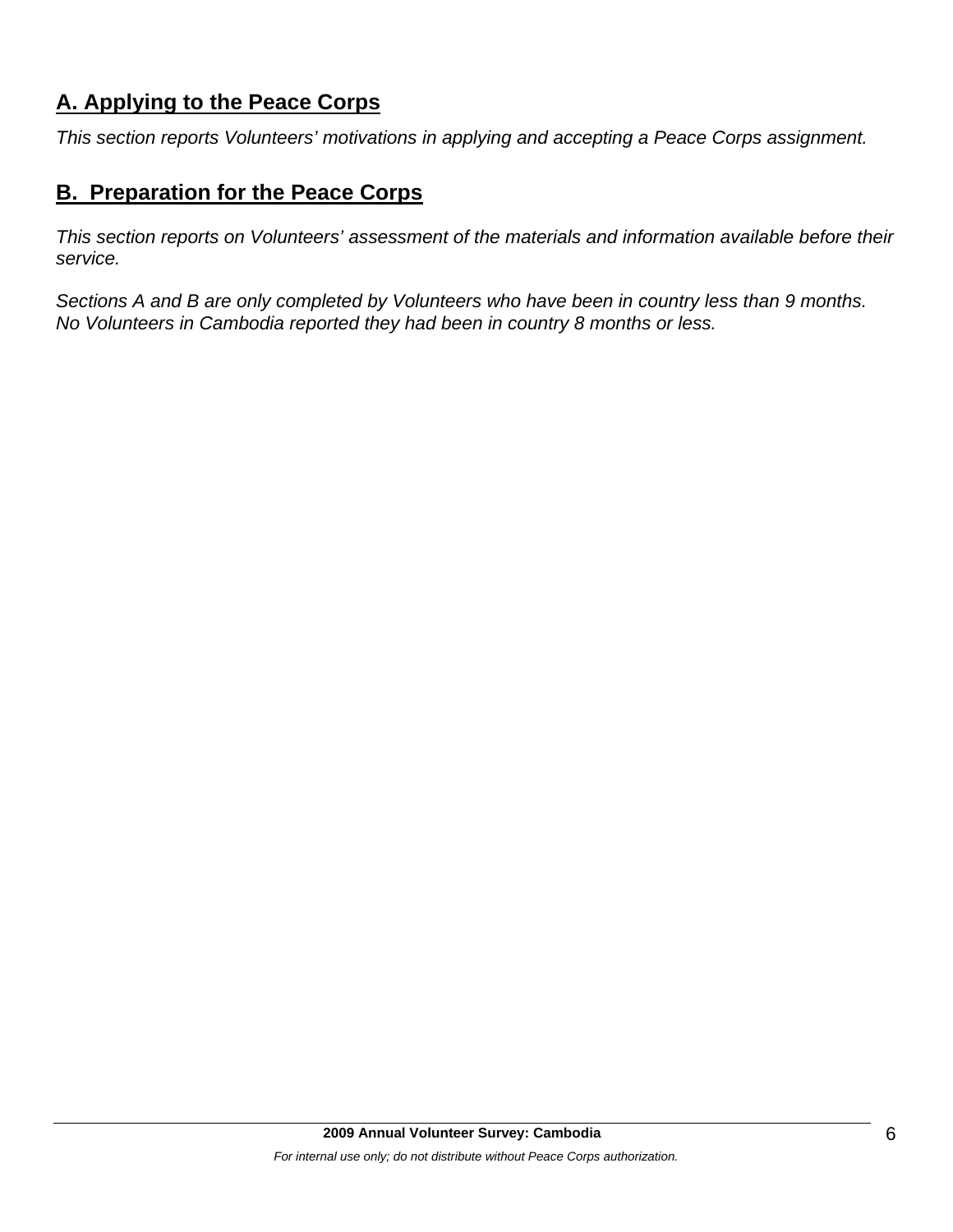## **C. Your Peace Corps Assignment**

*This section reports Volunteers' primary assignment work and secondary activities. The term "primary assignment" refers to the Volunteers' assignment which is part of an overall project plan designed by your host country partners and in-country Peace Corps staff.* 

|            |                                                                                         | apply.        |                             |                                 |
|------------|-----------------------------------------------------------------------------------------|---------------|-----------------------------|---------------------------------|
|            |                                                                                         | PCV Responses | % Involved in<br>Initiative | <b>Total PCVs</b><br>Responding |
| \$C3PrmAct | English teaching                                                                        | 31            | 97%                         |                                 |
|            | Working with youth                                                                      | 23            | 72%                         |                                 |
|            | Girls' education                                                                        | 14            | 44%                         |                                 |
|            | Literacy                                                                                | 13            | 41%                         |                                 |
|            | Library development                                                                     | 11            | 34%                         |                                 |
|            | Sports/fitness                                                                          | 10            | 31%                         |                                 |
|            | World Wise Schools/<br>Correspondence Match                                             | 7             | 22%                         |                                 |
|            | <b>HIV/AIDS</b>                                                                         | 6             | 19%                         |                                 |
|            | Working with NGO(s)                                                                     | 6             | 19%                         |                                 |
|            | Environment work                                                                        | 4             | 12%                         |                                 |
|            | WID/GAD                                                                                 | 4             | 12%                         |                                 |
|            | Working with special groups<br>(e.g., disabled, elderly, ethnic<br>minorities, orphans) | 4             | 12%                         |                                 |
|            | Nutrition education                                                                     | 3             | 9%                          |                                 |
|            | Other: Please specify                                                                   | 3             | 9%                          |                                 |
|            | Arts                                                                                    | 2             | 6%                          |                                 |
|            | Information and<br>communications technology<br>(ICT)                                   | 2             | 6%                          |                                 |
|            | Mobilize host country nationals<br>(HCNs) to volunteer                                  | 2             | 6%                          |                                 |
|            | Rural development                                                                       | 2             | $6\%$                       |                                 |
|            | Child survival                                                                          |               | 3%                          |                                 |

## **C3: Which of the following activities does your primary assignment/work include? Mark all that**

**2009 Annual Volunteer Survey: Cambodia**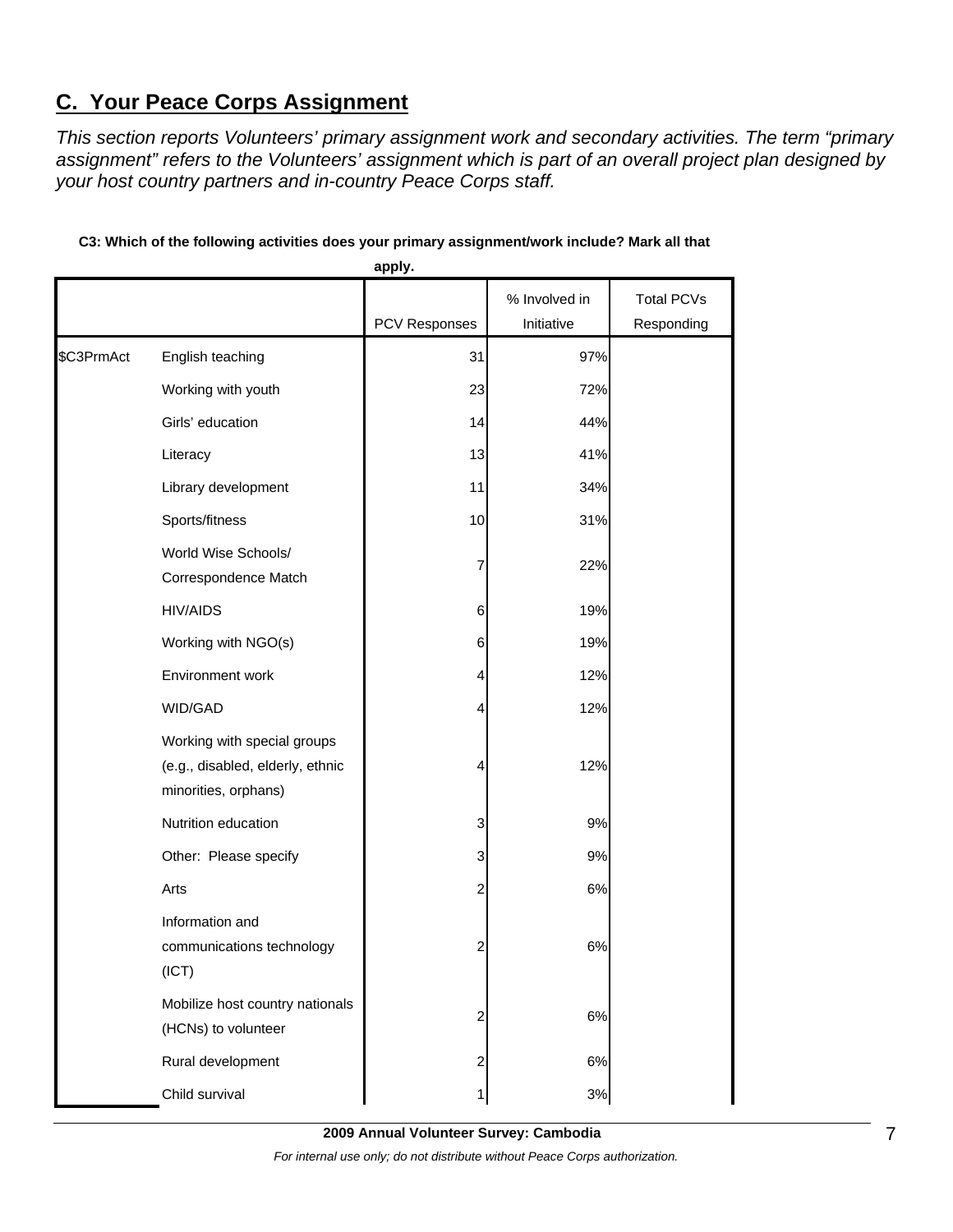| Urban development/municipal<br>development        | 3% |    |
|---------------------------------------------------|----|----|
| Water and sanitation                              | 3% |    |
| Biodiversity conservation                         |    |    |
| <b>Business advertising</b>                       |    |    |
| Community food security<br>(production/marketing) |    |    |
| Household food security                           |    |    |
| Income generation                                 |    |    |
| Microenterprise development                       |    |    |
| Natural resources management                      |    |    |
| Total                                             |    | 32 |

Percents may total to more than 100% since Volunteers were asked to "Mark all that apply."

#### **C3: Which of the following activities does your primary assignment/work include?**

| Other (specify)                                                 |       |            |       |         |  |  |
|-----------------------------------------------------------------|-------|------------|-------|---------|--|--|
|                                                                 |       | Column N % | Count | Row N % |  |  |
| Open-ended results. Not responsive to request.<br>C3.OTHER.TEXT |       |            |       |         |  |  |
|                                                                 |       |            |       |         |  |  |
|                                                                 |       |            |       |         |  |  |
|                                                                 |       |            |       |         |  |  |
|                                                                 | Total |            | 32    | 100%    |  |  |

#### **C4: Hours Spent on Primary Assignment During Average Work Week**

|           | None | 1-10 hrs | 11-20 hrs | 21-30 hrs | 31-40 hrs | More than 40 hrs | Total |
|-----------|------|----------|-----------|-----------|-----------|------------------|-------|
| C4Hrs6grp |      | 3%       | 61%       | 23%       | 6%        | 6%               | 31    |

**C4: How many hours do you spend on your primary assignment during an average work** 

| week?          |                |         |                 |                  |                |  |  |
|----------------|----------------|---------|-----------------|------------------|----------------|--|--|
|                | All Volunteers | Average | Lowest reported | Highest reported | Did not answer |  |  |
| C <sub>4</sub> | 32             | 22.5    |                 | 48               |                |  |  |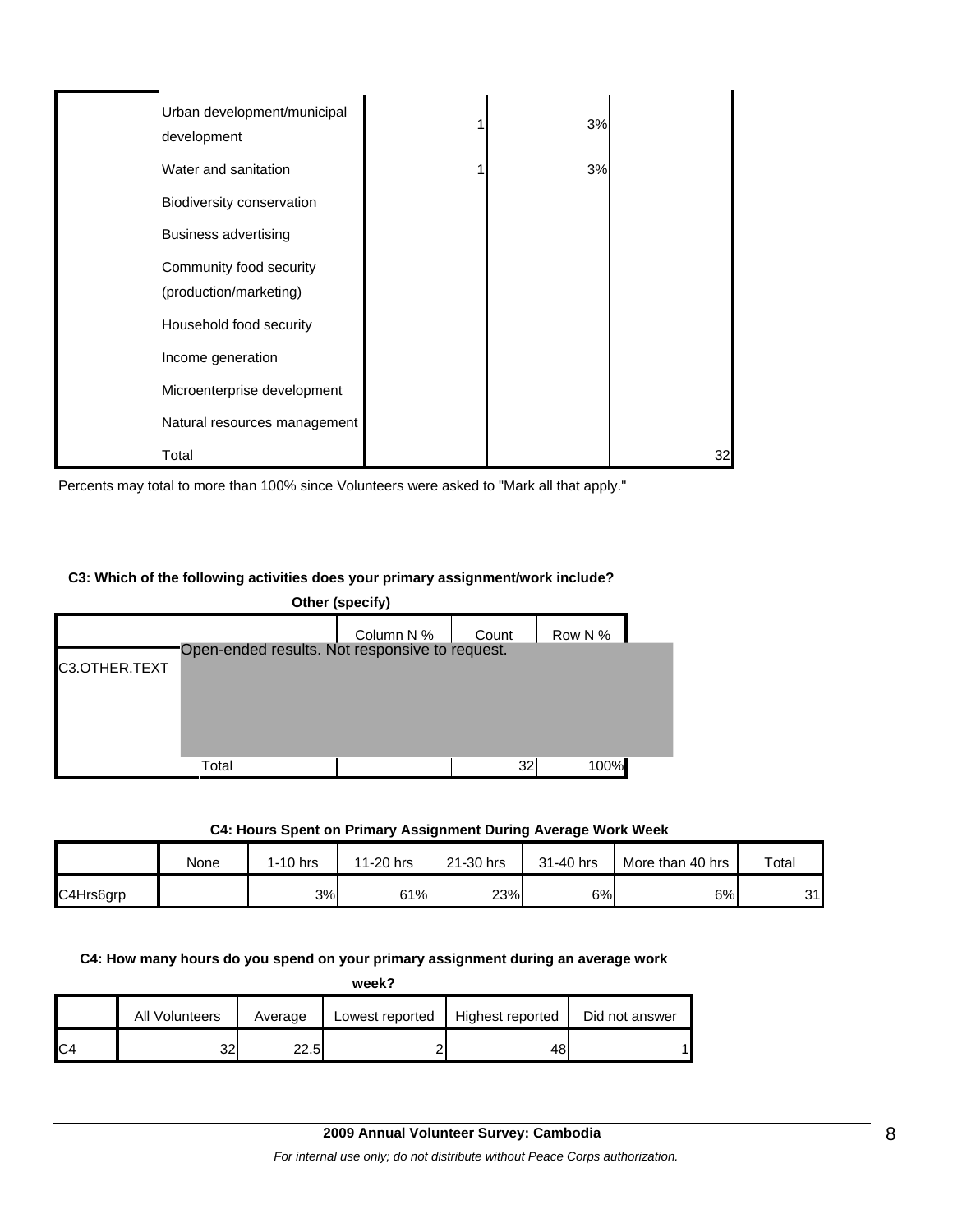|            |                                                                                         | <b>PCV Responses</b>    | % Involved in<br>Initiative | <b>Total PCVs</b><br>Responding |
|------------|-----------------------------------------------------------------------------------------|-------------------------|-----------------------------|---------------------------------|
| \$C5SecAct | English teaching                                                                        | 21                      | 68%                         |                                 |
|            | Working with youth                                                                      | 20                      | 65%                         |                                 |
|            | Sports/fitness                                                                          | 17                      | 55%                         |                                 |
|            | Working with NGO(s)                                                                     | 14                      | 45%                         |                                 |
|            | Girls' education                                                                        | 12                      | 39%                         |                                 |
|            | <b>HIV/AIDS</b>                                                                         | 12                      | 39%                         |                                 |
|            | Library development                                                                     | 11                      | 35%                         |                                 |
|            | Literacy                                                                                | 8                       | 26%                         |                                 |
|            | WID/GAD                                                                                 | 8                       | 26%                         |                                 |
|            | Arts                                                                                    | 7                       | 23%                         |                                 |
|            | Environment work                                                                        | 5                       | 16%                         |                                 |
|            | Information and<br>communications technology<br>(ICT)                                   | 5                       | 16%                         |                                 |
|            | Rural development                                                                       | 5                       | 16%                         |                                 |
|            | Working with special groups<br>(e.g., disabled, elderly, ethnic<br>minorities, orphans) | 5                       | 16%                         |                                 |
|            | <b>Business advertising</b>                                                             | 3                       | 10%                         |                                 |
|            | Income generation                                                                       | $\overline{c}$          | 6%                          |                                 |
|            | Mobilize host country nationals<br>(HCNs) to volunteer                                  | $\overline{c}$          | 6%                          |                                 |
|            | Nutrition education                                                                     | 2                       | 6%                          |                                 |
|            | Urban development/municipal<br>development                                              | 2                       | 6%                          |                                 |
|            | Water and sanitation                                                                    | $\overline{\mathbf{c}}$ | 6%                          |                                 |
|            | Other: Please specify                                                                   | $\overline{\mathbf{c}}$ | $6\%$                       |                                 |
|            | Microenterprise development                                                             | 1                       | $3%$                        |                                 |

## **C5: Which of the following do your secondary activities (other than your primary assignment work) include? Mark all that apply.**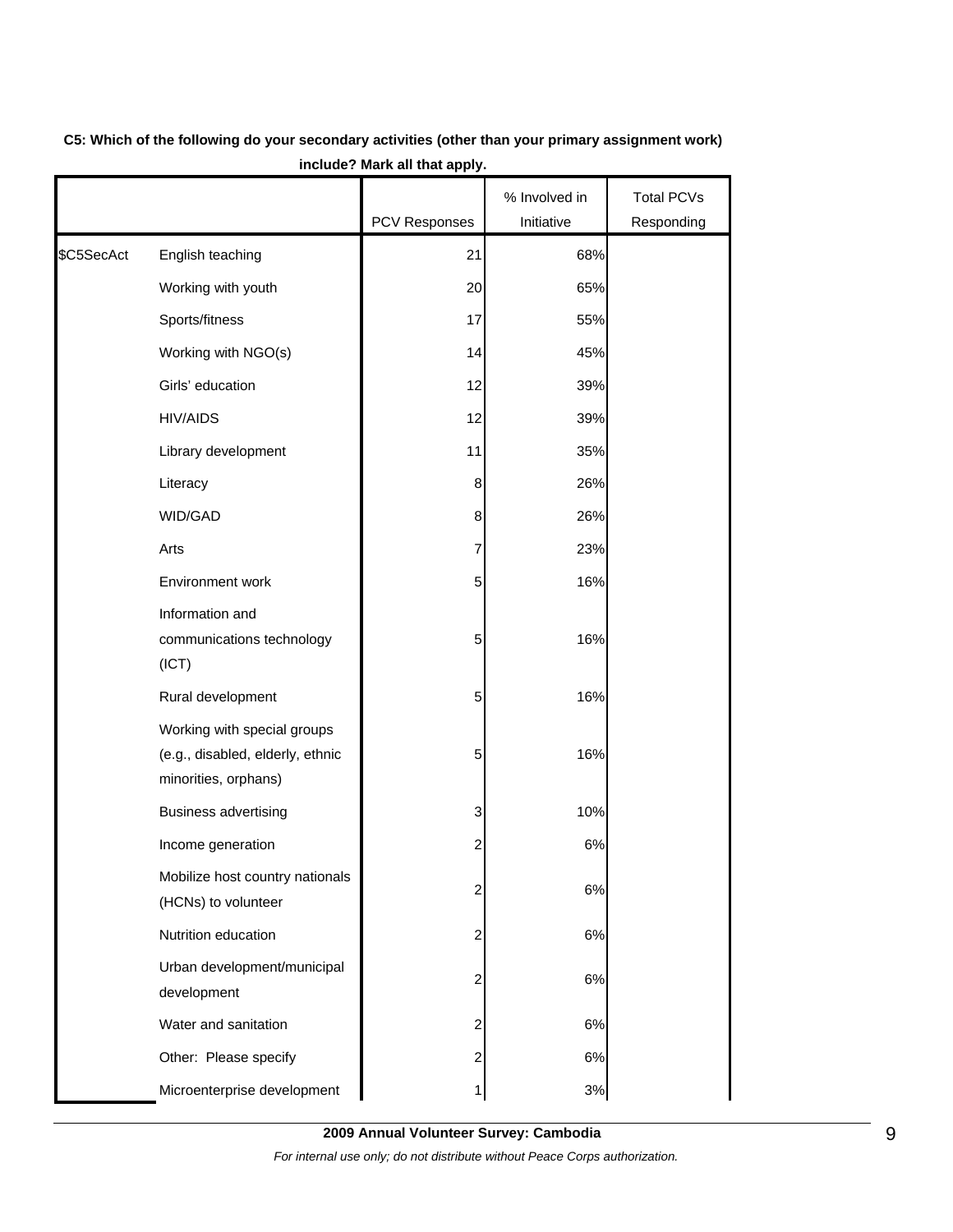| World Wise Schools/<br>Correspondence Match       | 3% |    |
|---------------------------------------------------|----|----|
| Biodiversity conservation                         |    |    |
| Child survival                                    |    |    |
| Community food security<br>(production/marketing) |    |    |
| Household food security                           |    |    |
| Natural resources management                      |    |    |
| Total                                             |    | 3. |

Percents may total to more than 100% since Volunteers were asked to "Mark all that apply."

## **C5: Which of the following do your secondary activities include? Other (specify)**

|                                                              | Column N % | Count | Row N % |  |  |  |  |  |  |
|--------------------------------------------------------------|------------|-------|---------|--|--|--|--|--|--|
| C5.OTHER.TEXT Open-ended results. Not responsive to request. |            |       |         |  |  |  |  |  |  |
|                                                              |            |       |         |  |  |  |  |  |  |
|                                                              |            |       |         |  |  |  |  |  |  |
| Total                                                        |            | 32    | 100%    |  |  |  |  |  |  |

#### **C5: No Secondary Activities**

|         |                                        | Percent | Number |
|---------|----------------------------------------|---------|--------|
| C5.NONE | No                                     | 100%    | 32     |
|         | Yes, I have no secondary<br>activities |         |        |
|         | Total                                  | 100%    |        |

### **C6: Hours Spent on Secondary Activities During Average Work Week**

|           | None | 1-10 hrs | 11-20 hrs | 21-30 hrs | 31-40 hrs | More than 40 hrs | Total           |
|-----------|------|----------|-----------|-----------|-----------|------------------|-----------------|
| C6Hrs6grp |      | 84%      | 16%       |           |           |                  | 32 <sub>l</sub> |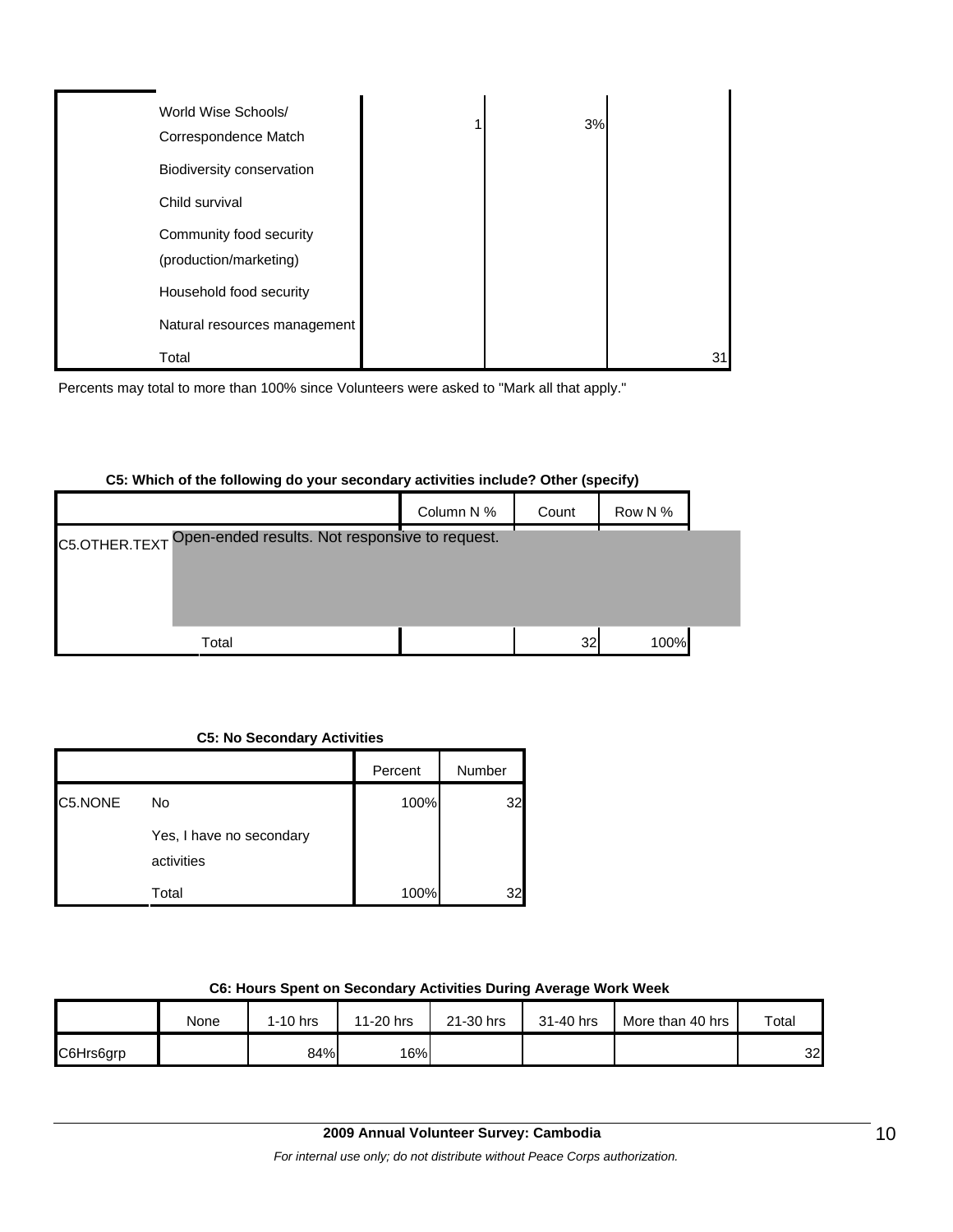| C6. How many hours do you spend on secondary activities during an average work week? |  |
|--------------------------------------------------------------------------------------|--|
|--------------------------------------------------------------------------------------|--|

|                | <b>All Volunteers</b> | Average | Lowest reported | Highest reported | Did not answer |
|----------------|-----------------------|---------|-----------------|------------------|----------------|
| C <sub>6</sub> | 32                    | 8.8I    |                 | 20               | D              |

## **C7: How personally satisfying is your--?**

|                              | Not at all 1 |     | ⌒<br>ັ |     | Exceptionally 5 | Total |
|------------------------------|--------------|-----|--------|-----|-----------------|-------|
| Primary assignment           | 3%           | 16% | 31%    | 38% | 12%             | 32    |
| Secondary project/activities |              | 6%l | 19%    | 41% | 34%             | 32    |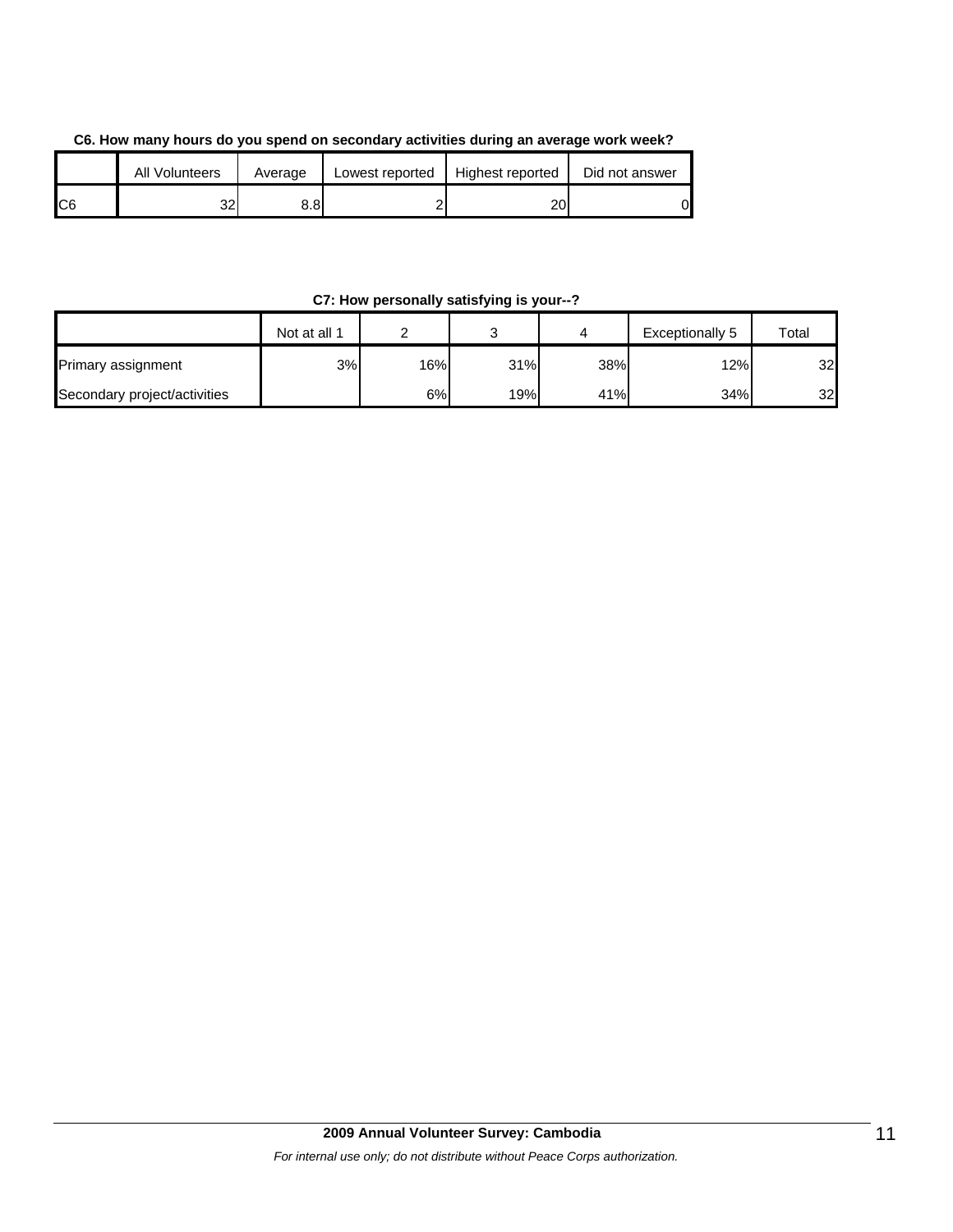## **D. Training for Peace Corps Assignment**

*This section reports Volunteers' assessments of the effectiveness of their Pre-Service Training and In-Service Training at post. In-Service Training (IST) includes: Reconnect; Technical IST; Mid-Service and Close of Service conferences; project management/leadership conferences; and other post-sponsored training sessions.* 

|                               | Not effective | Poor | Adequate | Effective | Very Effective | NA/No training | Total |
|-------------------------------|---------------|------|----------|-----------|----------------|----------------|-------|
| Manage cultural differences   |               | 7%   | 17%      | 53%       | 23%            |                | 30    |
| Deal with adjustment issues   |               | 7%   | 30%      | 47%       | 17%            |                | 30    |
| Work with                     |               |      |          |           |                |                |       |
| counterparts/community        |               | 10%  | 50%      | 30%       | 10%            |                | 30    |
| partners                      |               |      |          |           |                |                |       |
| Use language needed in        |               |      | 28%      | 52%       | 21%            |                | 29    |
| work and social interactions  |               |      |          |           |                |                |       |
| Perform technical aspects of  |               | 7%   | 57%      | 27%       | 10%            |                | 30    |
| your work                     |               |      |          |           |                |                |       |
| Work on your project goals    |               | 7%   | 50%      | 33%       | 10%            |                | 30    |
| and objectives                |               |      |          |           |                |                |       |
| Conduct a participatory       |               |      |          |           |                |                |       |
| community needs               | 3%            | 20%  | 50%      | 20%       | 7%             |                | 30    |
| assessment (e.g., PACA)       |               |      |          |           |                |                |       |
| Monitor your project goals    | 3%            | 24%  | 38%      | 24%       | 10%            |                | 29    |
| and outcomes                  |               |      |          |           |                |                |       |
| Maintain your physical health | 3%            |      | 23%      | 47%       | 27%            |                | 30    |
| Maintain your                 | 3%            | 7%   | 37%      | 33%       | 20%            |                | 30    |
| mental/emotional health       |               |      |          |           |                |                |       |
| Maintain your personal safety |               |      | 30%      | 40%       | 27%            | 3%             | 30    |
| and security                  |               |      |          |           |                |                |       |

|  | D1: (PCVs at post 18 months or less) How effective was your Pre-Service Training (PST) in preparing you to-- |  |
|--|--------------------------------------------------------------------------------------------------------------|--|
|--|--------------------------------------------------------------------------------------------------------------|--|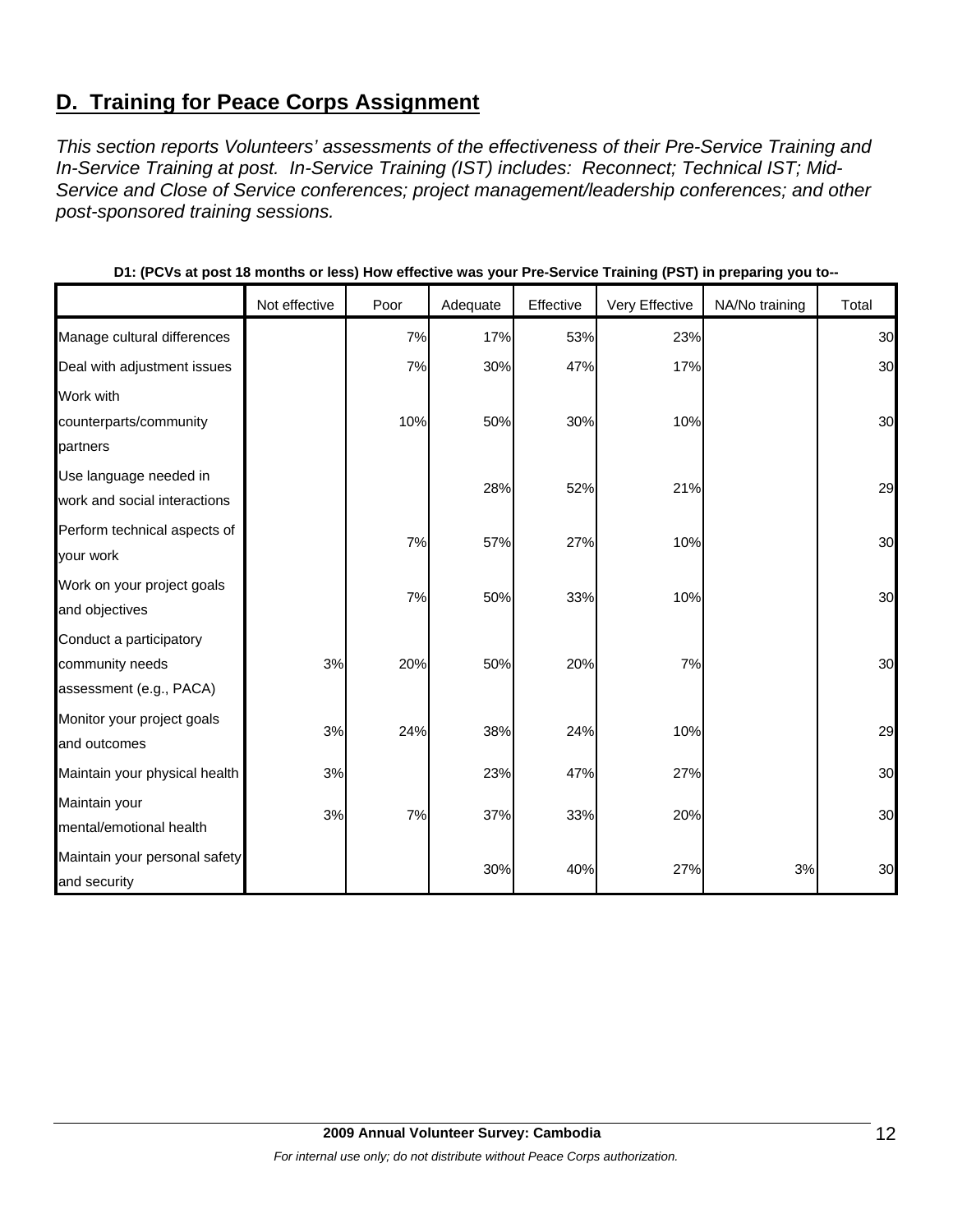|                                                                                          | Not effective | Poor | Adequate | Effective | Very Effective | NA/No training | Total |
|------------------------------------------------------------------------------------------|---------------|------|----------|-----------|----------------|----------------|-------|
| Manage cultural differences                                                              |               | 3%   | 47%      | 33%       | 10%            | 7%             | 30    |
| Deal with adjustment issues                                                              |               |      | 47%      | 41%       | 3%             | 9%             | 32    |
| Build and strengthen working<br>relationships with<br>counterparts/community<br>partners | 3%            | 6%   | 28%      | 41%       | 19%            | 3%             | 32    |
| Use language needed in<br>work and social interactions                                   | 3%            |      | 38%      | 41%       | 9%             | 9%             | 32    |
| Perform technical aspects of<br>your work                                                |               | 6%   | 44%      | 38%       | 12%            |                | 32    |
| Work on your project goals<br>and objectives                                             |               | 9%   | 25%      | 44%       | 19%            | 3%             | 32    |
| Conduct a participatory<br>community needs<br>assessment (e.g., PACA)                    | 3%            | 16%  | 34%      | 34%       | 3%             | 9%             | 32    |
| Monitor project goals and<br>outcomes                                                    | 3%            | 12%  | 47%      | 25%       | 9%             | 3%             | 32    |
| Maintain your physical health                                                            | $3%$          | 12%  | 19%      | 44%       | 12%            | 9%             | 32    |
| Maintain your<br>mental/emotional health                                                 | 3%            | 16%  | 19%      | 44%       | 12%            | 6%             | 32    |
| Maintain your personal safety<br>and security                                            | 3%            |      | 25%      | 44%       | 22%            | 6%             | 32    |

## **D5: How effective was your In-Service Training (IST) in preparing you to--**

## **D8: Did you have this skill before joining the Peace Corps?**

|                                               | No/ No answer   | Yes             | Total |
|-----------------------------------------------|-----------------|-----------------|-------|
| Skills specific to my assignment              | 13              |                 | 30    |
| Assessing community needs                     | 23              | 8               | 31    |
| Organizing/implementing community activities  | 21              | 10 <sub>l</sub> | 31    |
| Building capacity of local organizations      | 28              |                 | 31    |
| Monitoring, reporting, and evaluating my work | 14              | 17.             | 31    |
| Designing and implementing training sessions  | 19 <sub>l</sub> | 12 <sub>1</sub> | 31    |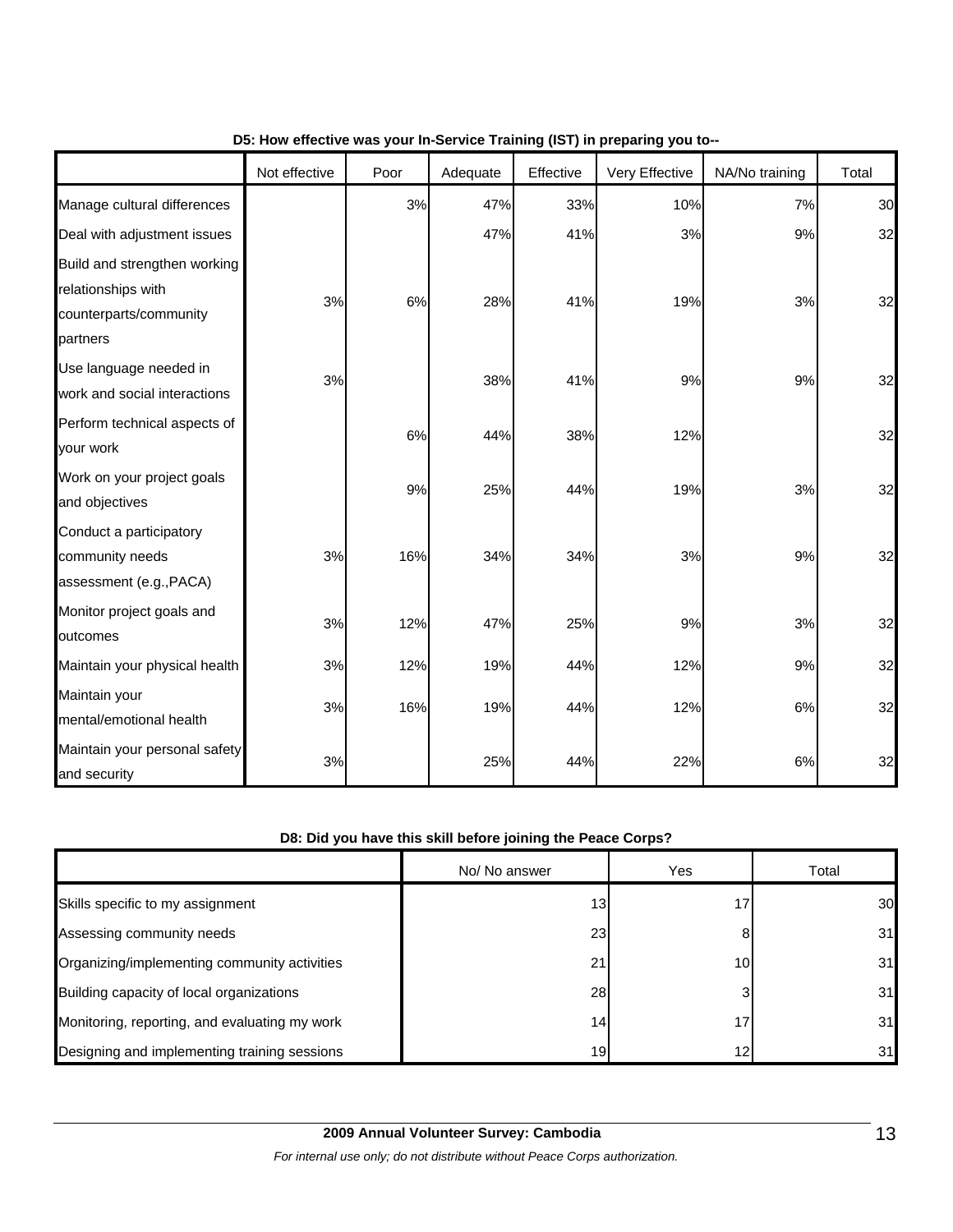#### **D8: Is the skill needed for your Peace Corps work?**

|                                                  | No/ No answer | Yes | Total |
|--------------------------------------------------|---------------|-----|-------|
| Skills specific to my assignment                 | 0             | 10  | 10    |
| Assessing community needs                        | 0             | 31  | 31    |
| Organizing/implementing<br>community activities  | 2             | 29  | 31    |
| Building capacity of local<br>organizations      | 8             | 23  | 31    |
| Monitoring, reporting, and<br>evaluating my work | 0             | 29  | 29    |
| Designing and implementing<br>training sessions  | 5             | 25  | 30    |

#### **D8: Have you had adequate Peace Corps training to acquire the skill?**

|                                                  | No/ No answer | Yes | Total |
|--------------------------------------------------|---------------|-----|-------|
| Skills specific to my assignment                 | 3             | 23  | 26    |
| Assessing community needs                        | 4             | 23  | 27    |
| Organizing/implementing<br>community activities  |               | 23  | 30    |
| Building capacity of local<br>organizations      | 10            | 14  | 24    |
| Monitoring, reporting, and<br>evaluating my work | 6             | 21  | 27    |
| Designing and implementing<br>training sessions  | 5             | 23  | 28    |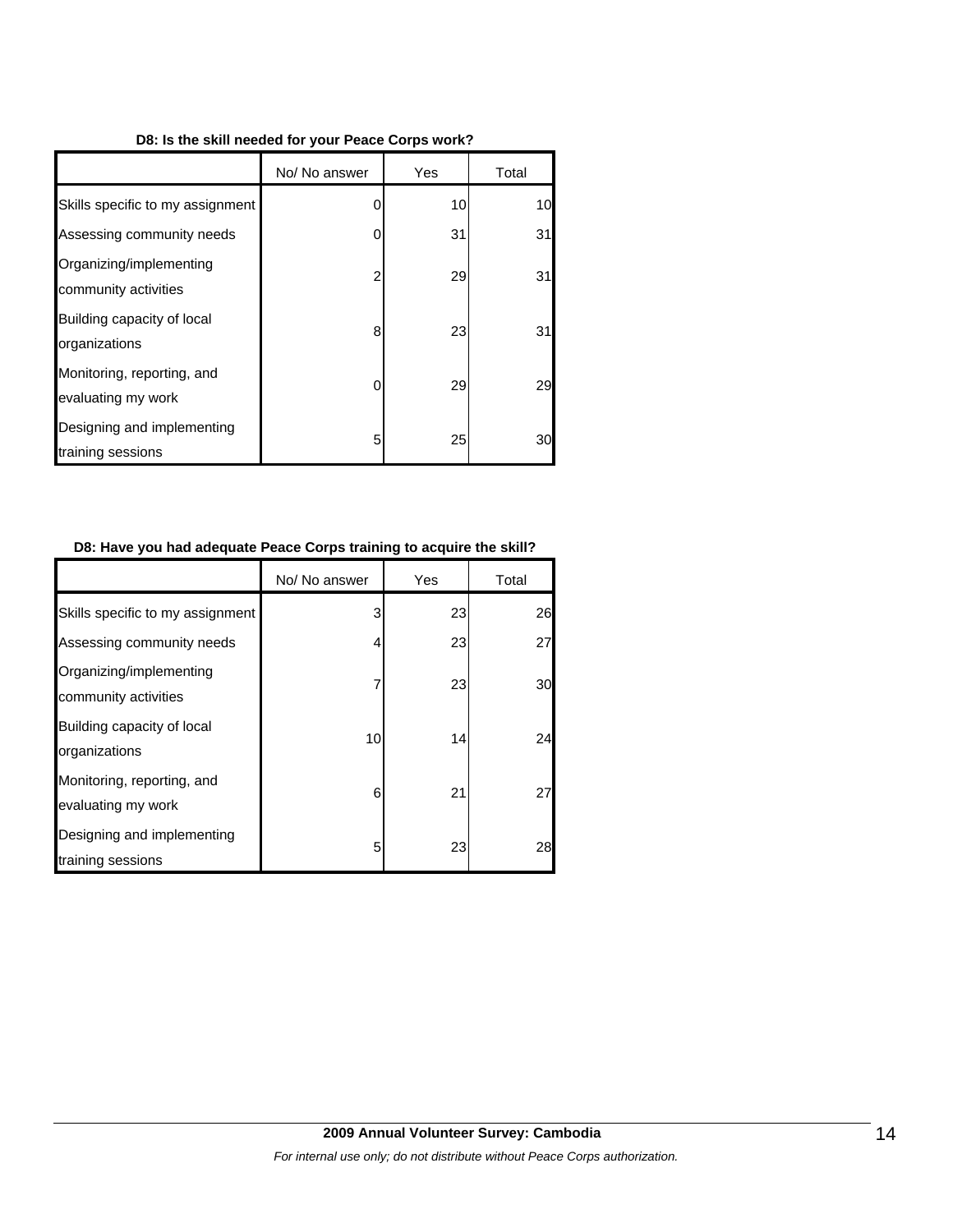## **E. Volunteer Assignment Goals and Impact**

*This section reports Volunteers' self-assessments of their impact on the individuals and organizations in the communities in which they serve. At the end of this section, Volunteers' third goal activities, participation in Coverdell World Wise School/Correspondence Match (CWWS/CM) and use of Peace Corps resources to support their work are reported in questions.* 

|                                                                                                       | Not at all 1 | $\overline{c}$ | 3   | 4   | Exceptionally 5 | <b>NA</b> | Total |
|-------------------------------------------------------------------------------------------------------|--------------|----------------|-----|-----|-----------------|-----------|-------|
| Meets the objectives of the<br>project plan                                                           |              | 3%             | 19% | 55% | 19%             | 3%        | 31    |
| Builds local capacity for<br>sustainability                                                           |              | 25%            | 22% | 47% | 6%              |           | 32    |
| Involves local people in<br>planning and implementing<br>activities                                   | 3%           | 3%             | 39% | 39% | 16%             |           | 31    |
| Complements other local<br>development activities                                                     | 12%          | 9%             | 38% | 25% | $9%$            | 6%        | 32    |
| Transfers skills to host country<br>individuals and organizations                                     | 6%           | 3%             | 39% | 42% | 10%             |           | 31    |
| Mobilizes host country<br>nationals (HCNs) to volunteer                                               | 28%          | 12%            | 31% | 12% | 6%              | 9%        | 32    |
| Helps promote a better<br>understanding of Americans<br>on the part of the peoples<br>served (goal 2) |              |                | 16% | 42% | 39%             | 3%        | 31    |
| Helps promote a better<br>understanding of other<br>peoples on the part of<br>Americans (goal 3)      |              |                | 19% | 38% | 41%             | 3%        | 32    |

#### **E1: To what extent does your Volunteer work assignment address the following?**

#### **E2: To what extent does your host community--?**

|                                          | Not at all 1 | ◠ | ົ<br>C | 4   | Exceptionally 5 | NA. | Total |
|------------------------------------------|--------------|---|--------|-----|-----------------|-----|-------|
| Need the assistance that you<br>provided |              |   | 50%    | 50% |                 |     | 21    |
| Want the assistance that you<br>provided | 50%          |   |        |     | 50%             |     | 2     |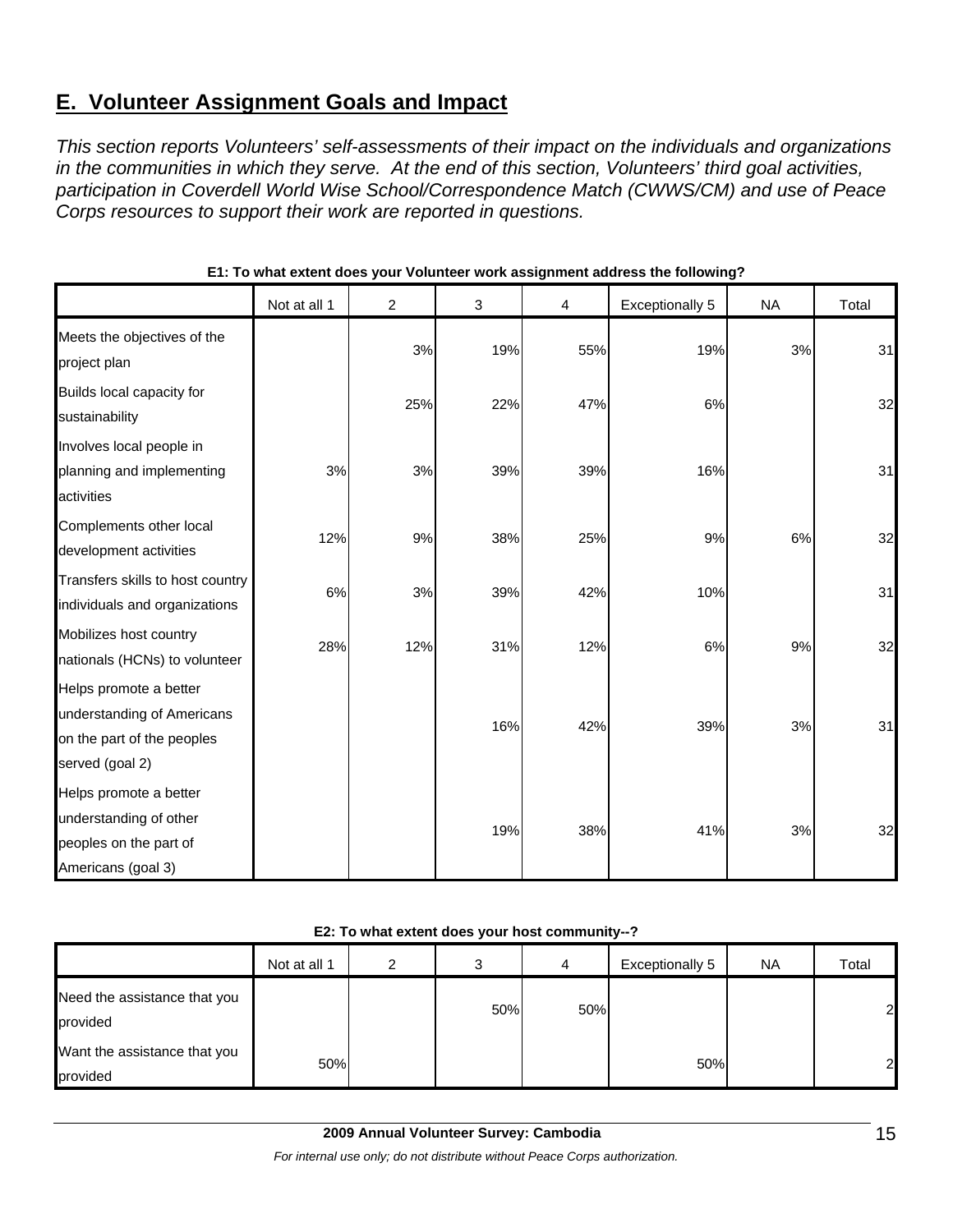|                                                                  | None 1 | $\overline{2}$ | 3   | 4   | Exceptional 5 | NA  | Total |
|------------------------------------------------------------------|--------|----------------|-----|-----|---------------|-----|-------|
| Ability to access information<br>(e.g., library, Internet, etc.) | 16%    | 16%            | 38% | 16% | 12%           | 3%  | 32    |
| Leadership skills                                                |        | 13%            | 29% | 42% | 10%           | 6%  | 31    |
| Planning and management                                          | 3%     | 16%            | 35% | 39% | 6%            |     | 31    |
| Problem solving/critical thinking                                | 3%     | 26%            | 23% | 42% | 6%            |     | 31    |
| Self-esteem                                                      |        | 10%            | 32% | 35% | 23%           |     | 31    |
| <b>Technical skills</b>                                          |        | 19%            | 39% | 32% | 10%           |     | 31    |
| Use of local resources                                           | 3%     | 16%            | 39% | 23% | 13%           | 6%  | 31    |
| Use of external resources (e.g.,<br>grants, international NGOs)  | 13%    | 26%            | 29% | 23% | 3%            | 6%  | 31    |
| Better understanding of<br>Americans                             |        |                | 6%  | 39% | 55%           |     | 31    |
| Other: Please specify below                                      |        |                |     | 20% | 20%           | 60% | 5     |

#### **E3: How much impact does your assignment have on the capacities of your host counterparts/community partners?**

## **E3: How much impact does your assignment have on the capacities of your host**

**counterparts/community partners? Other (specify)** Column N % Count Row N % E3\_OTHER Total 32 100% Open-ended results. Not responsive to request.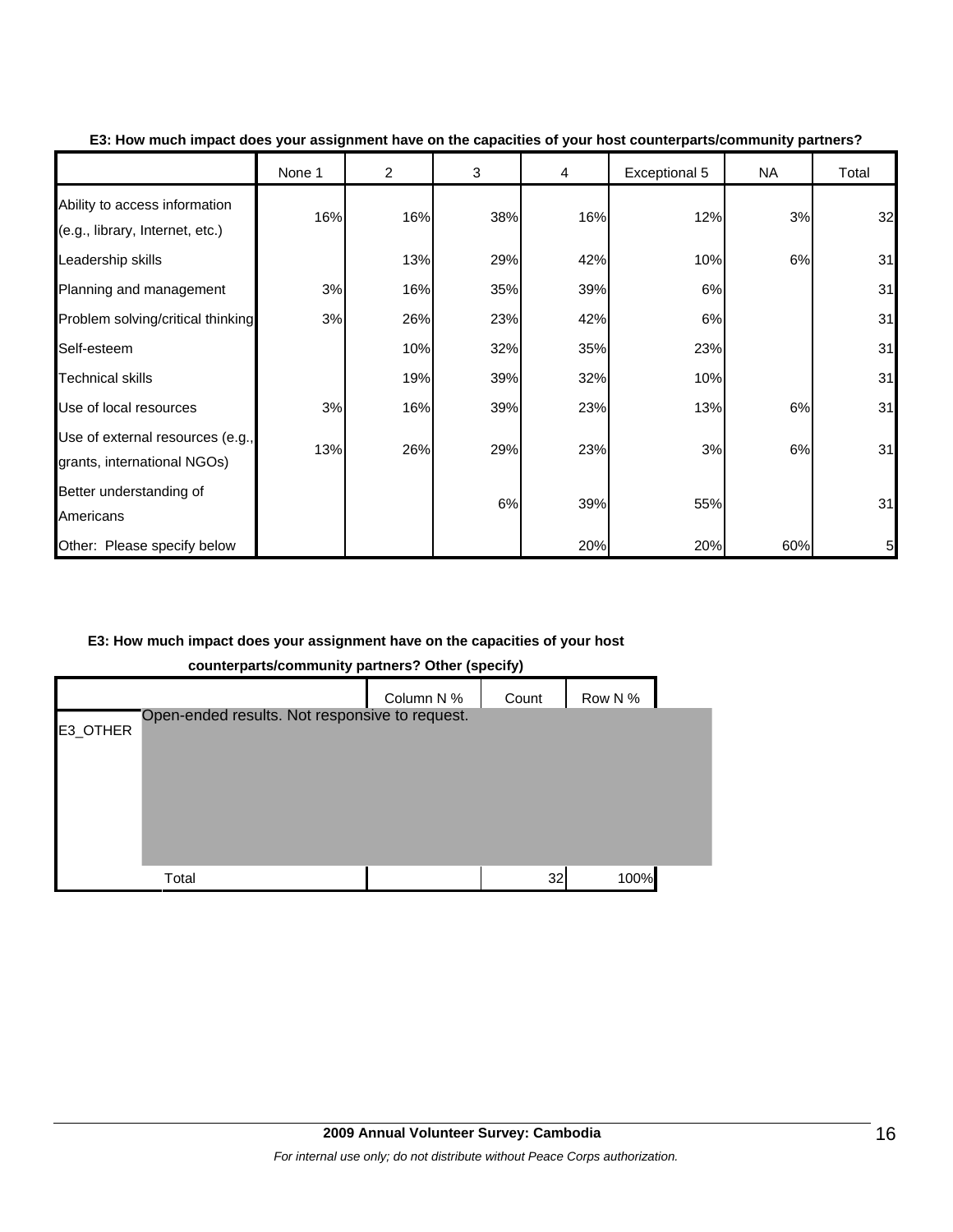|                                                                     | None 1 | $\overline{c}$ | $\mathbf{3}$ | 4   | Exceptional 5 | <b>NA</b> | Total          |
|---------------------------------------------------------------------|--------|----------------|--------------|-----|---------------|-----------|----------------|
| Ability to access<br>information (e.g., library,<br>Internet, etc.) | 7%     | 10%            | 30%          | 30% | 17%           | 7%        | 30             |
| Leadership skills                                                   | 6%     | 6%             | 23%          | 55% | 10%           |           | 31             |
| Planning and management                                             | 13%    | 26%            | 39%          | 23% |               |           | 31             |
| Problem solving/critical<br>thinking                                | 6%     | 13%            | 23%          | 42% | 16%           |           | 31             |
| Self-esteem                                                         | 6%     |                | 19%          | 48% | 26%           |           | 31             |
| <b>Technical skills</b>                                             | 6%     | 16%            | 42%          | 35% |               |           | 31             |
| Use of local resources                                              | 10%    | 13%            | 39%          | 32% | 3%            | 3%        | 31             |
| Use of external resources<br>(e.g., grants, international<br>NGOs)  | 16%    | 29%            | 23%          | 23% | 3%            | 6%        | 31             |
| Better understanding of<br>Americans                                | $6\%$  |                |              | 29% | 65%           |           | 31             |
| Other: Please specify<br>below                                      |        |                |              |     |               | 100%      | $\overline{a}$ |

**E4: How much impact does your assignment have on the capacities of your host individuals with whom you work?**

## **E4: How much impact does your assignment have on the capacities**

**of your host individuals with whom you work? Other (specify)**

|          | Column N % | Count | Row N % |
|----------|------------|-------|---------|
| E4 OTHER | 100%       | 32    |         |
| Total    |            | 32    | 100%    |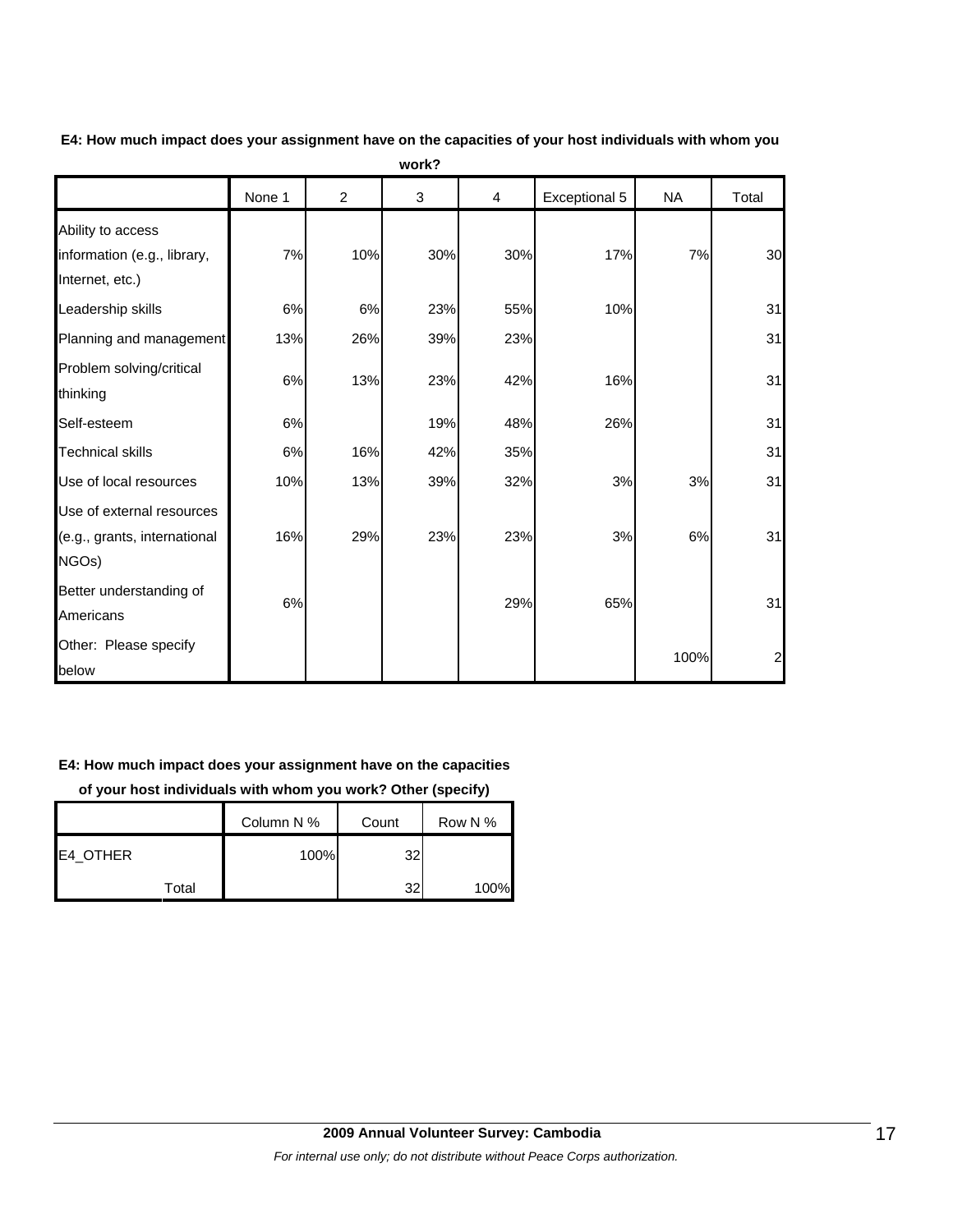|                                                              | None 1 | 2   | 3   | 4   | Exceptional 5 | <b>NA</b> | Total |
|--------------------------------------------------------------|--------|-----|-----|-----|---------------|-----------|-------|
| Identifying and prioritizing<br>organizational needs         | 13%    | 26% | 39% | 16% |               | 6%        | 31    |
| Leadership                                                   | 3%     | 23% | 50% | 10% | 7%            | 7%        | 30    |
| Management                                                   | 10%    | 35% | 29% | 13% | 3%            | 10%       | 31    |
| Monitoring and evaluation                                    | 16%    | 29% | 29% | 13% | 3%            | 10%       | 31    |
| Planning and implementing<br>organizational activities       | 10%    | 29% | 39% | 19% |               | 3%        | 31    |
| Teamwork/participatory<br>decision-making                    | 14%    | 14% | 41% | 28% |               | 3%        | 29    |
| Use of local resources                                       | 17%    | 13% | 33% | 27% |               | 10%       | 30    |
| Ability to mobilize, manage,<br>and sustain local volunteers | 20%    | 13% | 37% | 23% |               | 7%        | 30    |
| Other: Please specify below                                  | 25%    | 25% |     |     |               | 50%       | 4     |

#### **E5: To what extent does your assignment enhance the capacities of organizations with whom you work?**

#### **E5: To what extent does your assignment enhance the capacities of organizations with**

**whom you work? Other (specify)**

|          |                                                | Column N % | Count | Row N % |  |
|----------|------------------------------------------------|------------|-------|---------|--|
| E5_OTHER | Open-ended results. Not responsive to request. |            |       |         |  |
|          |                                                |            |       |         |  |
|          |                                                |            |       |         |  |
|          | Total                                          |            | 32    | 100%    |  |

#### **E6: How effective have you been in transferring knowledge and skills to help the following persons or groups build their**

**capacities?**

h

|                                       | Not at all 1 | 2   | 3   | 4   | <b>Exceptionally 5</b> | <b>NA</b> | Total |
|---------------------------------------|--------------|-----|-----|-----|------------------------|-----------|-------|
| Your counterpart/community<br>partner | 3%           | 10% | 23% | 33% | 30%                    |           | 30    |
| Another institution/organization      | 16%          | 16% | 35% | 19% | 3%                     | 10%       | 31    |
| Members of your host<br>community     |              | 13% | 32% | 39% | 10%                    | 6%        | 31    |
| Other: Please specify below           |              |     |     | 25% | 25%                    | 50%       |       |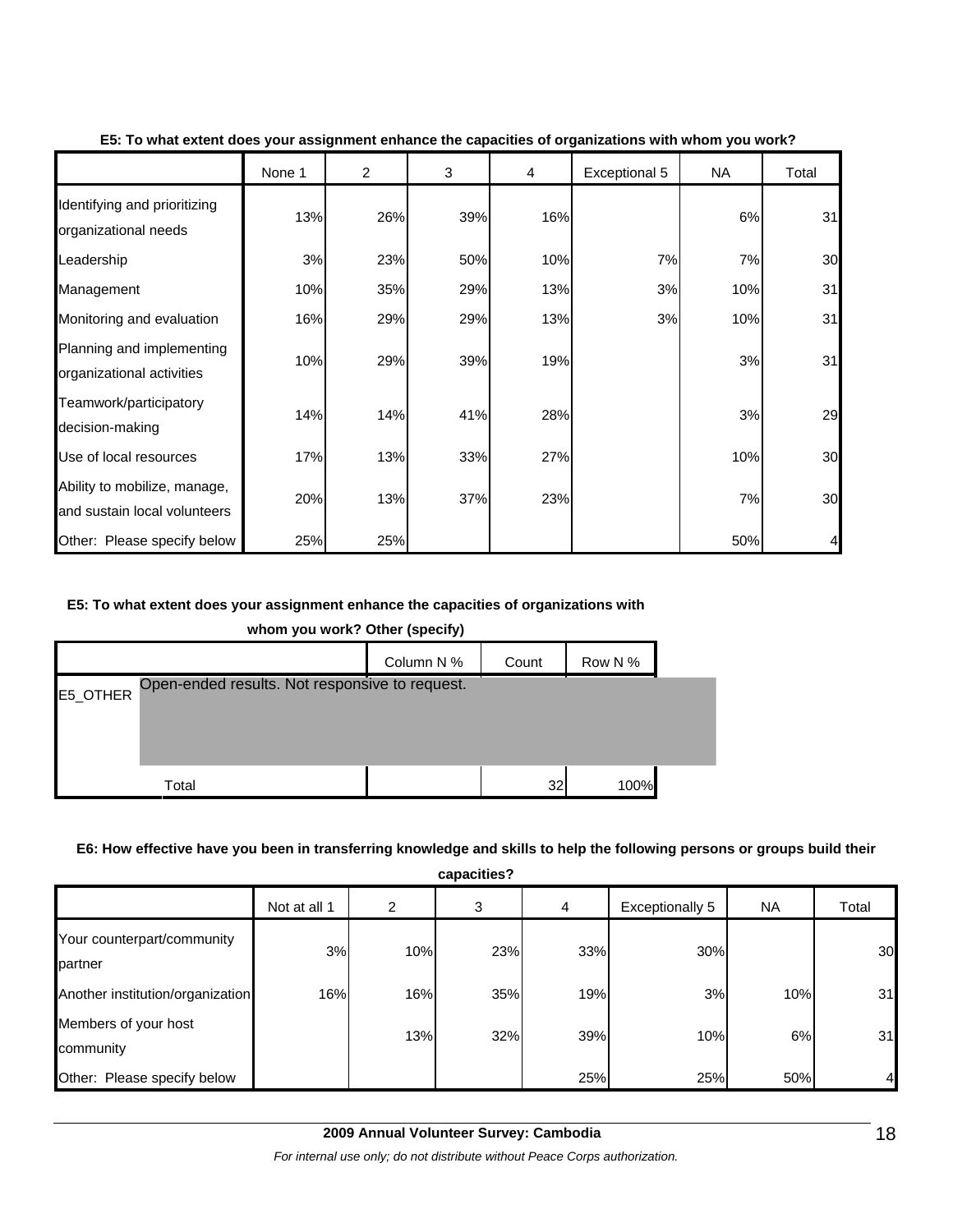|     | Not at all | Minimally | Moderatelv | Considerably | Exceptionally | Too early to tell | Total |
|-----|------------|-----------|------------|--------------|---------------|-------------------|-------|
| IE7 | 0%I        | 0%        | 12%        | 72%          | 16%           | 0%l               | 32    |

#### **E7: To what extent have HC individuals gained a better understanding of Americans? Includes "Too early to tell."**

### **E7: To what extent have HC individuals gained a better understanding of Americans? Excludes**

**"Too early to tell."**

|                 | Not at all | Minimally | Moderately | Considerably | Exceptionally | $\tau$ otal |
|-----------------|------------|-----------|------------|--------------|---------------|-------------|
| IE <sub>7</sub> |            |           | 12%        | 72%          | 16%           | 32          |

#### **E9. In which of the following third goal activities have you participated during your PC service?**

|               |                                                              | PCV Responses | % Doing This | <b>Total PCVs</b><br>Responding |
|---------------|--------------------------------------------------------------|---------------|--------------|---------------------------------|
| \$E9Goal3Acts | Electronic updates                                           | 29            | 91%          |                                 |
|               | Hosting American visitors                                    | 18            | 56%          |                                 |
|               | Personal website or blog                                     | 17            | 53%          |                                 |
|               | Enrollment in the CWWS/CMS<br>program                        | 14            | 44%          |                                 |
|               | Hard copy/paper update                                       | 14            | 44%          |                                 |
|               | Pen pal program/letter<br>exchange                           | 6             | 19%          |                                 |
|               | Podcasted/created a slide show<br>or video posted online     | 4             | 12%          |                                 |
|               | Peace Corps Week activities                                  |               |              |                                 |
|               | While on home leave, spoke at<br>a school or community group |               |              |                                 |
|               | Other please specify                                         |               |              |                                 |
|               | Total                                                        |               |              | 32                              |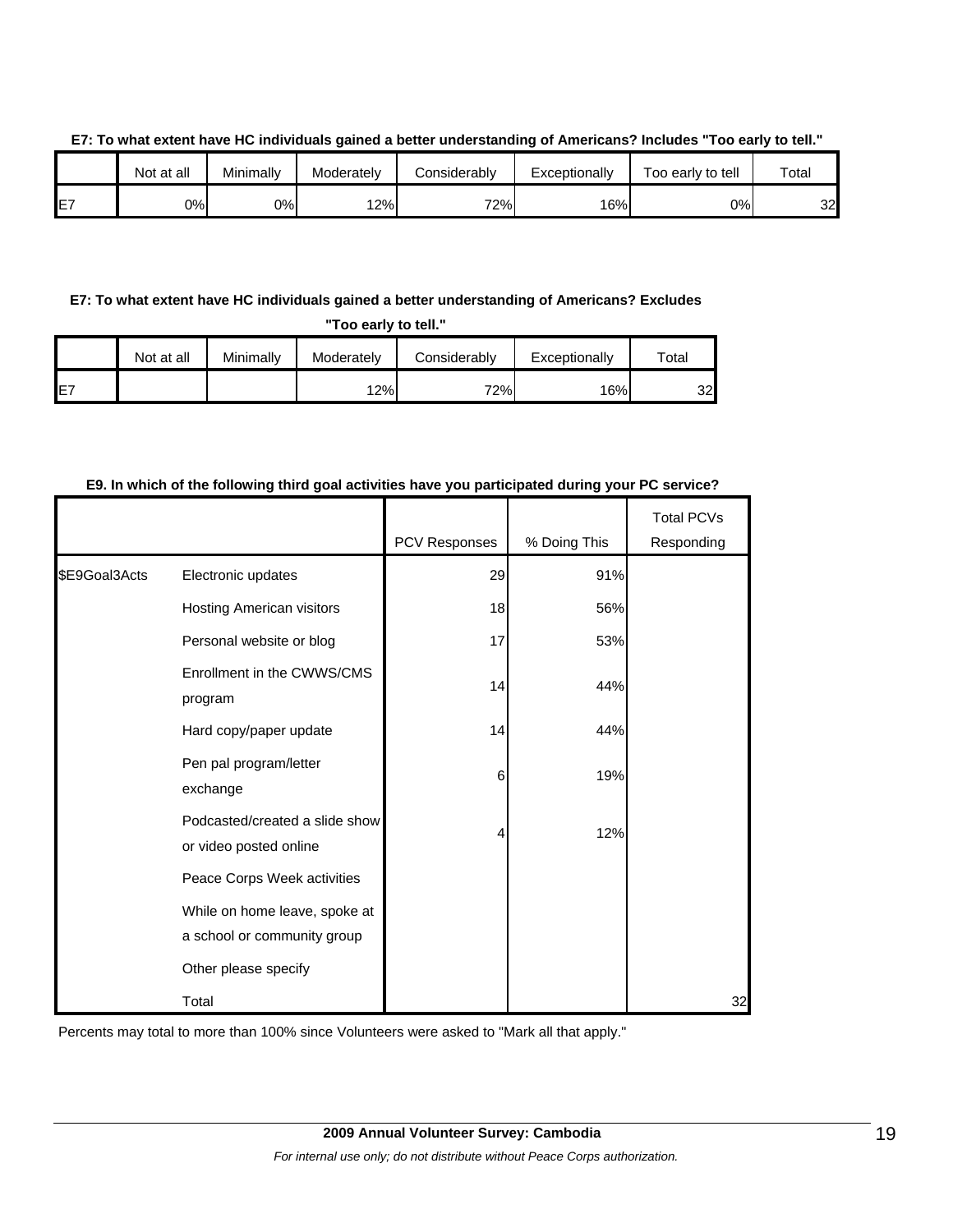## **E9: When asked about third goal activities, Volunteer answered "No**

|                                                                                                                                                                                                                                                                                       | Have done third<br>goal activities | No third goal<br>activities | Total |
|---------------------------------------------------------------------------------------------------------------------------------------------------------------------------------------------------------------------------------------------------------------------------------------|------------------------------------|-----------------------------|-------|
| Peace Corps' third goal is to<br>"help promote a better<br>understanding of other peoples<br>on the part of Americans." In<br>which of the following third goal<br>activities, including your contact<br>with family and friends, have<br>you participated during your<br>Peace Corps | 100%                               |                             | 32    |

## **E10: Would you recommend participation in the CWWS CMS to other Volunteers?**

|     |                            | have participated in | I have participated in |       |
|-----|----------------------------|----------------------|------------------------|-------|
|     | I have not participated in | CWWS/CM & would      | CWWS/CM and would      |       |
|     | CWWS/CM.                   | recommend it         | NOT recommend it       | Total |
| E10 | 59%                        | 31%                  | 10%                    | 29    |

**E11: To what extent have Americans gained a better understanding of HCNs? Includes "Too early to tell."**

|      | Not at all | Minimally | Moderately | Considerably | Exceptionally | Too early to tell | Total |
|------|------------|-----------|------------|--------------|---------------|-------------------|-------|
| IE11 | 0%         | 6%        | 28%        | 38%          | 22%           | 6%                | 32    |

## **E11: To what extent have Americans gained a better understanding of HCNs? Excludes "Too early**

**to tell."**

|     | Not at all | Minimally | Moderately | Considerably | Exceptionally | $\mathsf{^{To}tal}$ |
|-----|------------|-----------|------------|--------------|---------------|---------------------|
| E11 |            | 7%        | 30%        | 40%          | 23%           | 30.                 |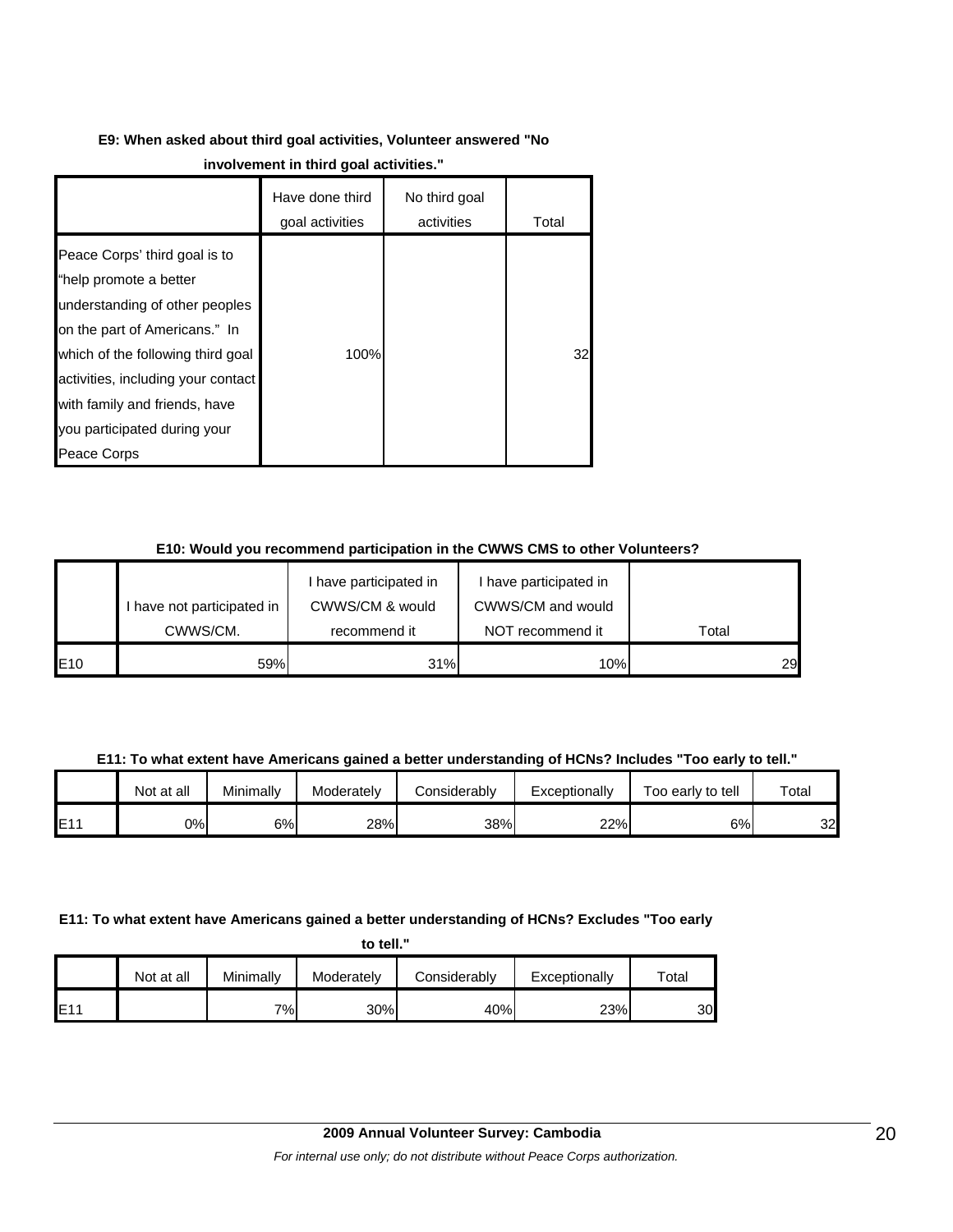|                                                                                | Yes |
|--------------------------------------------------------------------------------|-----|
| Coverdell World Wise Schools staff (Useful)                                    |     |
| Contact with other Peace Corps staff in Washington, D.C. (Useful)              |     |
| Information at staging (Useful)                                                | 17  |
| Information from your post sent to you before departure (Useful)               | 20  |
| Internet (Useful)                                                              | 28  |
| Invitation kits (Useful)                                                       | 23  |
| Material in staging packet (Useful)                                            | 18  |
| Peace Corps staff at post (e.g., World Wise School contact) (Useful)           | 13  |
| Recruiting (Useful)                                                            | 9   |
| Resources available from Coverdell World Wise Schools (Useful)                 | 6   |
| Resources available on Peace Corps website (e.g., third goal section) (Useful) | 13  |
| Training on third goal (Useful)                                                |     |

### **E12: Which of the following resources have been useful to you in your third goal activities?**

## **E12: Which of the following resources would/will be helpful to you in your third goal activities?**

|                                                                                          | Yes |
|------------------------------------------------------------------------------------------|-----|
| Coverdell World Wise Schools staff (Would be helpful)                                    |     |
| Contact with other Peace Corps staff in Washington, D.C. (Would be helpful)              |     |
| Information from your post sent to you before departure (Would be helpful)               |     |
| Internet (Would be helpful)                                                              | 3   |
| Invitation kits (Would be helpful)                                                       |     |
| Material in staging packet (Would be helpful)                                            |     |
| Peace Corps staff at post (e.g., World Wise School contact) (Would be helpful)           |     |
| Recruiting (Would be helpful)                                                            |     |
| Resources available from Coverdell World Wise Schools(Would be helpful)                  |     |
| Resources available on Peace Corps website (e.g., third goal section) (Would be helpful) |     |
| Training on third goal (Would be helpful)                                                | 6   |
| Other: Please specify below (Would/will be helpful)                                      |     |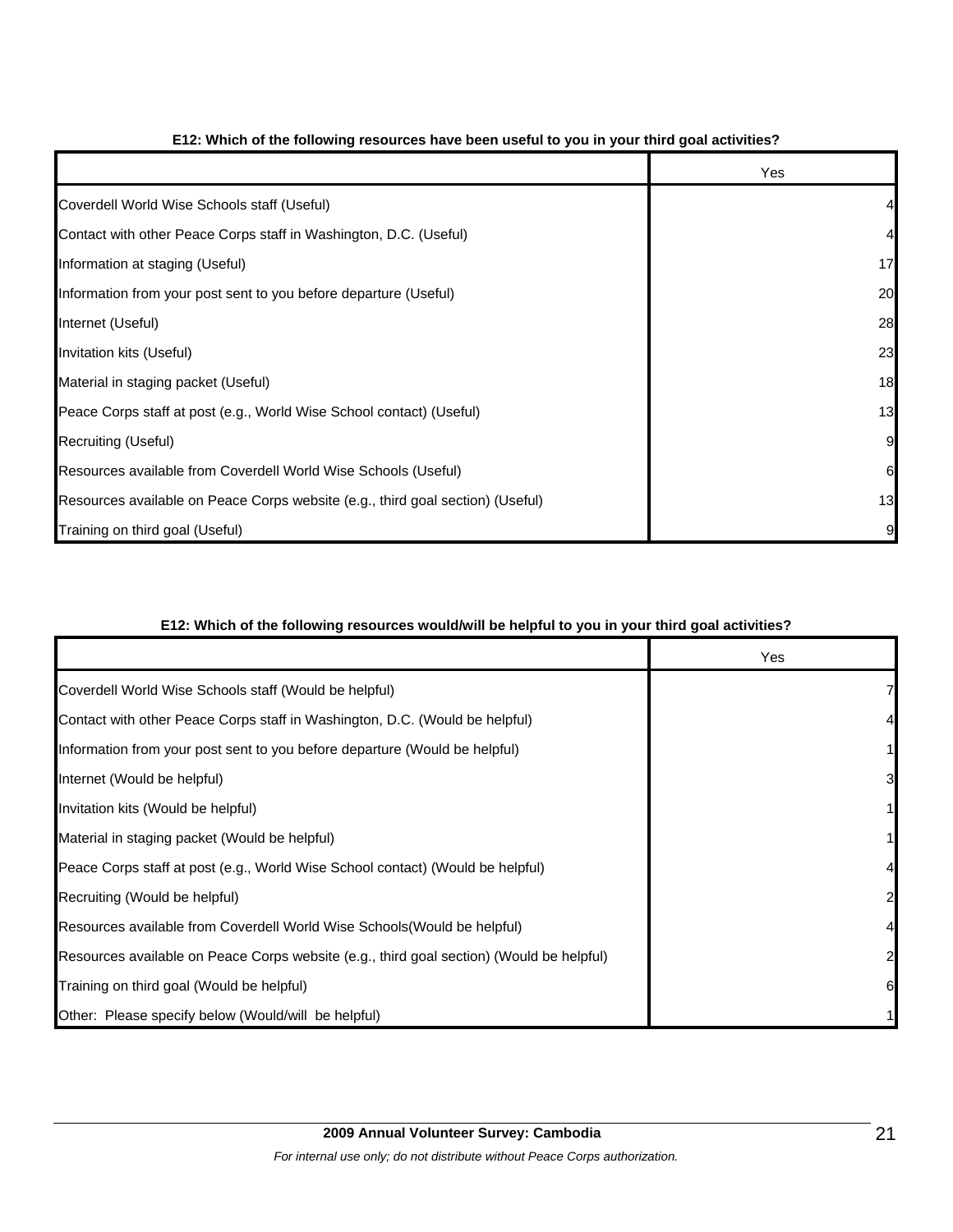## **E12: Other useful/helpful resources? Other (specify)**

|           | Column N % | Count | Row N % |
|-----------|------------|-------|---------|
| E12_OTHER | 100%       | 32    |         |
| Total     |            | 32    | 100%    |

## **E13: Do you know about the Peace Corps Partnership Program (PCPP)?**

|     | No  | Yes, but I haven't used it. | Yes, I have used it. | Total |  |
|-----|-----|-----------------------------|----------------------|-------|--|
| E13 | 16% | 81%                         | 3%                   | 32    |  |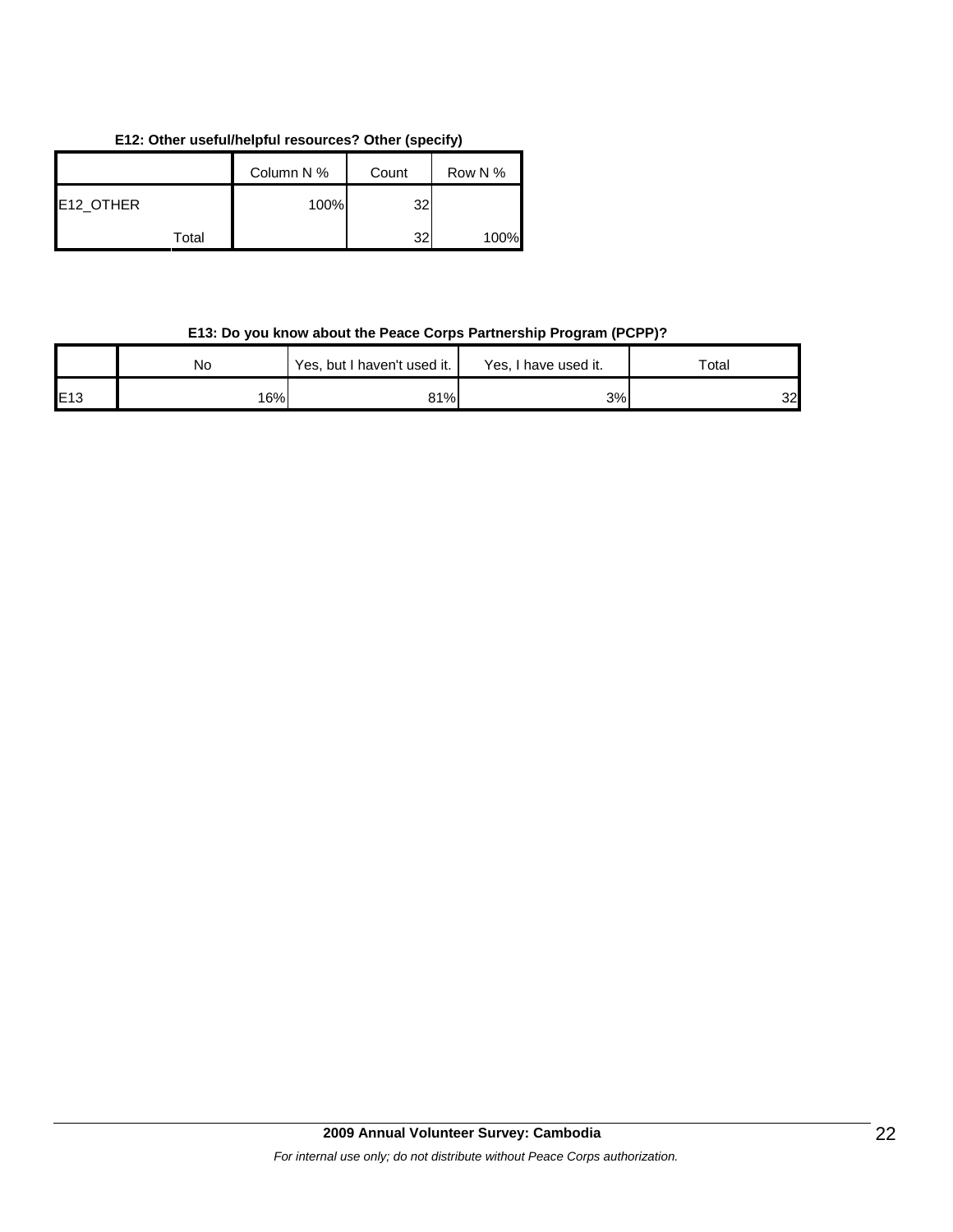## **F. Peace Corps Support**

*This section reports Volunteers' assessments of in-country Peace Corps.* 

|                | Not at all | Minimallv | Considerablv<br>Adequatelv |     | Exceptionally | Not Used |    |  |  |
|----------------|------------|-----------|----------------------------|-----|---------------|----------|----|--|--|
| F <sub>2</sub> |            |           | 25%                        | 28% | 44%           | 3%       | 32 |  |  |

#### **F2: How satisfied are you with the health care you received from your PCMO(s)?**

## Not at all 1 | 2 | 3 | 4 | Completely 5 | NA | Total Administrative/logistical | 13% 29% 35% 23% 23% 31 Cross-cultural 3% 9% 34% 31% 22% 32 Emotional 6% 19% 41% 19% 16% 32 Feedback on my work reports | 9% 9% 25% 25% 25% 19% 19% 16% 32 Job assignment 6% 50% 25% 19% 32 Language learning 28% 38% 34% 34% 32 Medical 31% 25% 41% 3% 32 Safety and security  $3\%$   $3\%$   $12\%$   $25\%$   $34\%$   $25\%$   $25\%$ Site selection/preparation 12% 19% 22% 22% 25% 32 Technical skills 12% 53% 22% 12% 32

#### **F3: How satisfied are you with the following support provided by in-country PC staff?**

## **F4: How satisfied are you with the Peace Corps allocation of time and resources to mental**

**health/adjustment issues?**

|    | Not at all satisfied |     |     |     | Completely  |       |
|----|----------------------|-----|-----|-----|-------------|-------|
|    |                      |     | ັ   |     | satisfied 5 | Total |
| F4 | 7%                   | 33% | 23% | 23% | 13%         | 30    |

**F5: What level of PC support have you received to help cope with stress from issues such as HIV/AIDS, food insecurity, etc.** 

|                |            |                 |                  | Considerable | Exceptional | NA/I have no     |       |
|----------------|------------|-----------------|------------------|--------------|-------------|------------------|-------|
|                | No support | Minimal support | Adequate support | support      | support     | need for support | Total |
| F <sub>5</sub> | 6%         | 12%             | 31%              | 3%           | 19%         | 28%              | 32    |

## **in your community? (Including PCVs w/no need for support)**

*For internal use only; do not distribute without Peace Corps authorization.*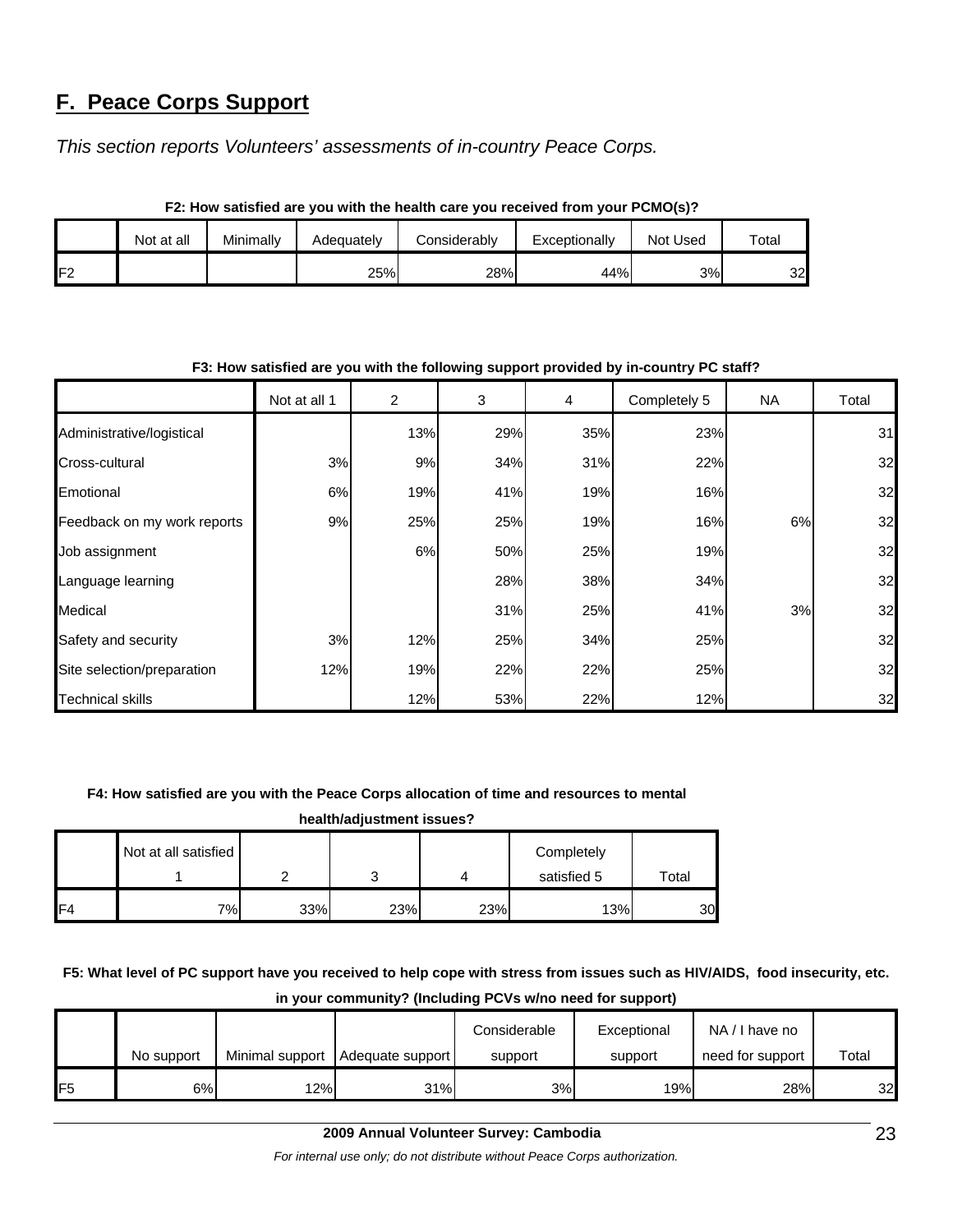## **F5: What level of PC support have you received to help cope with stress from issues such as HIV/AIDS, food insecurity, etc. in your community? (Excluding PCVs w/no need for support)**

|                 | No support | Minimal support | Adequate support | Considerable support Exceptional support |     | Total |
|-----------------|------------|-----------------|------------------|------------------------------------------|-----|-------|
| IF <sub>5</sub> | 9%         | 7%              | 43%              | 4%                                       | 26% | 23    |

## **F6: How would you rate your interaction with the Country Director in terms of the following?**

|                                    | Not adequate | Adequate | Total |
|------------------------------------|--------------|----------|-------|
| Responsiveness to my issues        | 6%           | 94%      | 32    |
| Informative content                | 0%           | 100%     | 31    |
| My comfort level discussing issues | 25%          | 75%      | 32    |
| Adequacy of visits                 | 28%          | 72%      | 32    |

## **F6b: How would you rate your interaction with the PTO/SRPTC in terms of the following?**

|                                    | Not adequate | Adequate | Total |
|------------------------------------|--------------|----------|-------|
| Responsiveness to my issues        | 10%          | 90%      | 29    |
| Informative content                | 9%           | 91%      | 32    |
| My comfort level discussing issues | 35%          | 65%      | 31    |
| Adequacy of visits                 | 23%          | 77%      | 31    |

## **F6c: How would you rate your interaction with the APCD/Program Manager in terms of the following?**

|                                    | Not adequate | Adequate | Total |
|------------------------------------|--------------|----------|-------|
| Responsiveness to my issues        | 16%          | 84%      | 31    |
| Informative content                | 17%          | 83%      | 29    |
| My comfort level discussing issues | 13%          | 87%      | 30    |
| Adequacy of visits                 | 10%          | 90%      | 29    |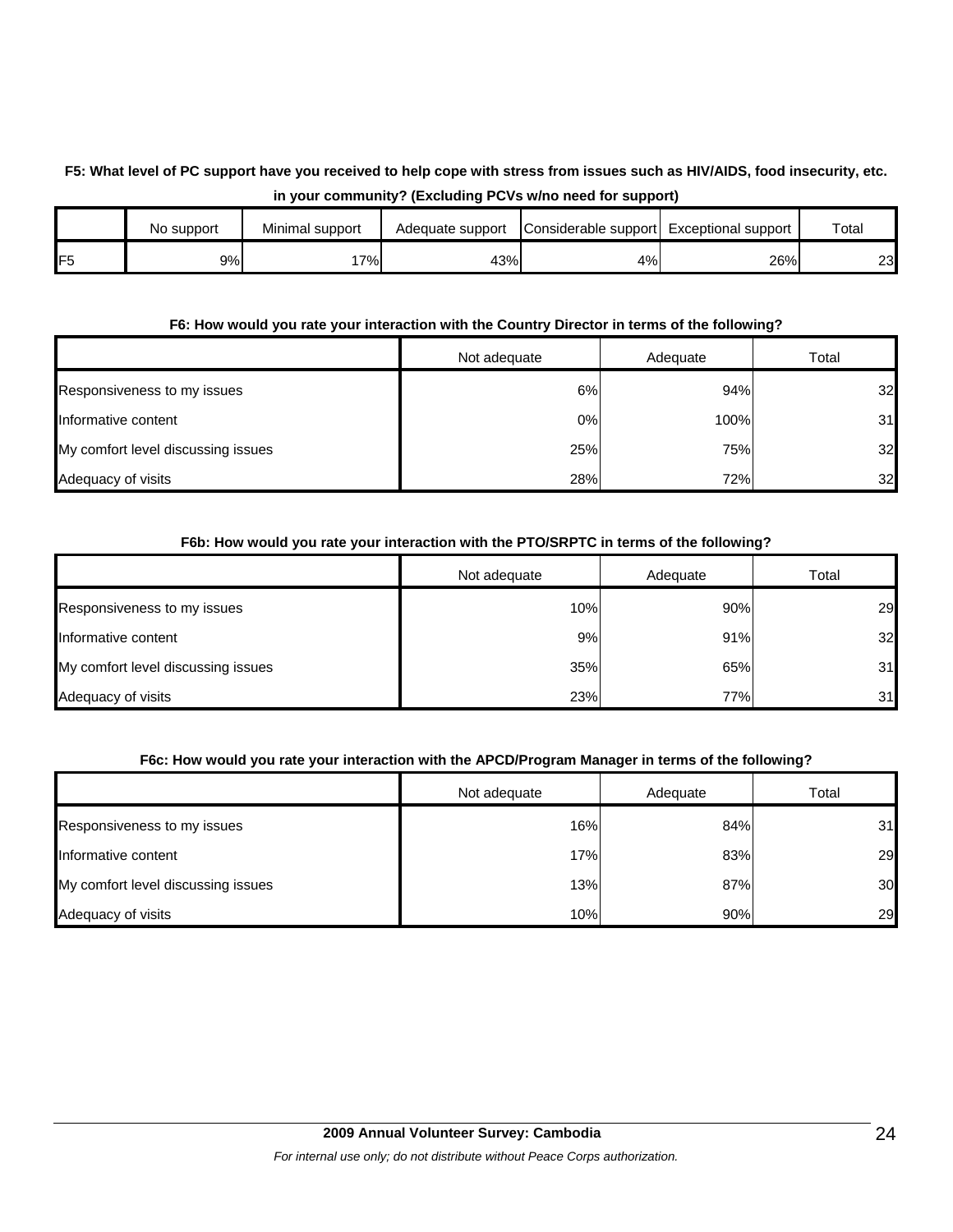|                                    | Not adequate | Adequate | Total |
|------------------------------------|--------------|----------|-------|
| Responsiveness to my issues        | 17%          | 83%      | 29    |
| Informative content                | 4%           | 96%      | 28    |
| My comfort level discussing issues | 3%           | 97%      | 29    |
| Adequacy of visits                 | 10%          | 90%      | 29    |

## **F6d: How would you rate your interaction with the PCMO in terms of the following?**

## **F6e: How would you rate your interaction with the Safety and Security Coordinator in terms of the following?**

|                                    | Not adequate | Adequate | Total |
|------------------------------------|--------------|----------|-------|
| Responsiveness to my issues        | 19%          | 81%      | 32    |
| Informative content                | 27%          | 73%      | 30    |
| My comfort level discussing issues | 27%          | 73%      | 30    |
| Adequacy of visits                 | 32%          | 68%      | 31    |

## **F6f: How would you rate your interaction with the Training Manager in terms of the following?**

|                                    | Not adequate | Adequate | Total |
|------------------------------------|--------------|----------|-------|
| Responsiveness to my issues        | 0%           | 100%     | 30    |
| Informative content                | 0%           | 100%     | 29    |
| My comfort level discussing issues | 7%           | 93%      | 29    |
| Adequacy of visits                 | 17%          | 83%      | 29    |

## **F6g: How would you rate your interaction with administrative staff in terms of the following?**

|                                    | Not adequate | Adequate | Total |
|------------------------------------|--------------|----------|-------|
| Responsiveness to my issues        | 6%           | 94%      | 32    |
| Informative content                | 10%          | 90%      | 31    |
| My comfort level discussing issues | 7%           | 93%      | 30    |
| Adequacy of visits                 | 20%          | 80%      | 30    |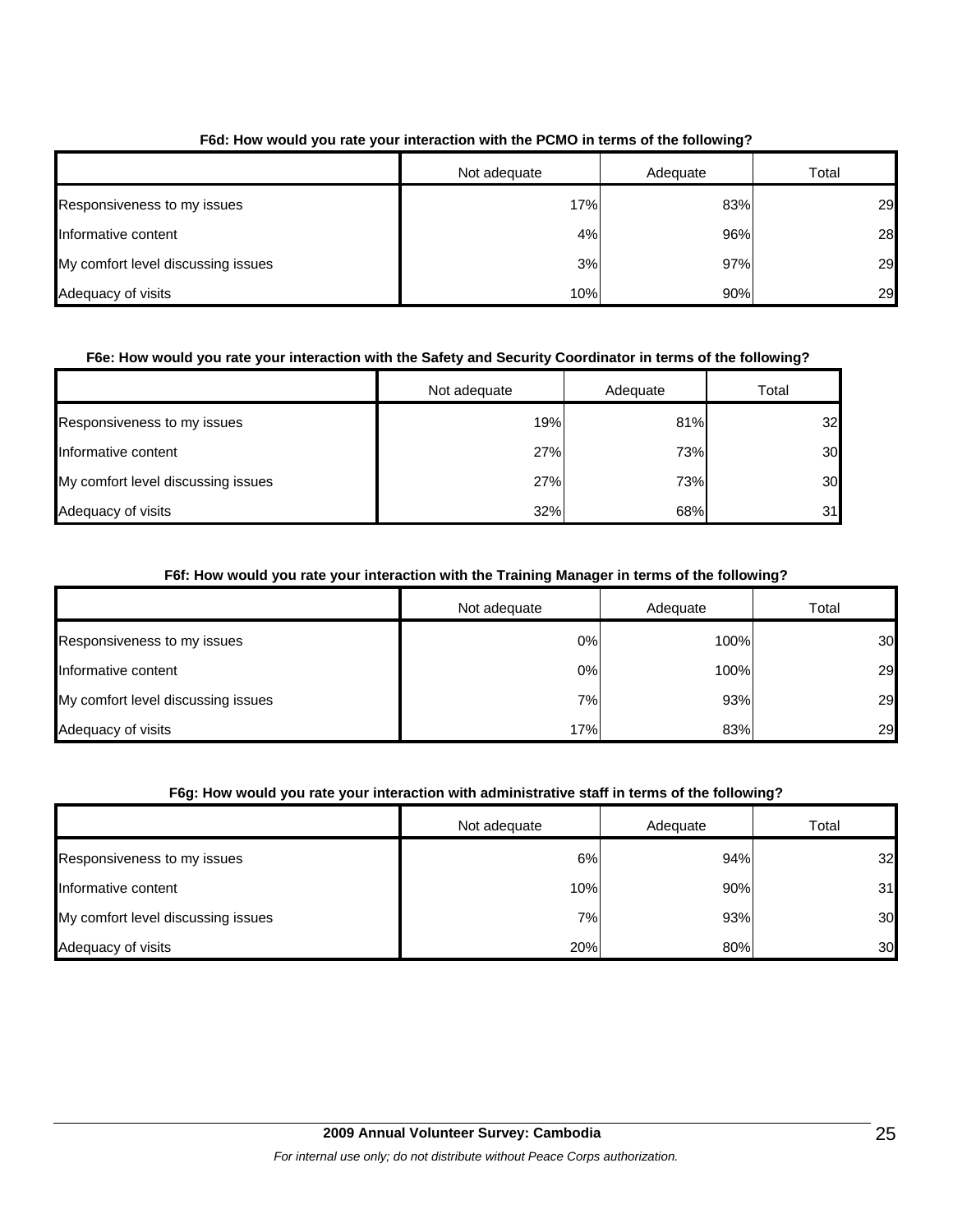## **F6h: How would you rate your interaction with other post staff (please specify) in terms of the following?**

|                                    | Not adequate | Adequate | Total |
|------------------------------------|--------------|----------|-------|
| Responsiveness to my issues        | 0%           | 100%     | 6     |
| Informative content                | 0%           | 100%     | 6     |
| My comfort level discussing issues | 0%           | 100%     | 7     |
| Adequacy of visits                 | 12%          | 88%      | 8     |

## **F7: To what extent is your CD aware of Volunteer issues and concerns through interactions with**

**Volunteers?**

|                 | Not at all | Minimally | Adequately | Considerablv | Completely | $\tau$ otal     |
|-----------------|------------|-----------|------------|--------------|------------|-----------------|
| IF <sup>7</sup> |            | 16%       | 42%        | 35%          | 6%         | 31 <sup>h</sup> |

#### **F8: What is the most effective way you use to communicate with PC staff?**

| Most effective | Cellphone (voice)                  | 48%  | 13             |
|----------------|------------------------------------|------|----------------|
|                | Text messaging                     | 37%  | 10             |
|                | In-person visits                   | 7%   | $\overline{a}$ |
|                | Email/ Internet                    | 7%   | $\overline{a}$ |
|                | Other. Please specify              |      |                |
|                | Telephone not at residence or work |      |                |
|                | Telephone at residence or work     |      |                |
|                | Letters                            |      |                |
|                | CB radio                           |      |                |
|                | Total                              | 100% | 27             |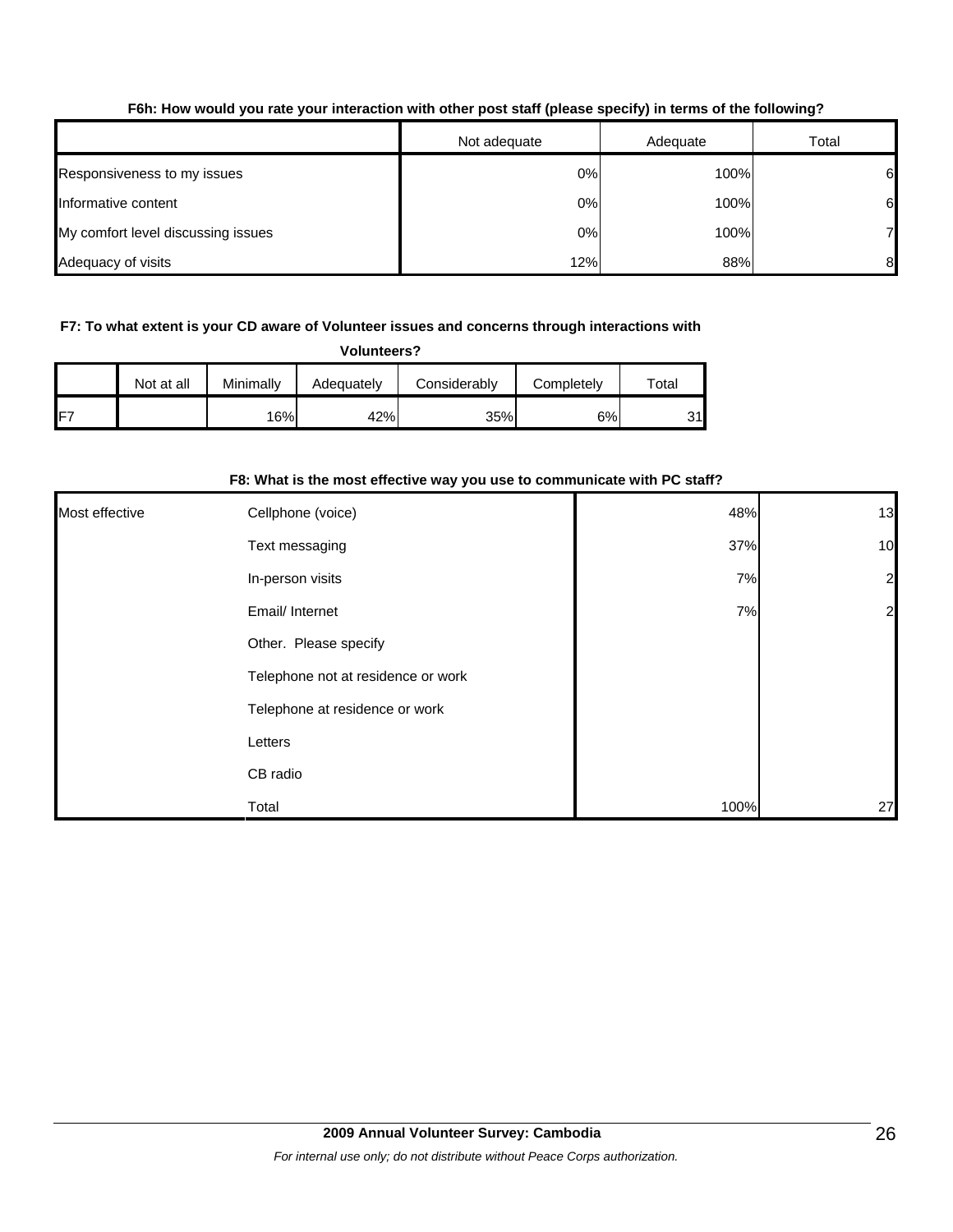|                       | . .                                |      |                |
|-----------------------|------------------------------------|------|----------------|
| Second most effective | Cellphone (voice)                  | 38%  | 11             |
|                       | Text messaging                     | 34%  | 10             |
|                       | Email/ Internet                    | 24%  | $\overline{7}$ |
|                       | In-person visits                   | 3%   | 1 <sub>h</sub> |
|                       | Other. Please specify              |      |                |
|                       | Telephone not at residence or work |      |                |
|                       | Telephone at residence or work     |      |                |
|                       | Letters                            |      |                |
|                       | CB radio                           |      |                |
|                       | Total                              | 100% | 29             |

#### **F8: What is the second most effective way you use to communicate with PC staff?**

#### **F8: What is the third most effective way you use to communicate with PC staff?**

| (C11_THREE) Third most effective | Email/ Internet                    | 50%  | 14              |
|----------------------------------|------------------------------------|------|-----------------|
|                                  | Text messaging                     | 21%  | $6\phantom{.}6$ |
|                                  | In-person visits                   | 18%  | $5\overline{a}$ |
|                                  | Cellphone (voice)                  | 11%  | 3               |
|                                  | Other. Please specify              |      |                 |
|                                  | Telephone not at residence or work |      |                 |
|                                  | Telephone at residence or work     |      |                 |
|                                  | Letters                            |      |                 |
|                                  | CB radio                           |      |                 |
|                                  | Total                              | 100% | 28              |

## **F9: How do you rate the effectiveness of your communication resources for contacting in-country PC staff?**

|                 | Very poor | Poor | Adequate | Good | Excellent | $\mathsf{^{To}tal}$ |
|-----------------|-----------|------|----------|------|-----------|---------------------|
| IF <sub>9</sub> |           | 3%   | 22%      | 44%  | 31%       | 32                  |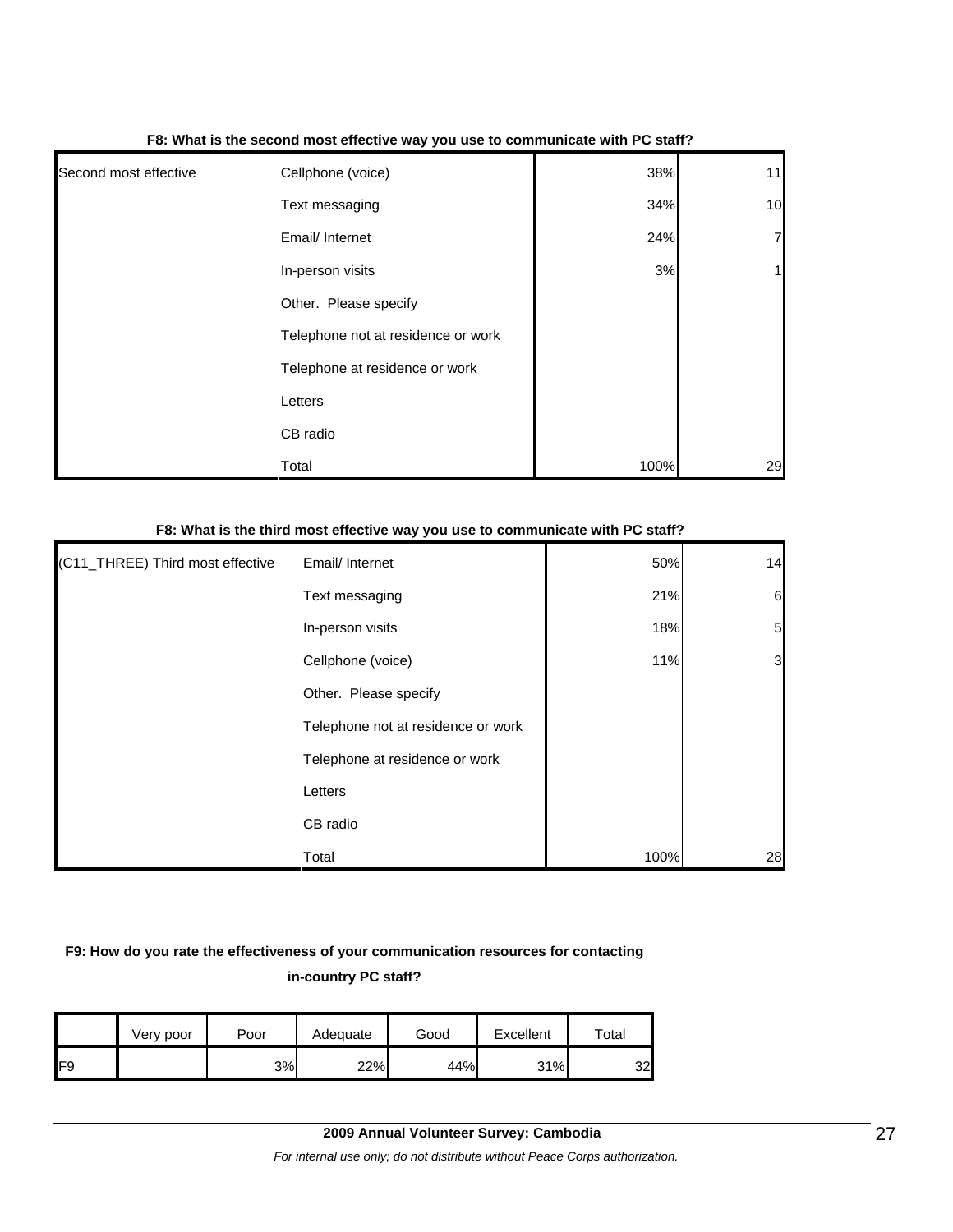## **G. Your Safety and Security**

*This section reports on how safe and informed about their safety Volunteers feel. Their experiences with reported and unreported crimes are summarized.* 

|                                                  |                 |            | Adequately |                     |           |       |
|--------------------------------------------------|-----------------|------------|------------|---------------------|-----------|-------|
|                                                  | Not at All Safe | Often Safe | Safe       | <b>Usually Safe</b> | Very Safe | Total |
| Where you live                                   |                 |            | 6%         | 19%                 | 74%       | 31    |
| Where you work                                   |                 |            | 7%         | 17%                 | 77%       | 30    |
| When you travel in-country                       |                 | 3%         | 34%        | 31%                 | 31%       | 29    |
| City where main Peace Corps<br>office is located | 3%              | 7%         | 47%        | 27%                 | 17%       | 30    |

## **G1: How safe do you feel...?**

#### **G2: Please indicate the number of times you experienced the following types of discrimination/harassment.**

|                    | Never  | Once  | 2-5 times | 6-10 times | 11-25 times | $26+$ times | Total |
|--------------------|--------|-------|-----------|------------|-------------|-------------|-------|
| Age                | 89.7%  | 3.4%  | 6.9%      |            |             |             | 29    |
| Anti-American      | 86.7%  | 3.3%  | 6.7%      | 3.3%       |             |             | 30    |
| <b>Disability</b>  | 96.7%  | 3.3%  |           |            |             |             | 30    |
| Gender             | 69.0%  | 13.8% |           | 10.3%      | 3.4%        | 3.4%        | 29    |
| Racial/color       | 89.7%  | 3.4%  |           | 3.4%       |             | 3.4%        | 29    |
| Religious          | 96.6%  | 3.4%  |           |            |             |             | 29    |
| Sexual (verbal)    | 79.3%  | 6.9%  |           | 3.4%       |             | 10.3%       | 29    |
| Sexual (physical)  | 83.3%  | 6.7%  | 6.7%      |            | 3.3%        |             | 30    |
| Sexual orientation | 100.0% |       |           |            |             |             | 29    |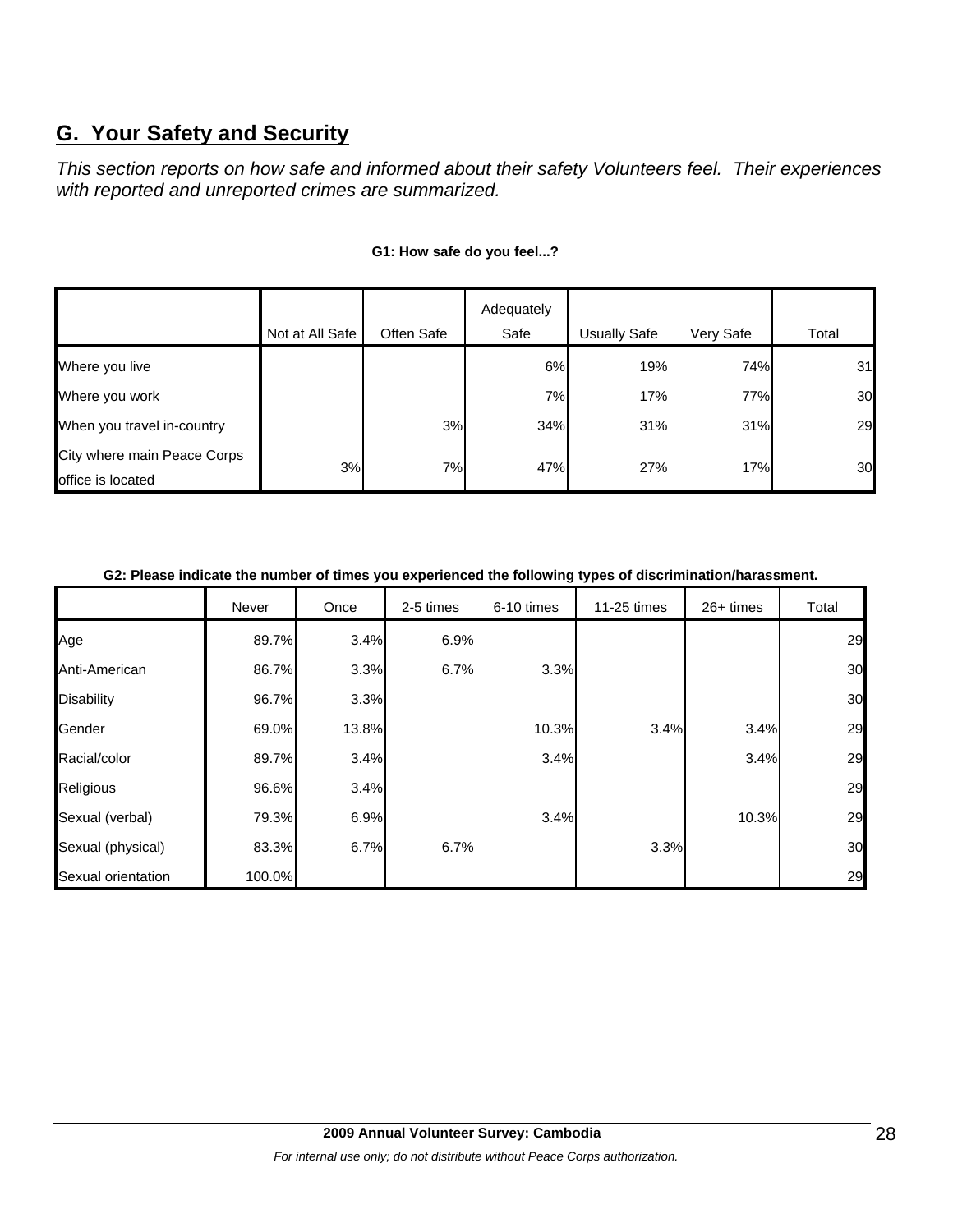|                   | Never  | Once  | 2-5 times | 6-10 times | 11-25 times | 26+ times | Total            |
|-------------------|--------|-------|-----------|------------|-------------|-----------|------------------|
| Age               | 100.0% |       |           |            |             |           | $\mathbf{2}$     |
| Anti-American     | 100.0% |       |           |            |             |           | $\overline{3}$   |
| Gender            | 100.0% |       |           |            |             |           | $\boldsymbol{8}$ |
| Racial/color      | 100.0% |       |           |            |             |           | 1 <sub>l</sub>   |
| Religious         | 100.0% |       |           |            |             |           | 1 <sub>l</sub>   |
| Sexual (verbal)   | 100.0% |       |           |            |             |           | $5\overline{)}$  |
| Sexual (physical) | 75.0%  | 25.0% |           |            |             |           | $\overline{4}$   |

**G2: Please indicate the number of times you reported discrimination/harassment events to PC.**

#### **G3: Please indicate the number of times you experienced the following types of crimes.**

|                    | Never  | Once  | 2-5 times | 6-10 times | 11-25 times | 26+ times | Total |
|--------------------|--------|-------|-----------|------------|-------------|-----------|-------|
| <b>Burglary</b>    | 96.4%  | 3.6%  |           |            |             |           | 28    |
| Theft              | 76.7%  | 20.0% | 3.3%      |            |             |           | 30    |
| Robbery            | 96.4%  | 3.6%  |           |            |             |           | 28    |
| Physical assault   | 92.9%  | 3.6%  | 3.6%      |            |             |           | 28    |
| Aggravated assault | 100.0% |       |           |            |             |           | 28    |
| Sexual assault     | 96.4%  | 3.6%  |           |            |             |           | 28    |
| Rape               | 100.0% |       |           |            |             |           | 28    |

## **G3: Please indicate the number of times you reported the following crimes to Peace Corps.**

|                  | Never  | Once  | 2-5 times | 6-10 times | 11-25 times | 26+ times | Total |
|------------------|--------|-------|-----------|------------|-------------|-----------|-------|
| Theft            | 14.3%  | 71.4% | 14.3%     |            |             |           |       |
| Robbery          | 100.0% |       |           |            |             |           |       |
| Physical assault | 100.0% |       |           |            |             |           |       |
| Sexual assault   | 100.0% |       |           |            |             |           |       |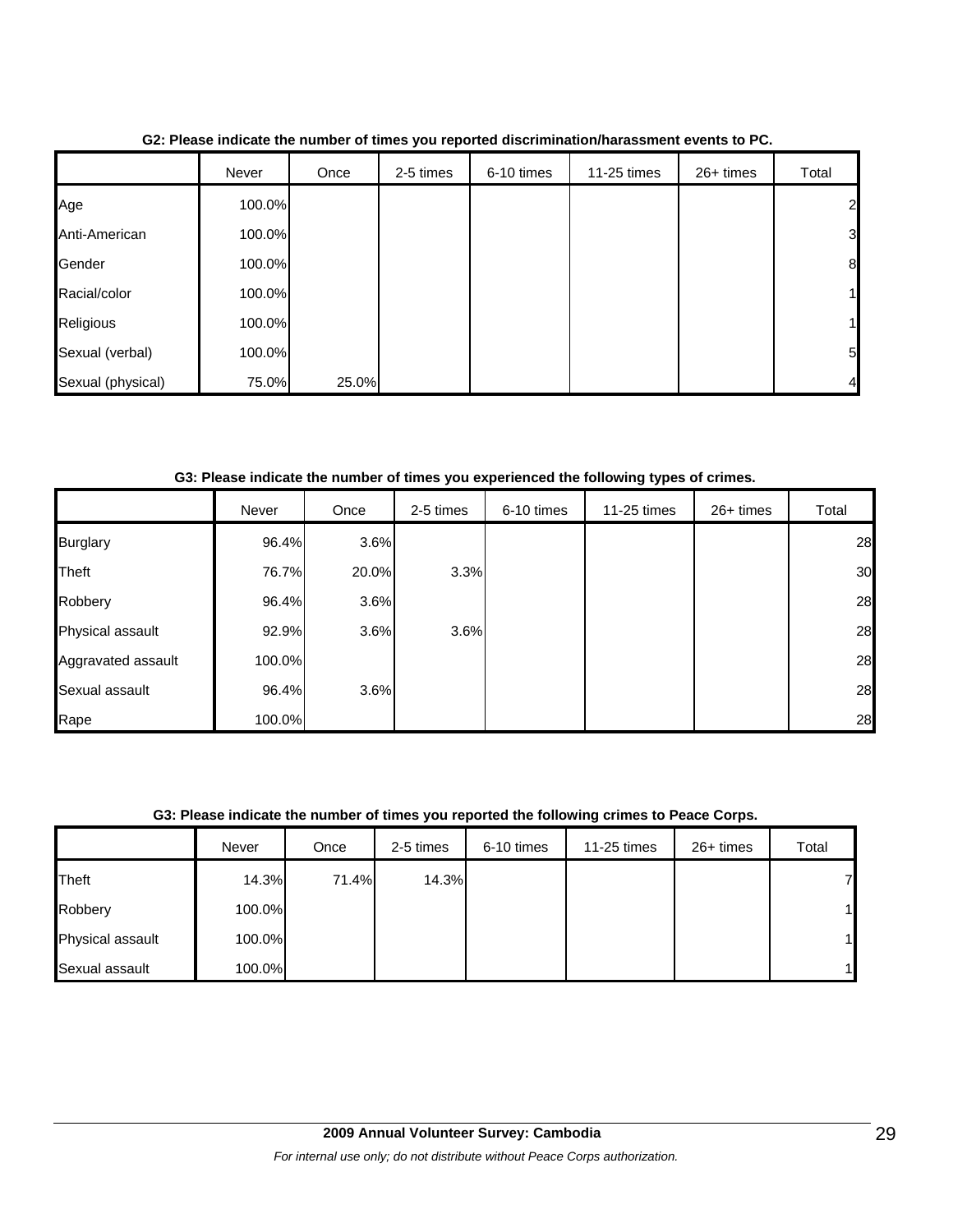|            |                                                             | <b>PCV Responses</b> | % Reason Not<br>Rptd | <b>Total PCVs</b><br>Responding |
|------------|-------------------------------------------------------------|----------------------|----------------------|---------------------------------|
| \$NoRpBurg | I did not think the PC could help                           |                      |                      |                                 |
|            | I believed it could result in<br>changing sites             |                      |                      |                                 |
|            | I felt it was too minor or<br>common to report              |                      |                      |                                 |
|            | Concerns of a possible breach<br>in confidentiality         |                      |                      |                                 |
|            | Reporting might result in<br>disciplinary action against me |                      |                      |                                 |
|            | It might hurt my relationship<br>with the community         |                      |                      |                                 |
|            | Other                                                       |                      |                      |                                 |
|            | Total                                                       |                      |                      |                                 |

### **G4a: If you did not report your experience with burglary, please your reason(s) for not reporting.**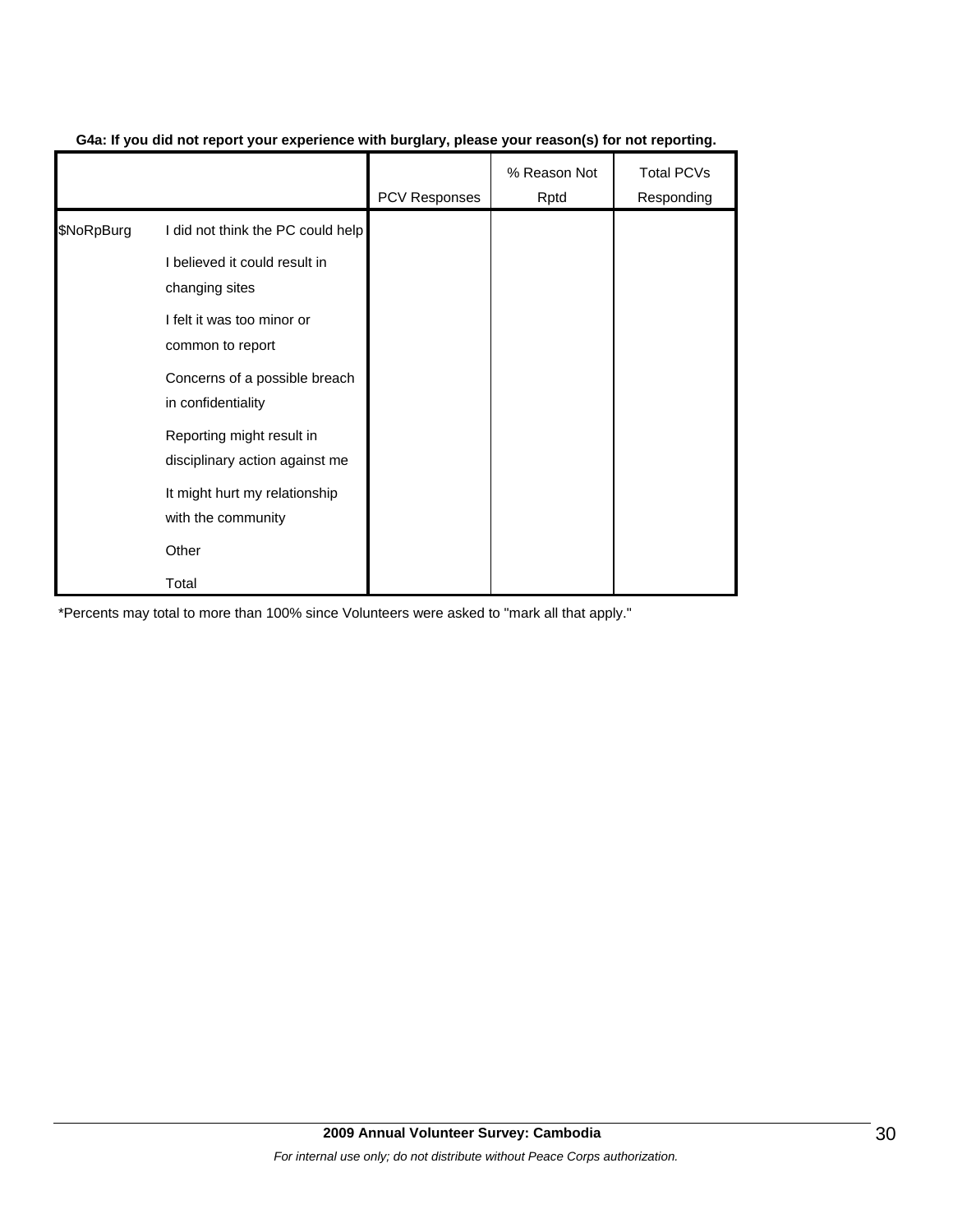|             |                                                                                                                      | PCV Responses | % Reason Not<br>Rptd | Total PCVs<br>Responding |
|-------------|----------------------------------------------------------------------------------------------------------------------|---------------|----------------------|--------------------------|
| \$NoRpTheft | I felt it was too minor or<br>common to report<br>I did not think the PC could help<br>I believed it could result in |               | 100%                 |                          |
|             | changing sites<br>Concerns of a possible breach<br>in confidentiality                                                |               |                      |                          |
|             | Reporting might result in<br>disciplinary action against me<br>It might hurt my relationship                         |               |                      |                          |
|             | with the community<br>Other<br>Total                                                                                 |               |                      |                          |

## **G4b: If you did not report your experience with theft, please your reason(s) for not reporting.**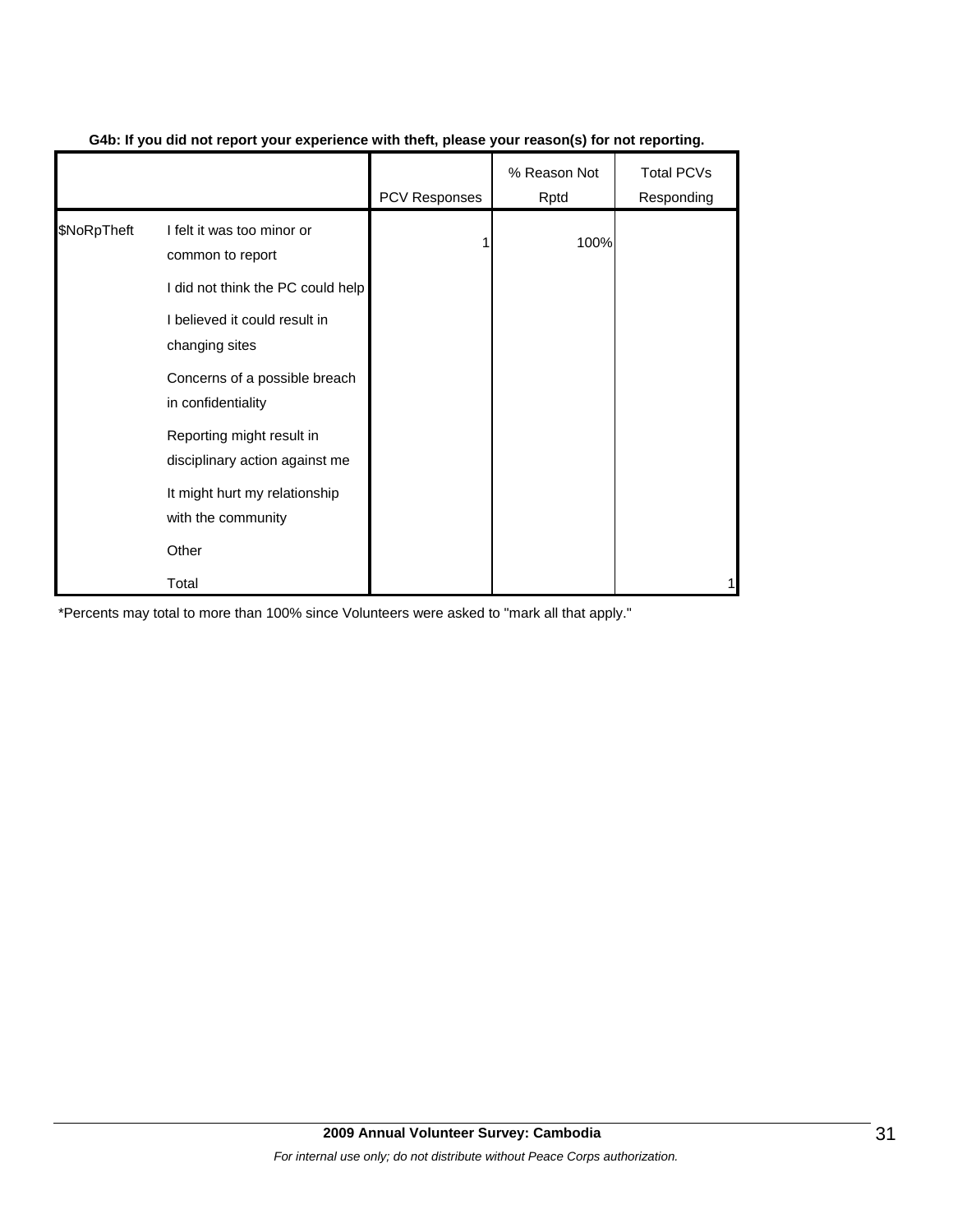|            |                                                             | <b>PCV Responses</b> | % Reason Not<br>Rptd | <b>Total PCVs</b><br>Responding |
|------------|-------------------------------------------------------------|----------------------|----------------------|---------------------------------|
| \$NoRpRobb | I did not think the PC could help                           |                      | 100%                 |                                 |
|            | I believed it could result in<br>changing sites             |                      |                      |                                 |
|            | I felt it was too minor or<br>common to report              |                      |                      |                                 |
|            | Concerns of a possible breach<br>in confidentiality         |                      |                      |                                 |
|            | Reporting might result in<br>disciplinary action against me |                      |                      |                                 |
|            | It might hurt my relationship<br>with the community         |                      |                      |                                 |
|            | Other                                                       |                      |                      |                                 |
|            | Total                                                       |                      |                      |                                 |

## **G4c: If you did not report your experience with robbery, please your reason(s) for not reporting.**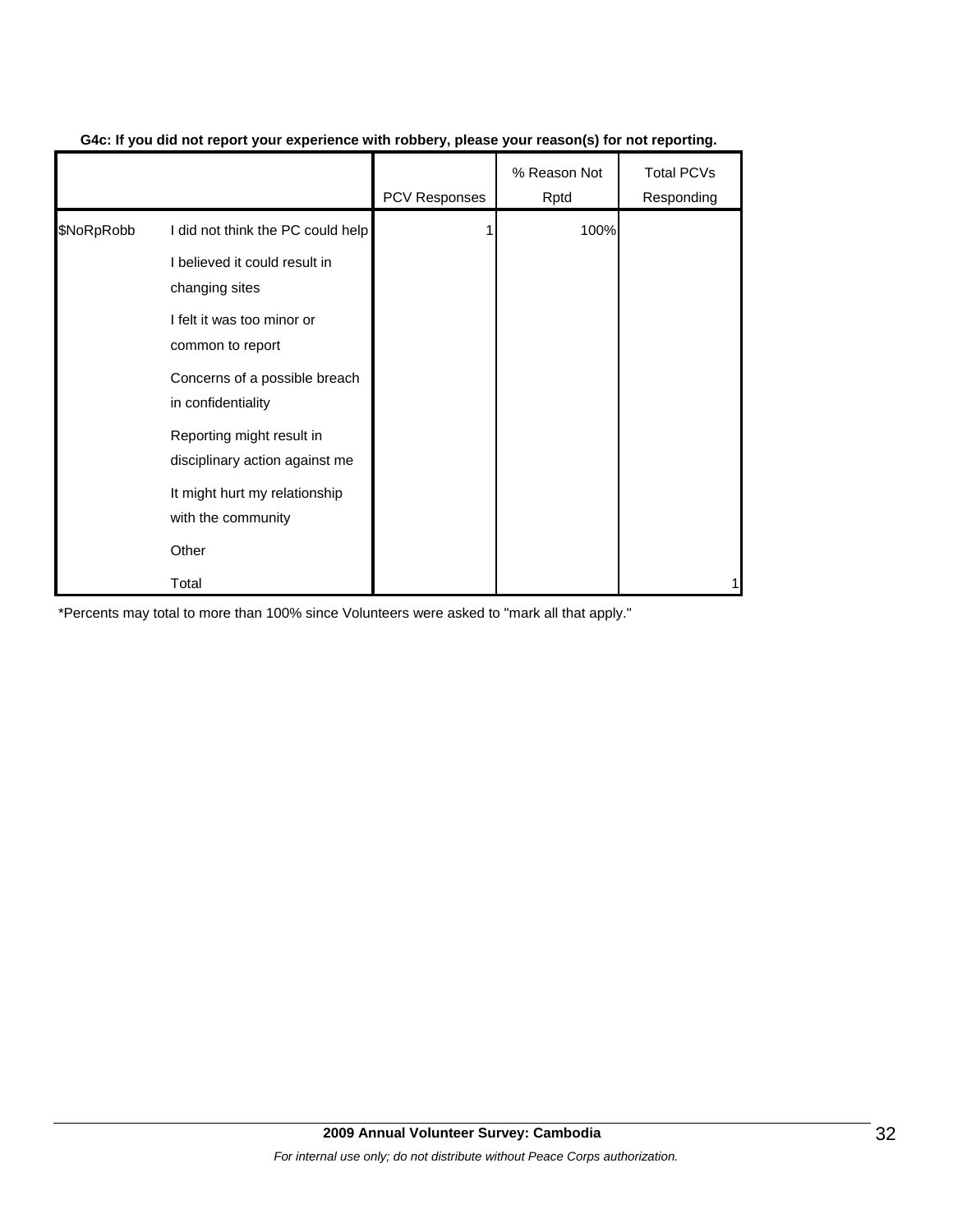|            |                                                                                     | reporting.    |                      |                                 |
|------------|-------------------------------------------------------------------------------------|---------------|----------------------|---------------------------------|
|            |                                                                                     | PCV Responses | % Reason Not<br>Rptd | <b>Total PCVs</b><br>Responding |
| \$NoRpPhAs | I felt it was too minor or<br>common to report<br>I did not think the PC could help |               | 100%                 |                                 |
|            | I believed it could result in<br>changing sites                                     |               |                      |                                 |
|            | Concerns of a possible breach<br>in confidentiality                                 |               |                      |                                 |
|            | Reporting might result in<br>disciplinary action against me                         |               |                      |                                 |
|            | It might hurt my relationship<br>with the community                                 |               |                      |                                 |
|            | Other                                                                               |               |                      |                                 |
|            | Total                                                                               |               |                      | 1                               |

## **G4d: If you did not report your experience with physical assault, please your reason(s) for not**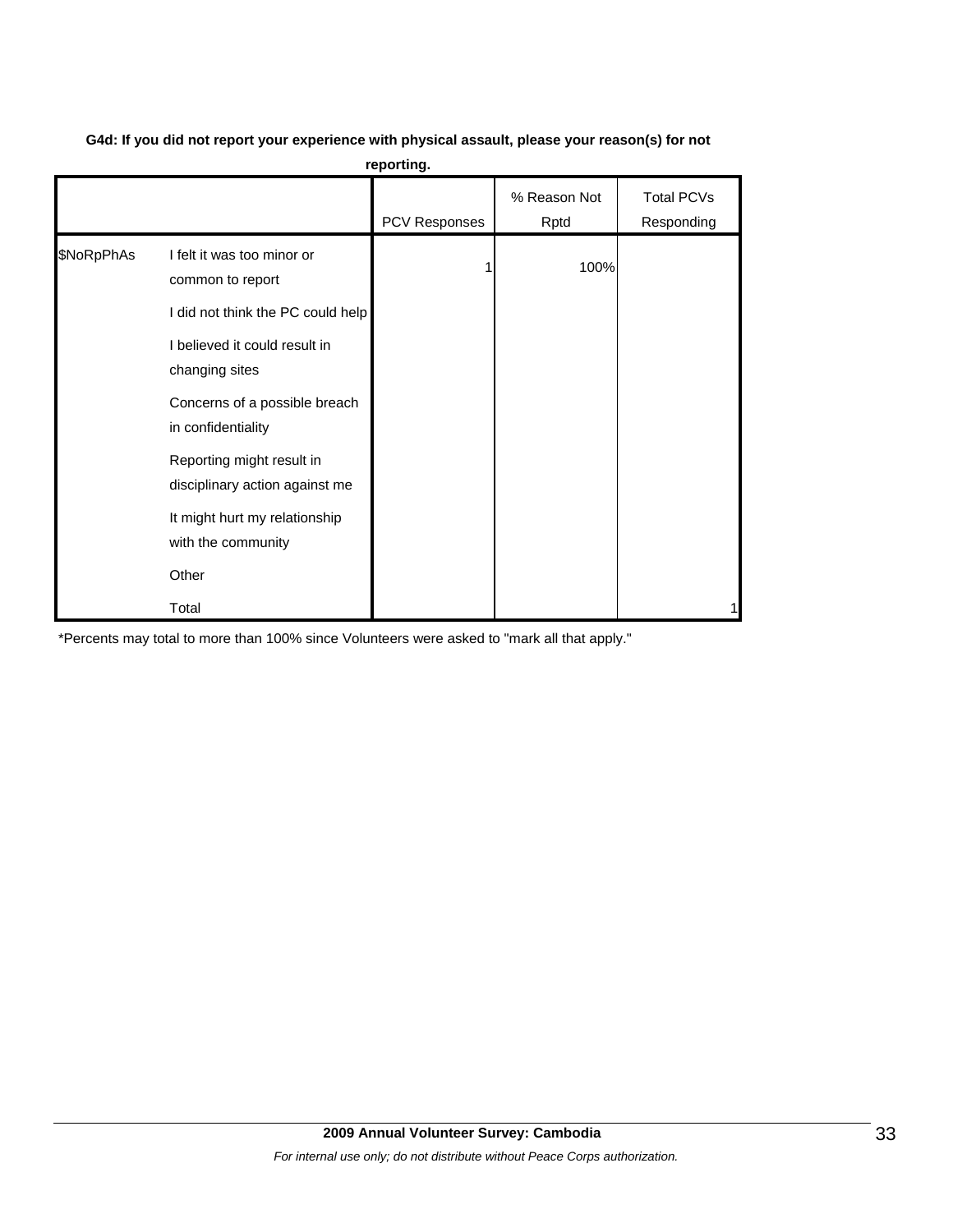**G4: If you did not report your experience with aggravated assault, please your reason(s) for not** 

**reporting.**

|            |                                                                                                                                                                                               | PCV Responses | % Reason Not<br>Rptd | <b>Total PCVs</b><br>Responding |
|------------|-----------------------------------------------------------------------------------------------------------------------------------------------------------------------------------------------|---------------|----------------------|---------------------------------|
| \$NoRpAgAs | I did not think the PC could help<br>I believed it could result in<br>changing sites<br>I felt it was too minor or<br>common to report<br>Concerns of a possible breach<br>in confidentiality |               |                      |                                 |
|            | Reporting might result in<br>disciplinary action against me<br>It might hurt my relationship<br>with the community<br>Other<br>Total                                                          |               |                      |                                 |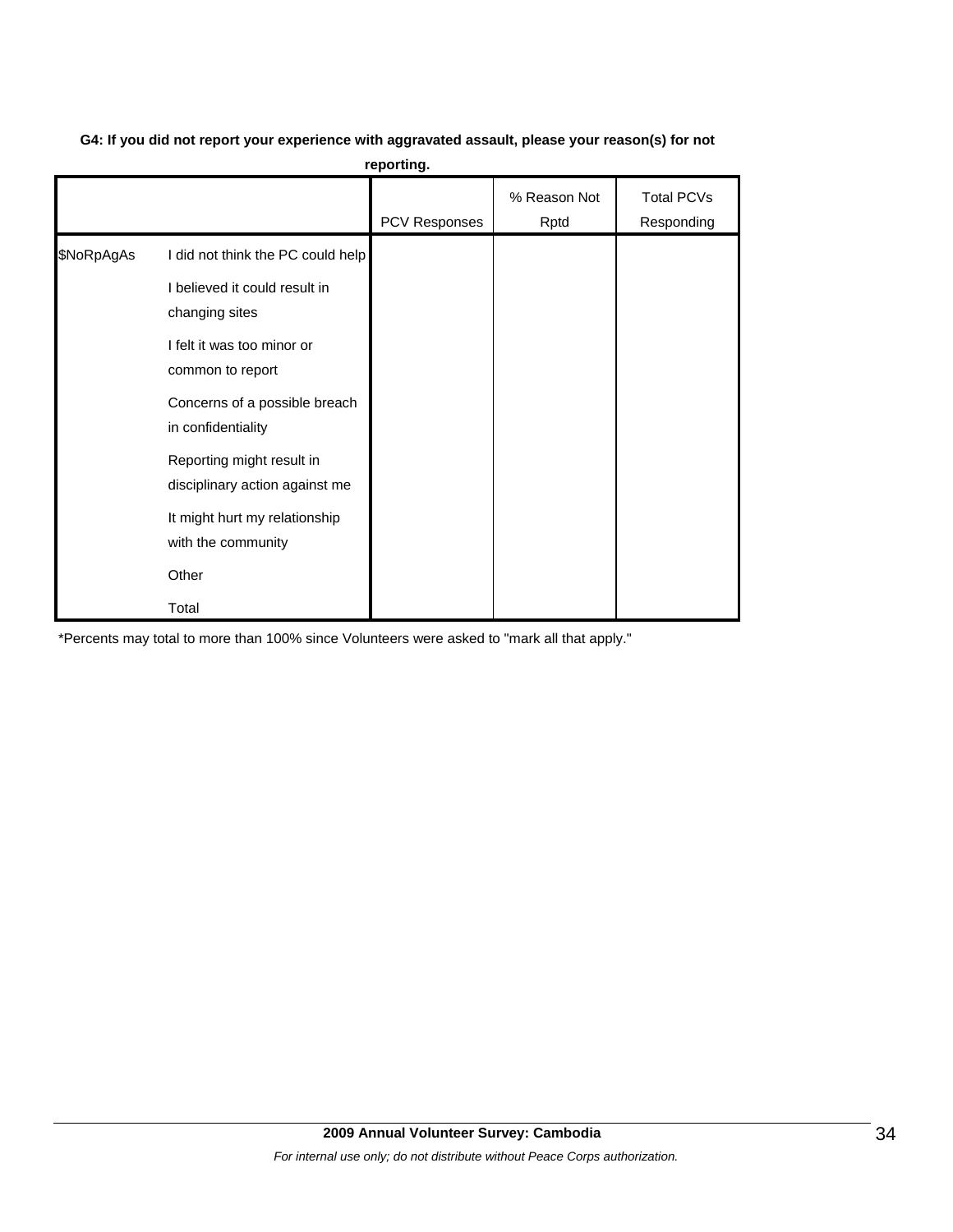|  | G4e: If you did not report your experience with sexual assault, please your reason(s) for not |  |
|--|-----------------------------------------------------------------------------------------------|--|
|--|-----------------------------------------------------------------------------------------------|--|

**reporting.**

|            |                                                                                                                                                                                                                                                                                                                     | PCV Responses | % Reason Not<br>Rptd | <b>Total PCVs</b><br>Responding |
|------------|---------------------------------------------------------------------------------------------------------------------------------------------------------------------------------------------------------------------------------------------------------------------------------------------------------------------|---------------|----------------------|---------------------------------|
| \$NoRpSxAs | I did not think the PC could help<br>I believed it could result in<br>changing sites<br>I felt it was too minor or<br>common to report<br>Concerns of a possible breach<br>in confidentiality<br>Reporting might result in<br>disciplinary action against me<br>It might hurt my relationship<br>with the community |               | 100%                 |                                 |
|            | Other<br>Total                                                                                                                                                                                                                                                                                                      |               |                      |                                 |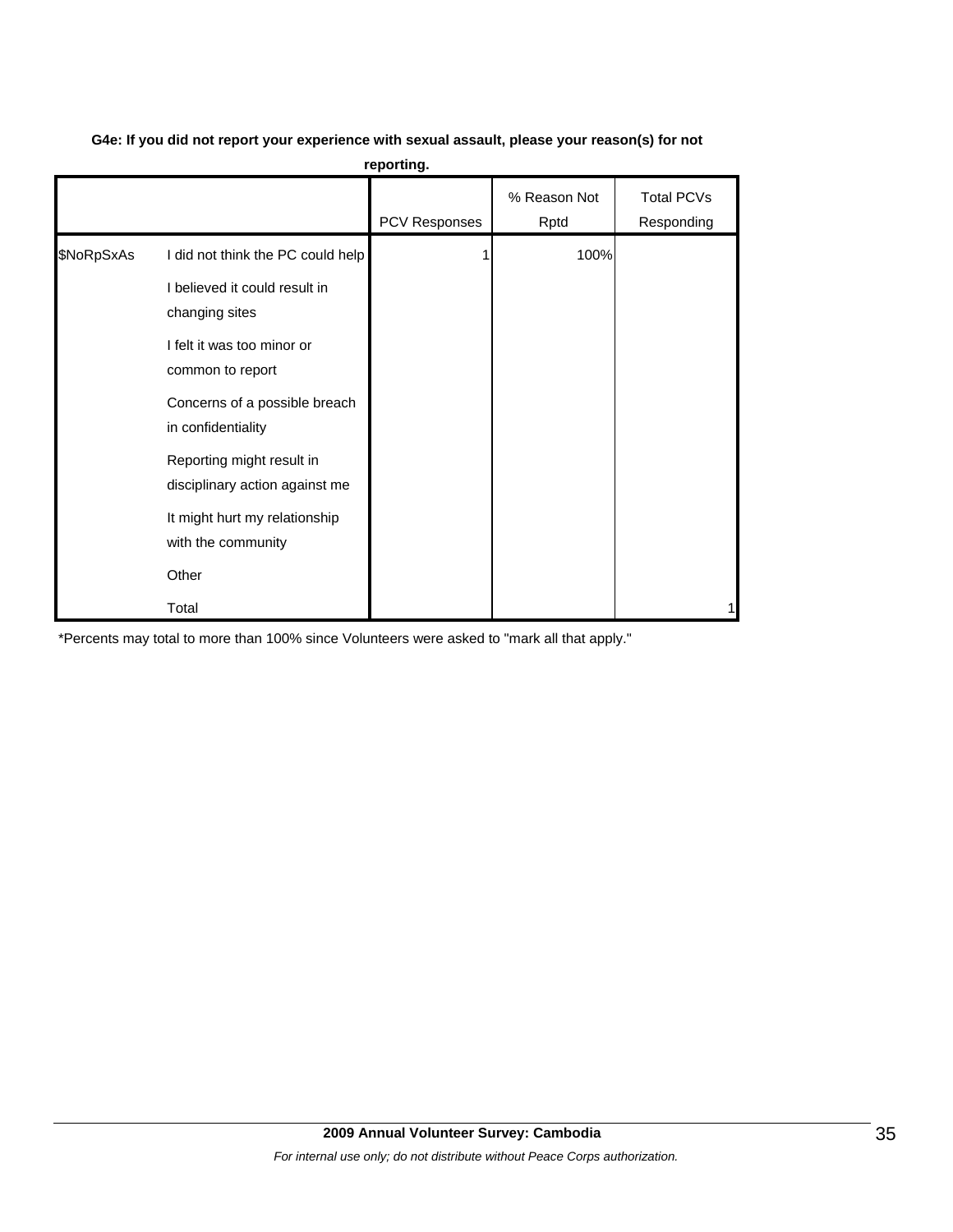|            |                                                             | <b>PCV Responses</b> | % Reason Not<br>Rptd | Total PCVs<br>Responding |
|------------|-------------------------------------------------------------|----------------------|----------------------|--------------------------|
| \$NoRpRape | I did not think the PC could help                           |                      |                      |                          |
|            | I believed it could result in<br>changing sites             |                      |                      |                          |
|            | I felt it was too minor or<br>common to report              |                      |                      |                          |
|            | Concerns of a possible breach<br>in confidentiality         |                      |                      |                          |
|            | Reporting might result in<br>disciplinary action against me |                      |                      |                          |
|            | It might hurt my relationship<br>with the community         |                      |                      |                          |
|            | Other                                                       |                      |                      |                          |
|            | Total                                                       |                      |                      |                          |

## **G4f: If you did not report your experience with rape, please your reason(s) for not reporting.**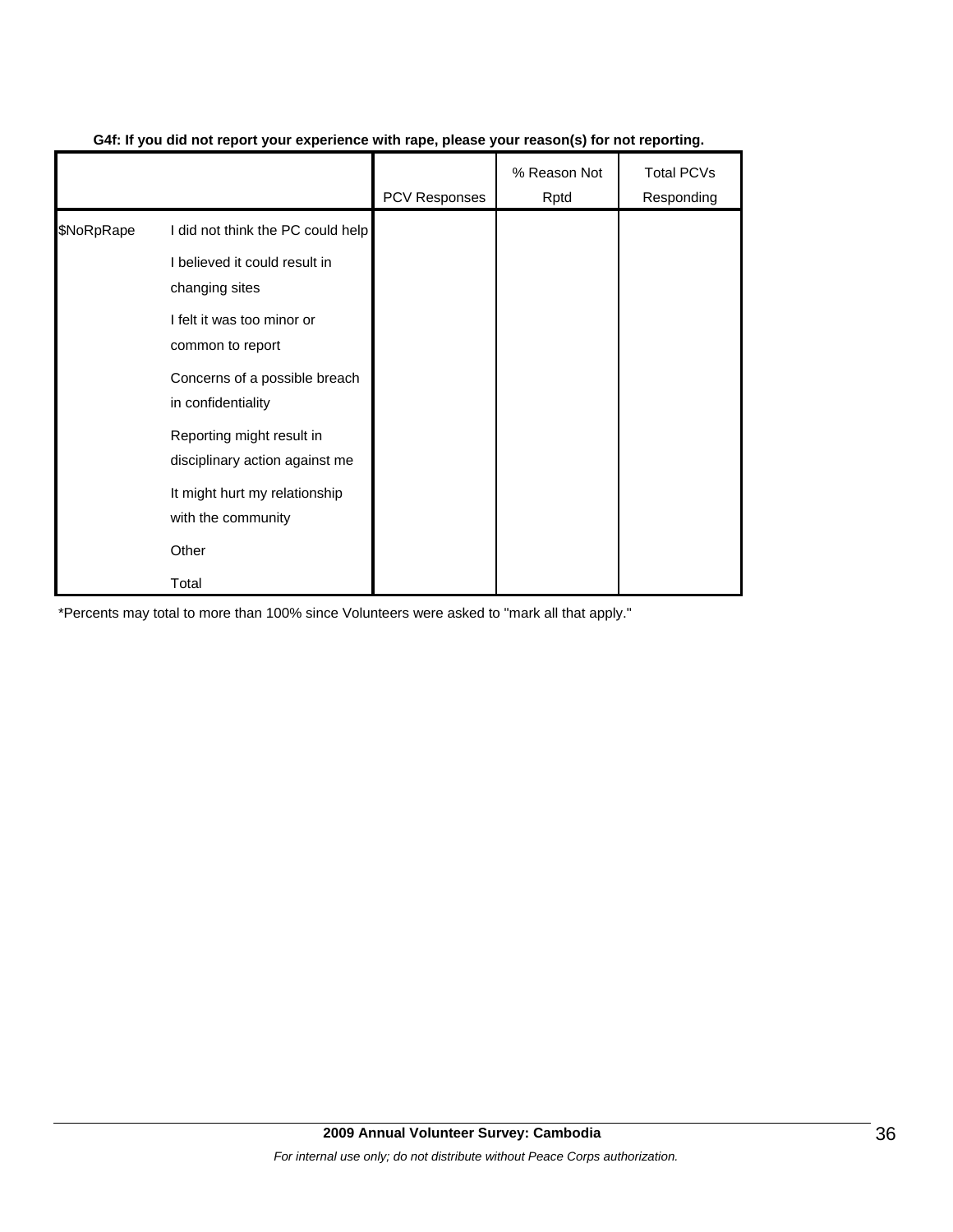## **H. Volunteers Working in HIV/AIDS**

*This section reports Volunteers' involvement in HIV/AIDS and their perceived effectiveness of their HIV/AIDS related activities.* 

#### **H1: Which of the following best describes your involvement in HIV/AIDS activities?**

|                |                                | HIV/AIDS work is        | Involved in<br>HIV/AIDS efforts, |                                 |       |
|----------------|--------------------------------|-------------------------|----------------------------------|---------------------------------|-------|
|                | HIV/AIDS work is<br>my primary | part of my<br>secondary | not<br>primary/secondary         | Not involved in<br>any HIV/AIDS |       |
|                | assignment.                    | activities.             | work                             | related activities              | Total |
| H <sub>1</sub> |                                | 23%                     | 23%                              | 53%                             | 30    |

#### **H2: How well has PC training prepared you to undertake your HIV/AIDS activities?**

|                | Not at all | Poorly | Adequately | Well | Very well | <b>NA</b> | Total |
|----------------|------------|--------|------------|------|-----------|-----------|-------|
| H <sub>2</sub> |            | 8%     | 46%        | 15%  | 31%       |           | 13    |

## **H3: In working with HC individuals or groups, how would you rate the effectiveness of your specific HIV/AIDS activities? (Including the "Don't Know" responses)**

|            |                  | Sometimes |                 | Almost always |            |       |
|------------|------------------|-----------|-----------------|---------------|------------|-------|
|            | Seldom effective | effective | Often effective | effective     | Don't know | Total |
| <b>IH3</b> |                  | 36%       | 43%             | 14%           | 7%         | 14    |

## **H3: In working with HC individuals or groups, how would you rate the effectiveness of your specific HIV/AIDS activities? (Excluding the "Don't Know" responses)**

|     | Seldom effective | Sometimes<br>effective | Often effective | Almost always<br>effective | $\mathsf{^\tau}\mathsf{otal}$ |
|-----|------------------|------------------------|-----------------|----------------------------|-------------------------------|
| IH3 |                  | 38%                    | 46%             | 15%                        | 13                            |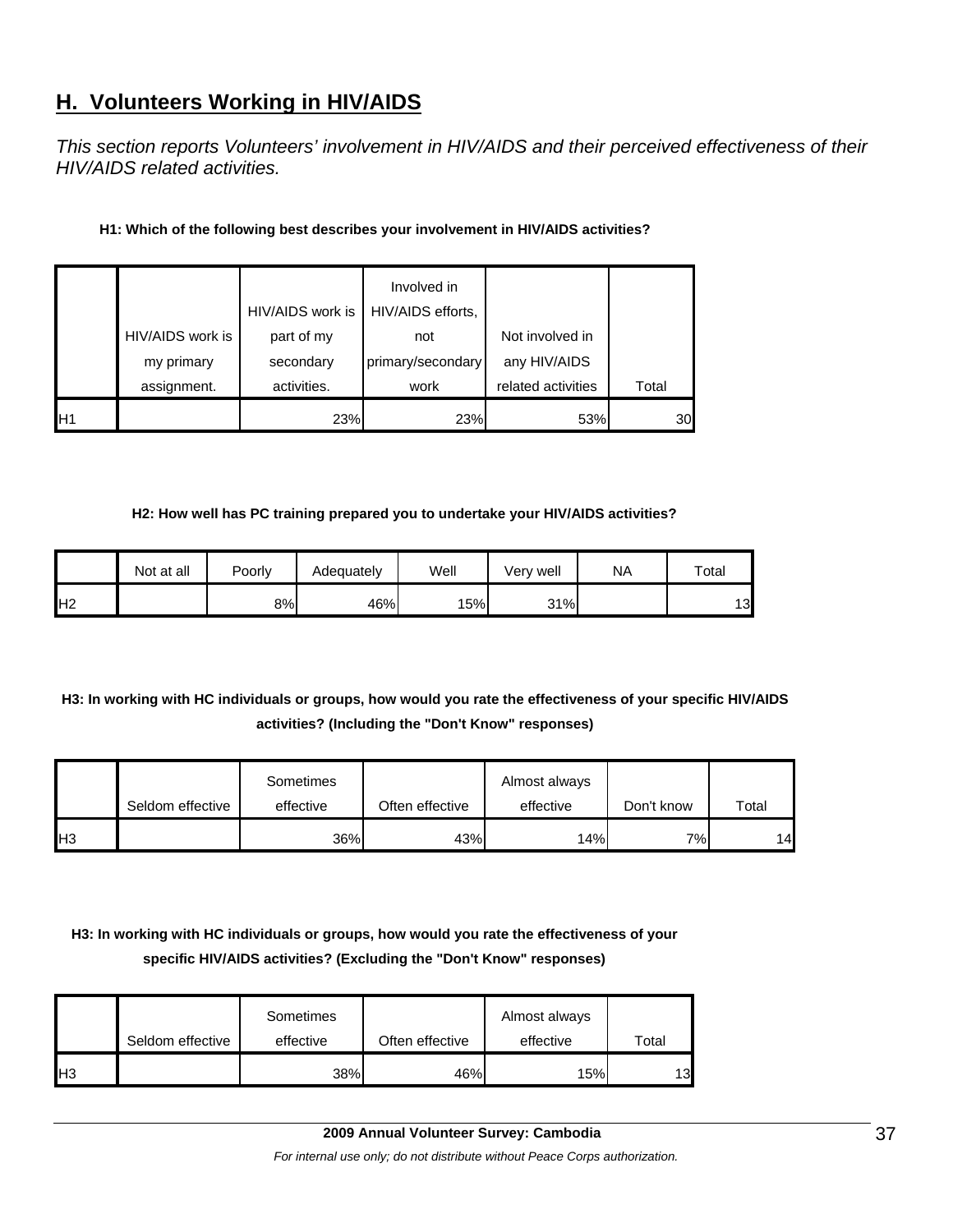## **I. Your Life in the Peace Corps**

*This section reports on Volunteers' descriptions of and adjustments to their living conditions, including stress factors and how Volunteers cope with stress.* 

## **I1: Have you lived with a host country individual or family?**

|     | Never lived with a host | Yes, I lived with a host |                      | Yes, both during PST |       |
|-----|-------------------------|--------------------------|----------------------|----------------------|-------|
|     | country individual or   | country individual or    | Yes, in my community | and later in my      |       |
|     | family                  | family only              | (not during PST).    | community.           | Total |
| ll1 | 3%                      | 3%                       |                      | 94%                  | 32    |

## **I2: How often do you interact with HCNs in community/family social events?**

|     |       | Several times a |        | Several times a |         | Less than once a |       |
|-----|-------|-----------------|--------|-----------------|---------|------------------|-------|
|     | Dailv | week            | Weekly | month           | Monthly | month            | Total |
| II2 | 69%   | 16%             | 6%     | 3%              |         | 6%               | 32    |

## **I3: How well can you communicate in the language used by most people in your**

**community?** 

|     | Not at all | Poorly | Adequately | Well | Very well | Total |
|-----|------------|--------|------------|------|-----------|-------|
| ll3 |            | 6%     | 55%        | 35%  | 3%        | 31    |

#### **I4: Do you have the following at your worksite?**

|                      | Never | Sometimes or more often | Total |
|----------------------|-------|-------------------------|-------|
| Electricity          | 41%   | 59%                     | 32    |
| <b>Running water</b> | 78%   | 22%                     | 32    |

#### **I4: Do you have the following at your residence?**

|               | Never | Sometimes or more often | Total |
|---------------|-------|-------------------------|-------|
| Electricity   | 12%   | 88%                     | 32    |
| Running water | 41%   | 59%                     | 32    |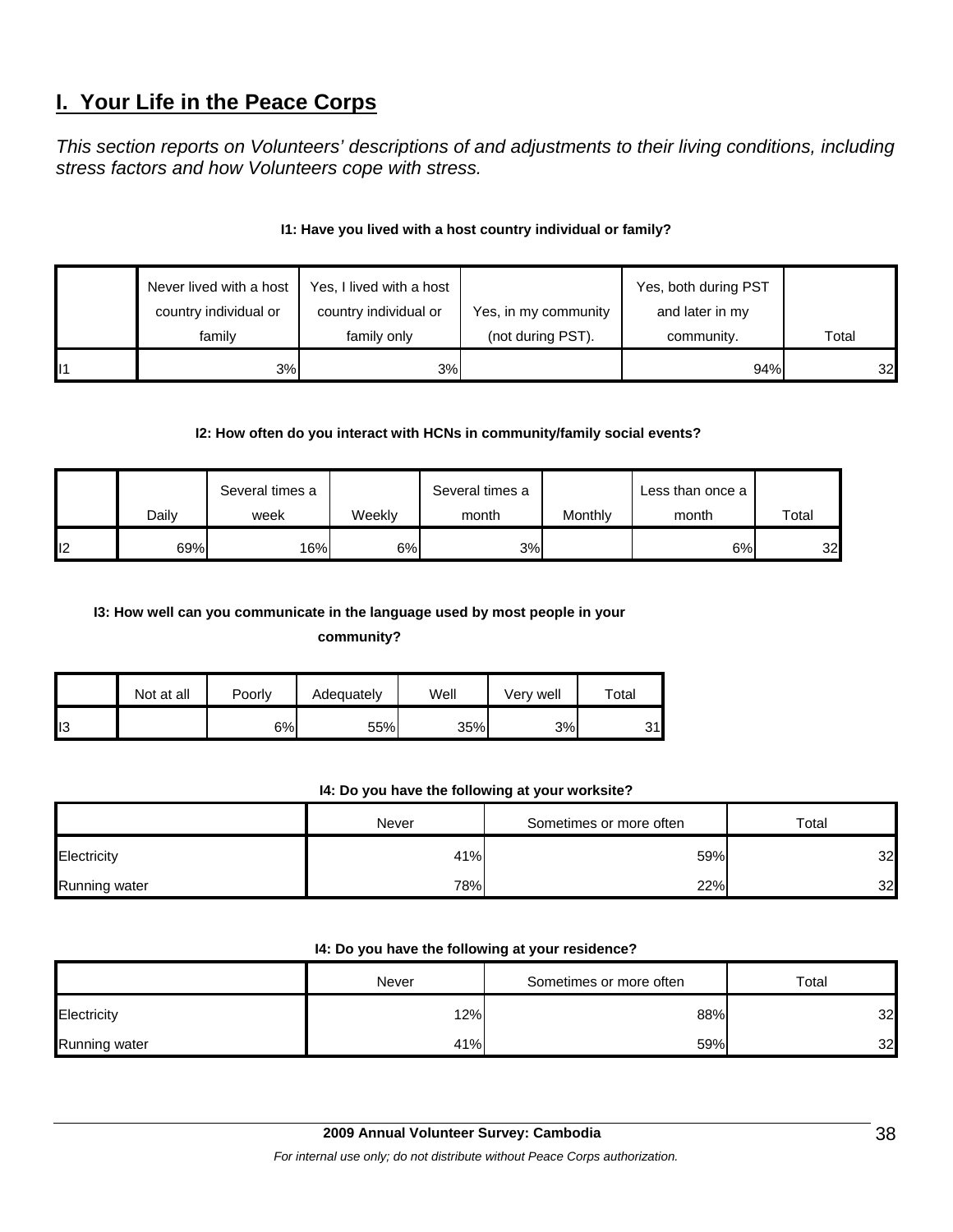## **I5: How well do your PC experiences match the expectations you had before you became a Volunteer?**

|                 | Not at all | Minimally | Moderately | Considerably | Exceptionally | $\tau$ otal |
|-----------------|------------|-----------|------------|--------------|---------------|-------------|
| II <sub>5</sub> | 6%         | 16%       | 23%        | 39%          | 16%           | 31I         |

### **I7: To what extent do the following create stress and/or emotional health issues for you?**

|                                                                                                        | Not at all<br>stressful 1 | $\overline{2}$ | $\sqrt{3}$ | $\overline{\mathbf{4}}$ | Exceptionally<br>stressful 5 | <b>NA</b> | Total |
|--------------------------------------------------------------------------------------------------------|---------------------------|----------------|------------|-------------------------|------------------------------|-----------|-------|
| <b>Cultural issues</b>                                                                                 | 3%                        | 22%            | 22%        | 50%                     | 3%                           |           | 32    |
| Dealing with violence in<br>country (e.g., civil unrest,<br>domestic violence, corporal<br>punishment) | 35%                       | 32%            | 19%        | 10%                     |                              | 3%        | 31    |
| Health/medical problems                                                                                | 9%                        | 34%            | 44%        | 9%                      | 3%                           |           | 32    |
| Issues including family,<br>friends, loved ones in U.S.                                                | 28%                       | 31%            | 28%        | 12%                     |                              |           | 32    |
| <b>Isolation/Ioneliness</b>                                                                            | 7%                        | 27%            | 40%        | 23%                     | 3%                           |           | 30    |
| Local language                                                                                         | 9%                        | 31%            | 41%        | 12%                     | 6%                           |           | 32    |
| Primary assignment                                                                                     | 6%                        | 31%            | 34%        | 22%                     | 6%                           |           | 32    |
| Romantic relationships in-<br>country                                                                  | 33%                       | 23%            | 13%        | 10%                     | 7%                           | 13%       | 30    |
| Interactions with other<br><b>Volunteers</b>                                                           | 26%                       | 42%            | 19%        | 13%                     |                              |           | 31    |
| Interactions with PC Staff                                                                             | 25%                       | 34%            | 28%        | 6%                      | 6%                           |           | 32    |
| Safety and security                                                                                    | 34%                       | 41%            | 16%        | 6%                      | 3%                           |           | 32    |
| Other: Please specify below                                                                            | 14%                       |                | 14%        | 14%                     |                              | 57%       | 7     |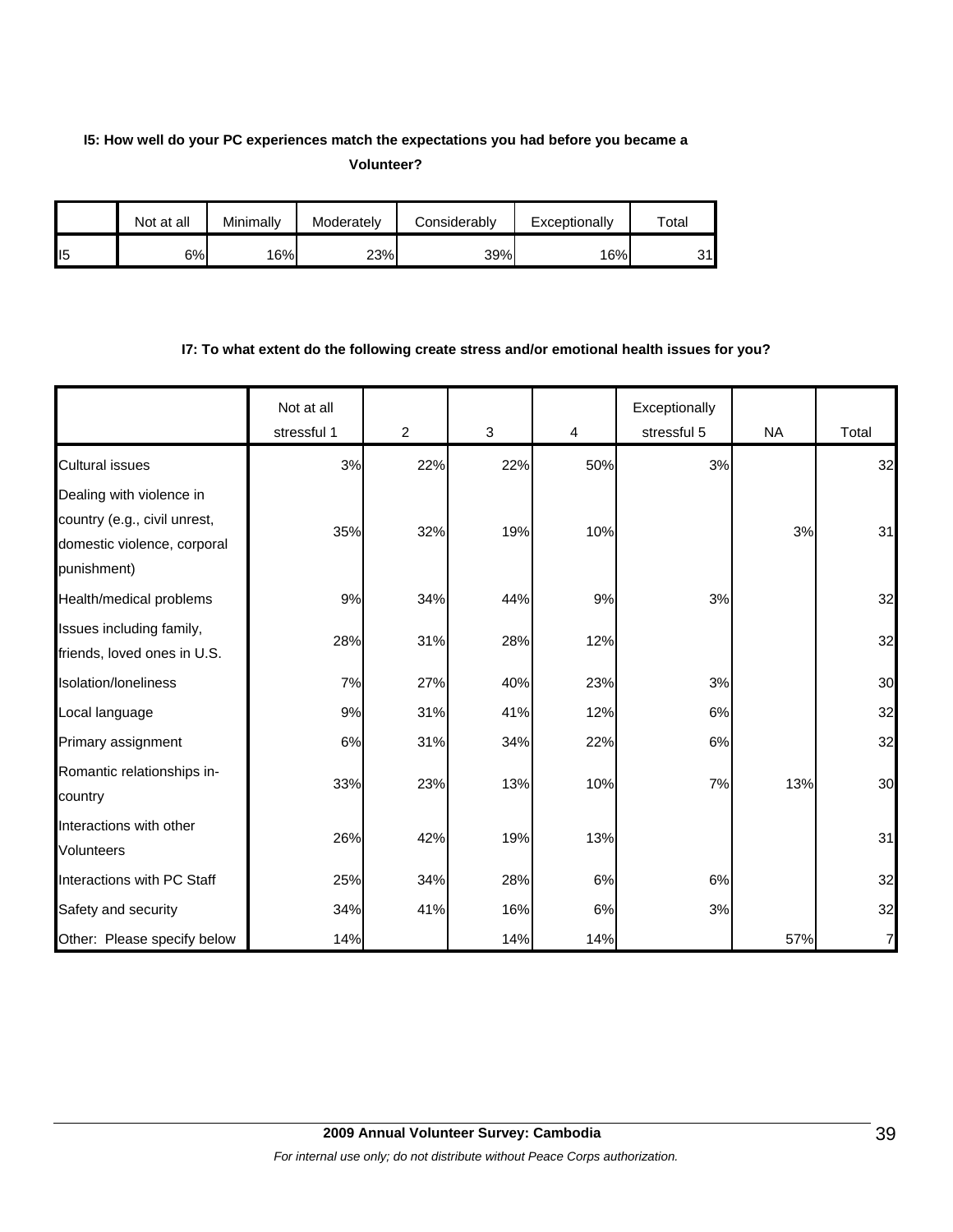|                |                                               | <b>PCV Responses</b> | % Using This<br><b>Stress Reducer</b> | <b>Total PCVs</b><br>Responding |
|----------------|-----------------------------------------------|----------------------|---------------------------------------|---------------------------------|
| \$I8LessStress | Do sports                                     | 29                   | 91%                                   |                                 |
|                | Talk with PCVs outside my<br>community        | 25                   | 78%                                   |                                 |
|                | Talk with friends and family in<br>US         | 25                   | 78%                                   |                                 |
|                | Pursue personal hobbies                       | 24                   | 75%                                   |                                 |
|                | Leave the community for a time                | 23                   | 72%                                   |                                 |
|                | Talk with co-workers or friends<br>(not PCVs) | 21                   | 66%                                   |                                 |
|                | Talk with PCVs in my<br>community             | 15                   | 47%                                   |                                 |
|                | Talk with my host family                      | 15                   | 47%                                   |                                 |
|                | Get involved in other projects                | 15                   | 47%                                   |                                 |
|                | Meditate                                      | 12                   | 38%                                   |                                 |
|                | Talk with PC in-country staff                 | 8                    | 25%                                   |                                 |
|                | Pray                                          | 8                    | 25%                                   |                                 |
|                | Do other activity (specify)                   | 6                    | 19%                                   |                                 |
|                | Talk with Office of Special<br>Services staff |                      |                                       |                                 |
|                | Total                                         |                      |                                       | 32                              |

## **I8: Please mark all of the typical ways in which you cope with stress.**

\*Percents total to more than 100% since Volunteers were asked to "mark all that apply."

# **I8: Others I talk with to reduce stress** Percent Number I8.OTHRS.TEXT Total 100% 32 Open-ended results. Not responsive to request.

## **2009 Annual Volunteer Survey: Cambodia**  *For internal use only; do not distribute without Peace Corps authorization.*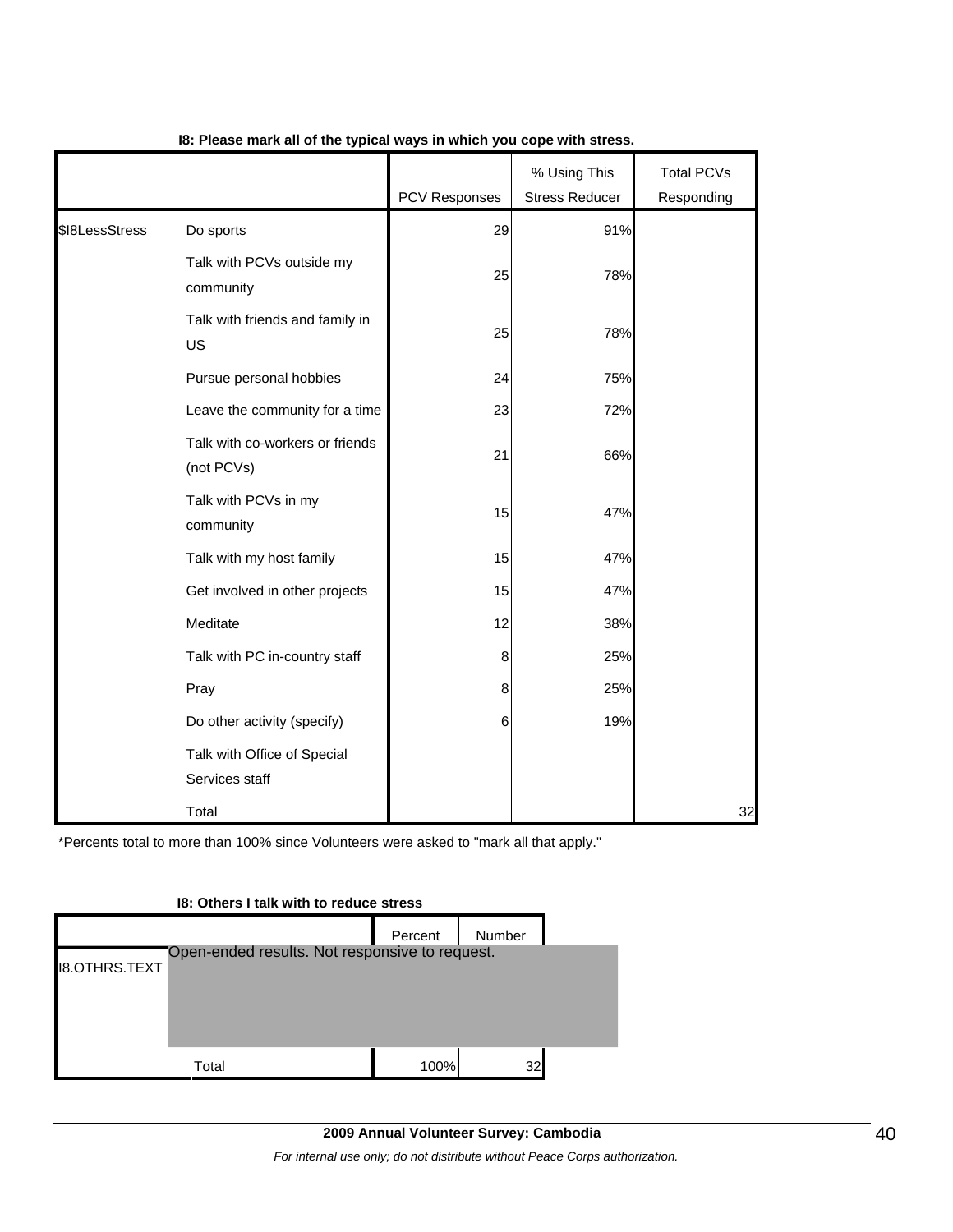#### **I8: Other activities to reduce stress**



#### **I8: When asked about ways of coping with stress, Volunteers**

**who answered "No stress"** 

|                    |      | Yes, I have no |       |
|--------------------|------|----------------|-------|
|                    | No   | stress         | Total |
| <b>IB.NOSTRESS</b> | 100% |                | 32    |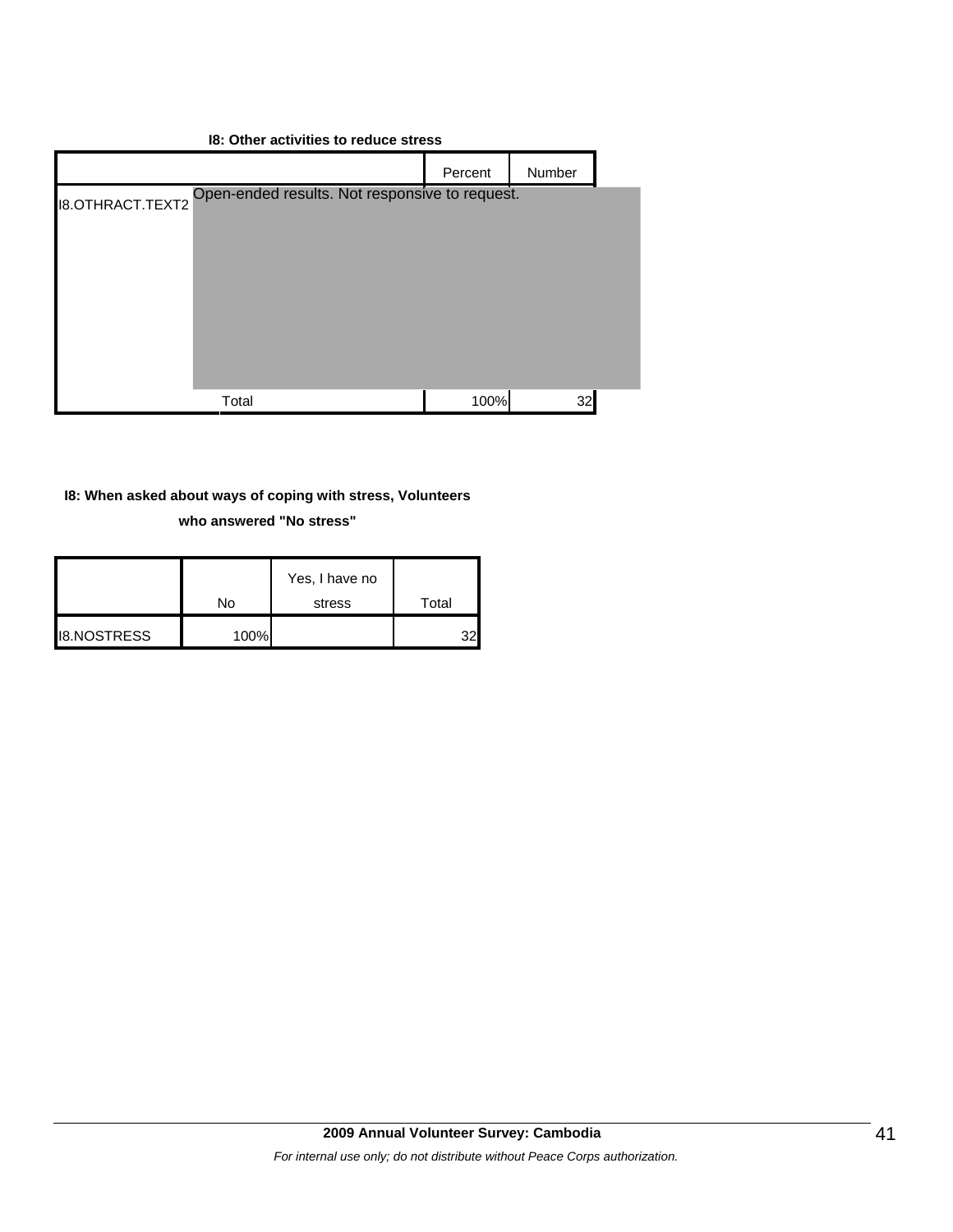## **J. Overall Assessment of Peace Corps Service**

*This section reports Volunteers' level of satisfaction with their Peace Corps service and their expectations about completing their service.* 

|     | Not at all | Minimally | Moderately | Considerably | Exceptionally | $\tau$ otal |
|-----|------------|-----------|------------|--------------|---------------|-------------|
| J1A |            | 3%        | 16%        | 44%          | 38%           | 32          |

**J1a: How personally rewarding do you find your overall Peace Corps service?**



service?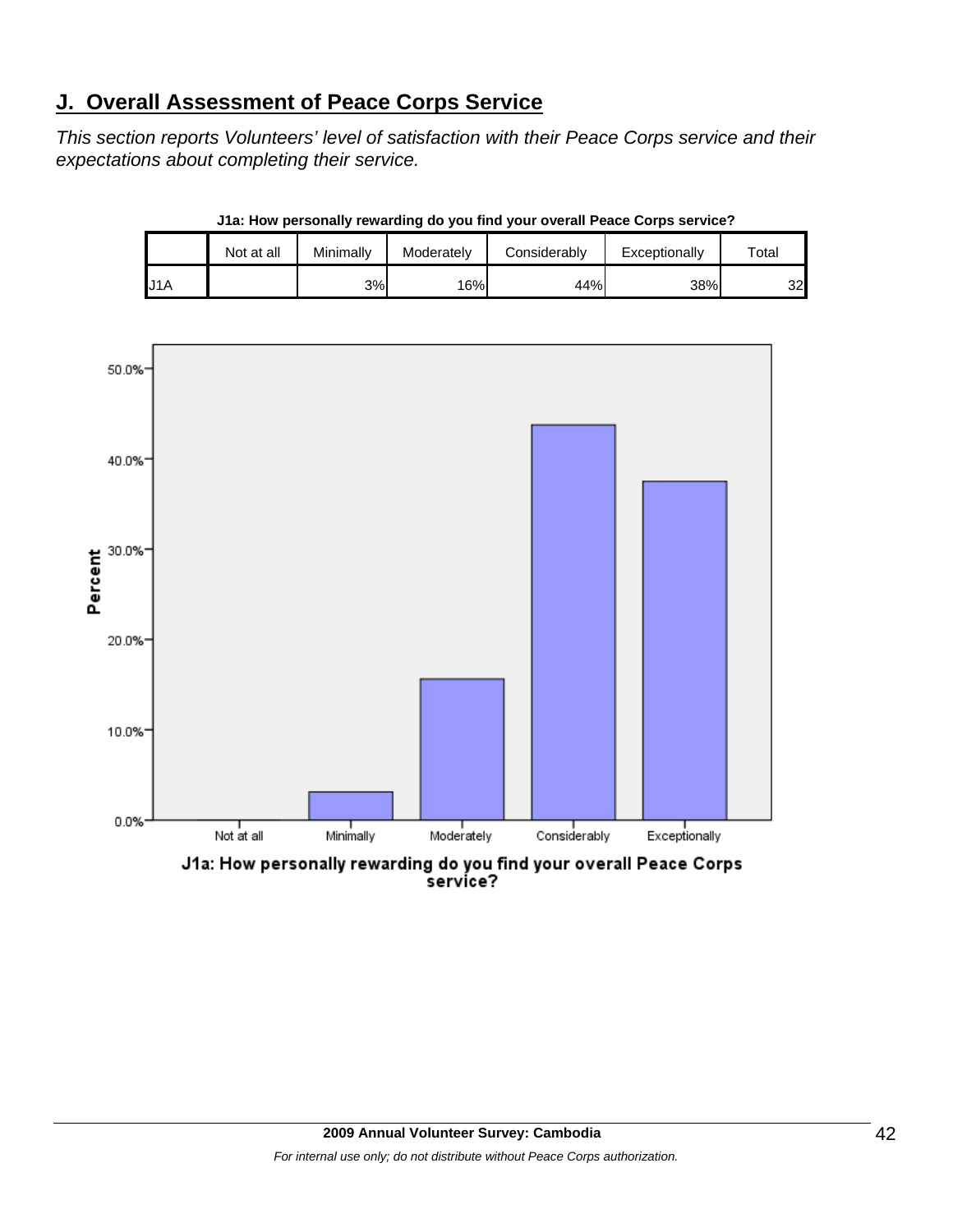|     | Not at all | Minimally | Moderately | Considerably | Exceptionally | $\tau$ otal |
|-----|------------|-----------|------------|--------------|---------------|-------------|
| J1B |            | 6%        | 25%        | 56%          | 12%           | 32          |

**J1b: How personally rewarding do you find your community involvement?**



J1b: How personally rewarding do you find your community involvement?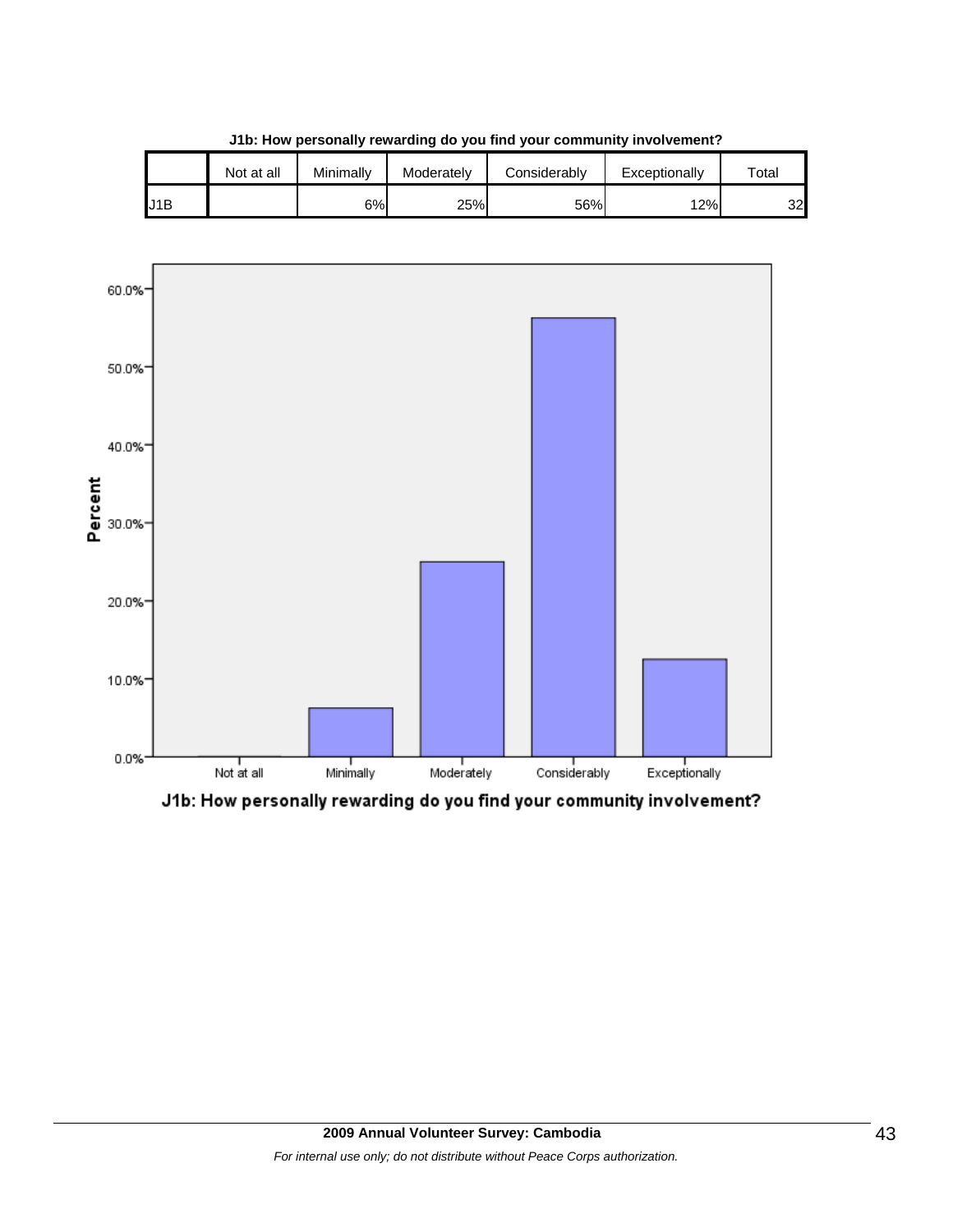|     | Not at all | Minimally | Moderately | Considerablv | Exceptionally | $\tau$ otal |
|-----|------------|-----------|------------|--------------|---------------|-------------|
| J1C |            | 6%        | 22%        | 44%          | 28%           | 32          |

**J1c: How personally rewarding do you find your experience with other Volunteers?**



J1c: How personally rewarding do you find your experience with other<br>Volunteers?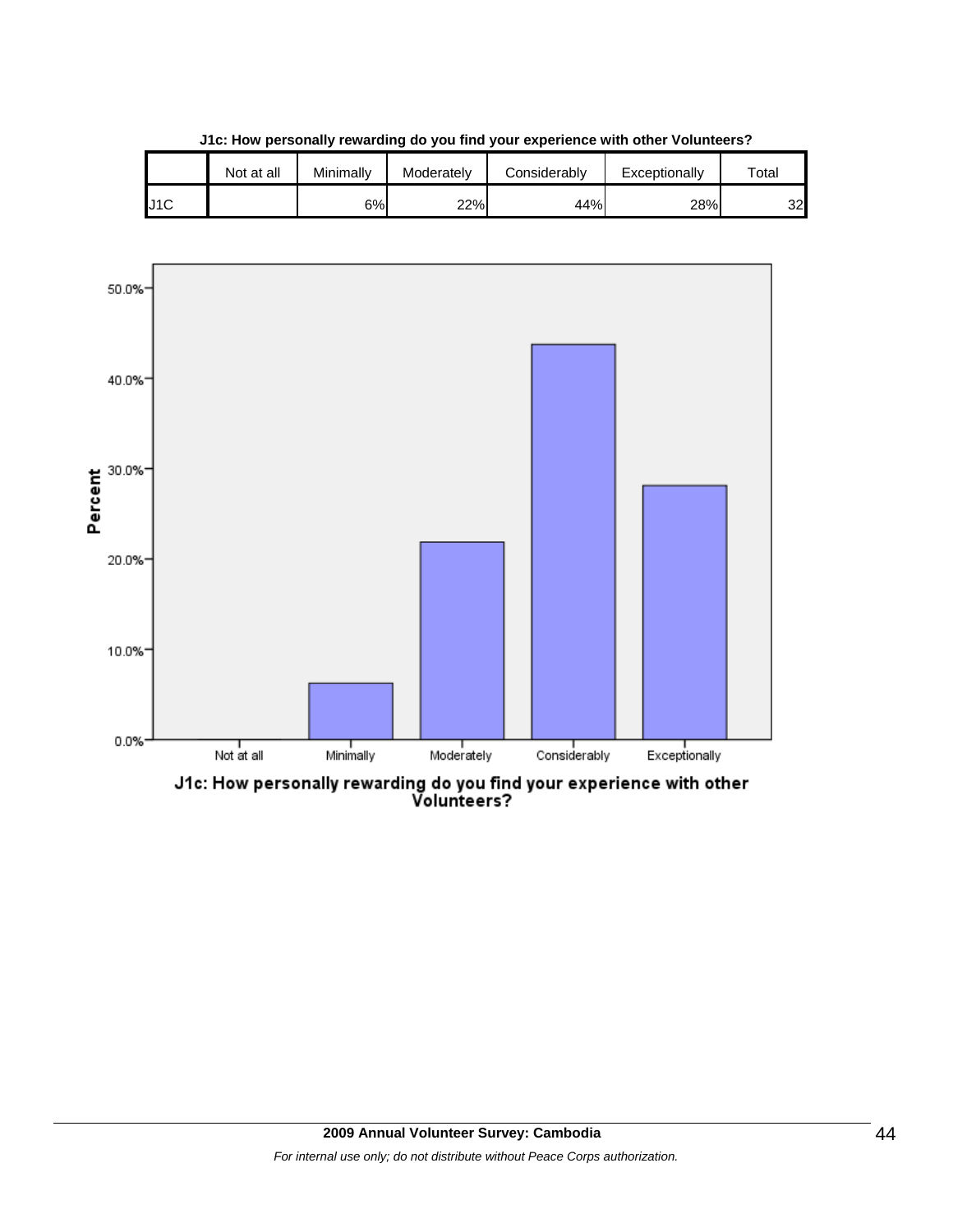

**J1d: How personally rewarding do you find your work with counterparts/community partners?**

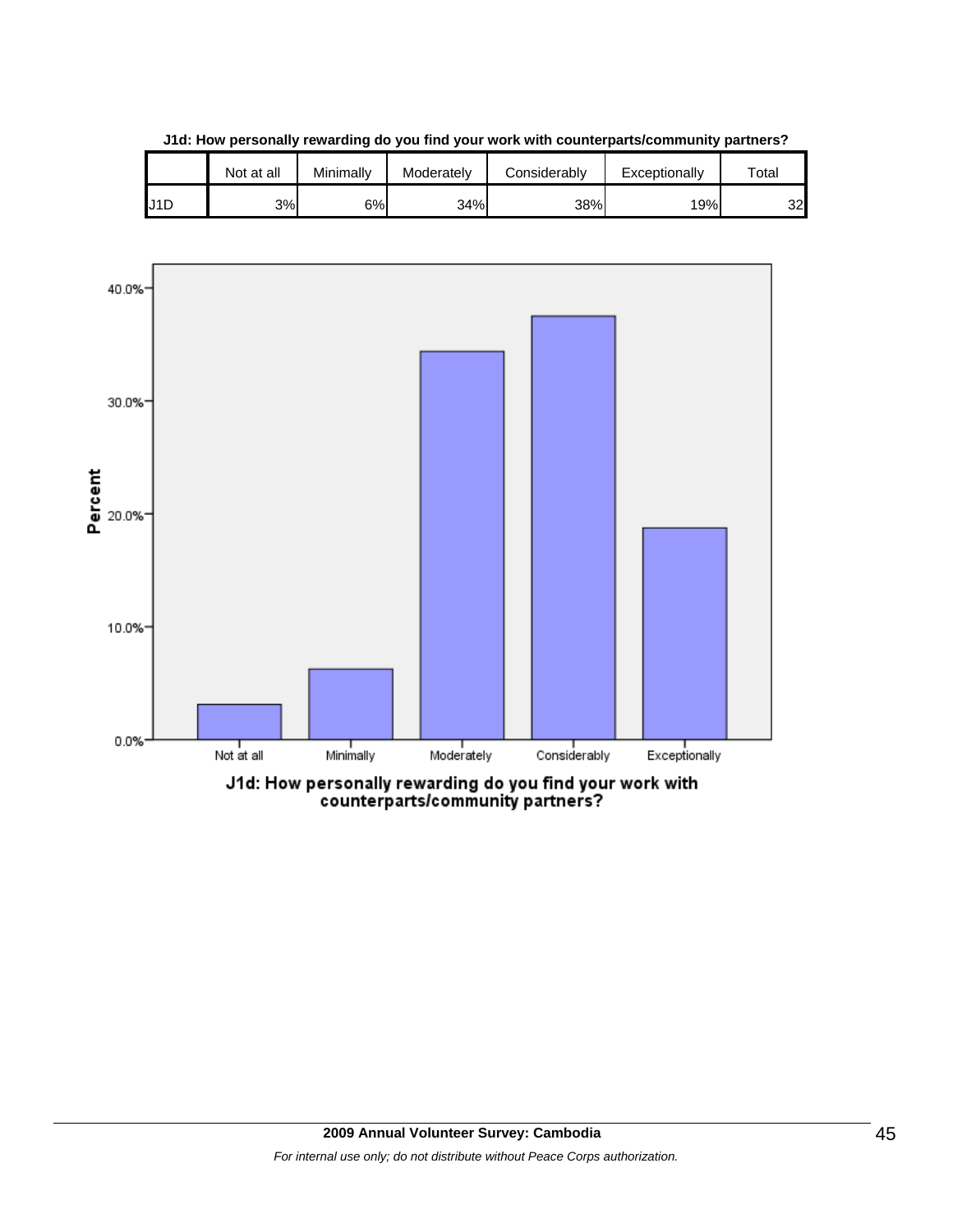

**J1e: How personally rewarding do you find your experience with other HCNs?**

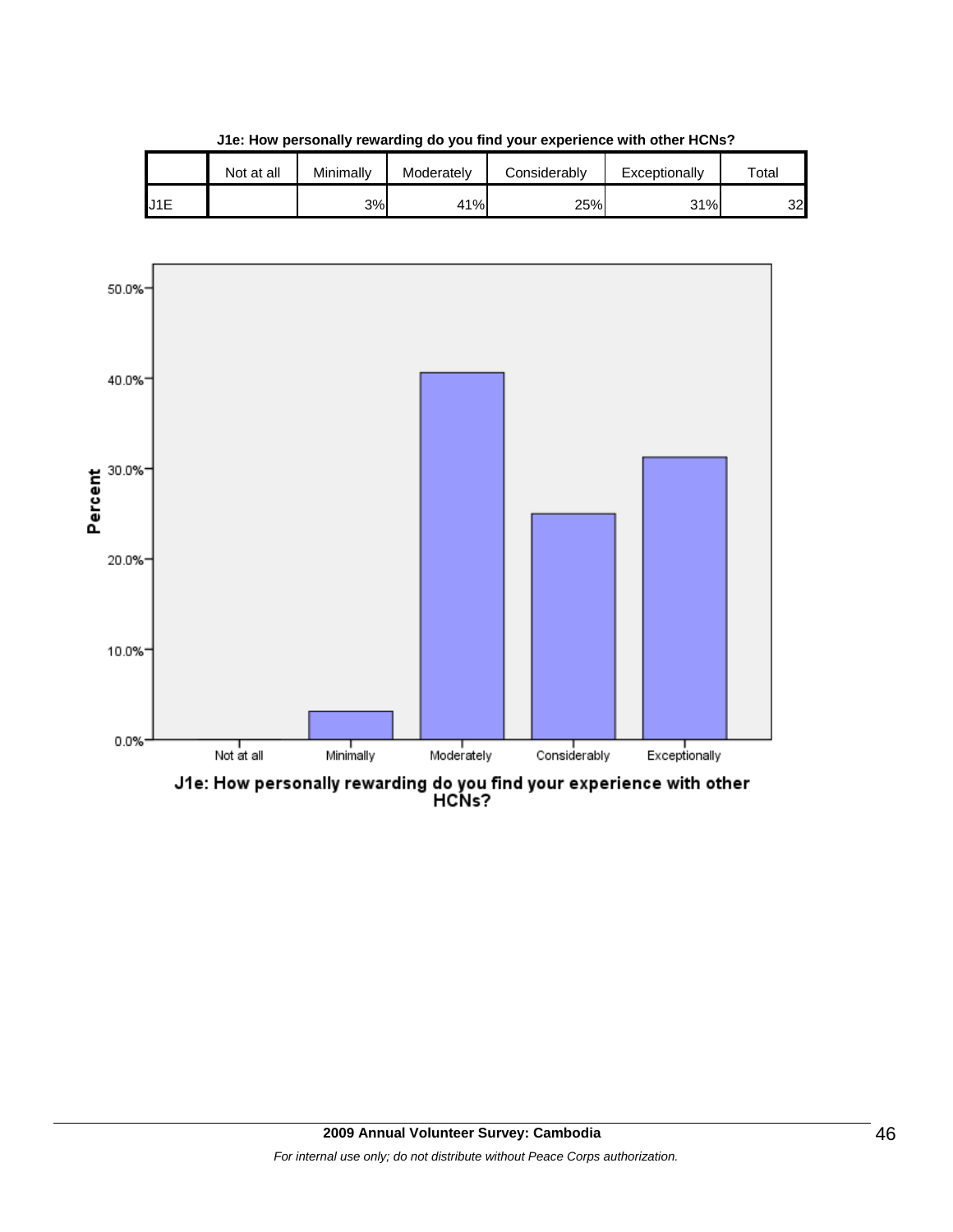

**J2a (PCVs at post 9 months+ months): Please rate how well you think you achieved Goal 1.**

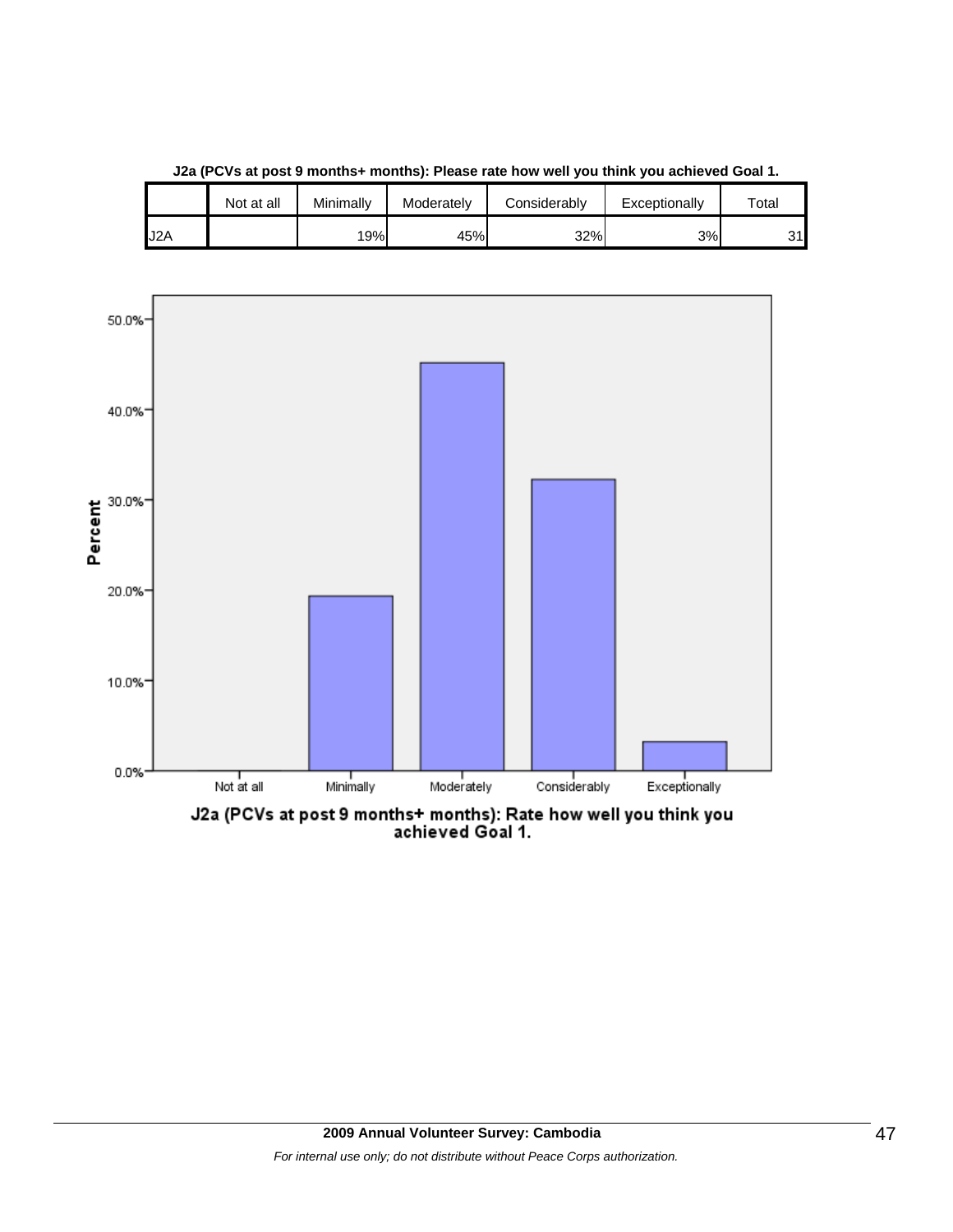|     | Not at all | Minimally | Moderately | Considerablv | Exceptionally | $\tau$ otal |
|-----|------------|-----------|------------|--------------|---------------|-------------|
| J2B |            | 3%        | 16%        | 66%          | 16%           | 32          |

**J2b: (PCVs at post 9 months+ months): Please rate how well you think you achieved Goal 2.**

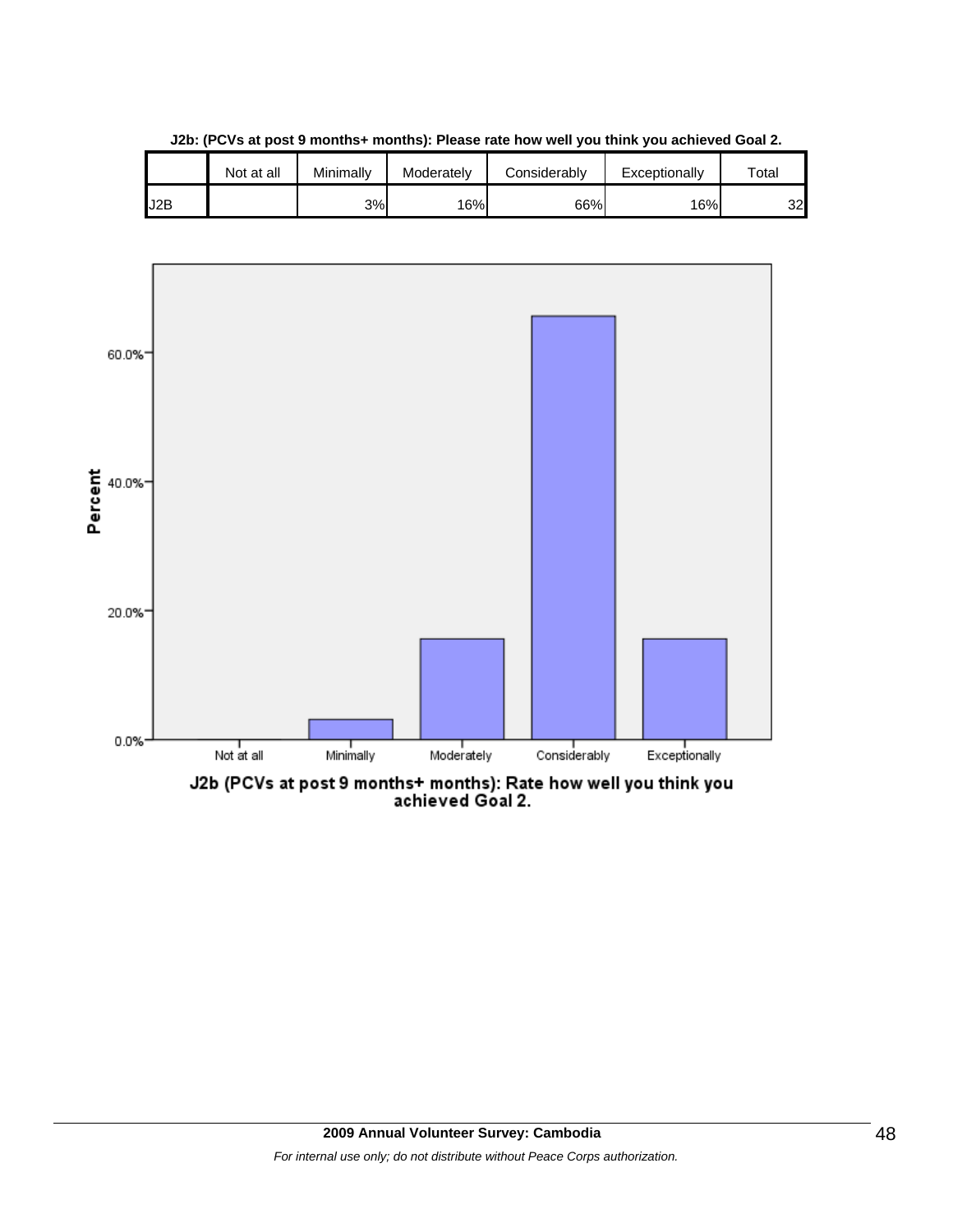|     | Not at all | Minimally | Moderately | Considerably | Exceptionally | $\tau$ otai |
|-----|------------|-----------|------------|--------------|---------------|-------------|
| J2C |            | 6%        | 28%        | 47%          | 19%           | 32          |

**J2c (PCVs at post 9 months+ months): Please rate how well you think you achieved Goal 3.**



J2c (PCVs at post 9 months+ months): Please rate how well you think you<br>achieved Goal 3.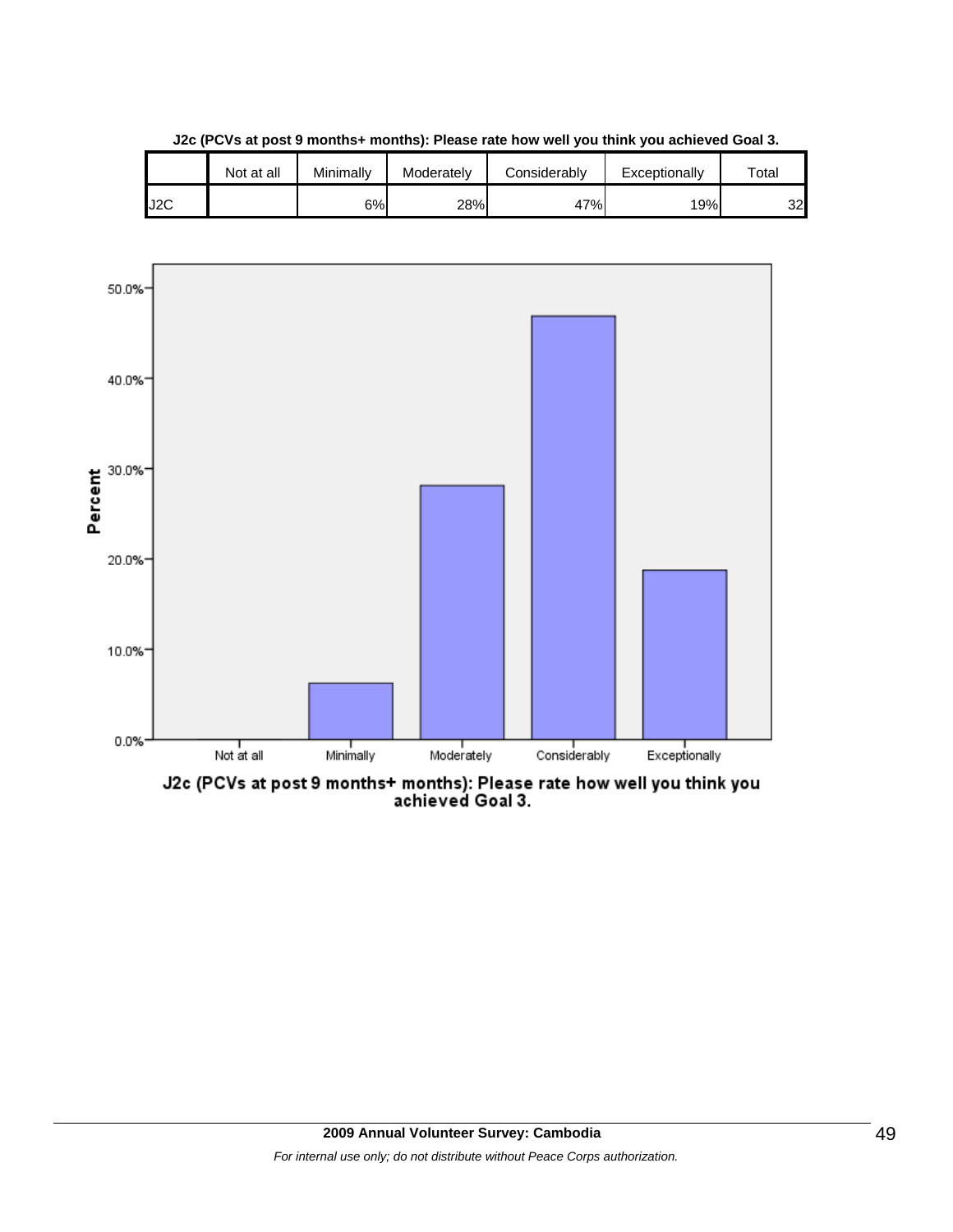**J3: Today, would you make the same decision to join the Peace Corps?**

|    | No | Not likely | Possibly | Probably | Definitely | $\tau$ otal |
|----|----|------------|----------|----------|------------|-------------|
| J3 |    | 6%         |          | 10%      | 84%        | <b>D</b> 41 |

#### **J4: Would you recommend Peace Corps service to others you think are qualified?**

|     | No | Not likely | Possibly | Probably | Definitely | $\tau$ otal |
|-----|----|------------|----------|----------|------------|-------------|
| IJ4 |    |            | 9%       | 22%      | 69%        | 32          |

## **J5: Do you intend to complete your Peace Corps service?**

|     | No | Not sure | Yes | Might extend | Total |
|-----|----|----------|-----|--------------|-------|
| IJ5 | 3% | 6%       | 81% | 9%           | 32    |

#### **J6: Would your host country benefit most if the Peace Corps program was---?**

|    |              |         | Refocused/redesig |                  |          |       |
|----|--------------|---------|-------------------|------------------|----------|-------|
|    | Discontinued | Reduced | ned               | Maintained as is | Expanded | Total |
| J6 |              |         | 16%               | 9%               | 75%      | 32    |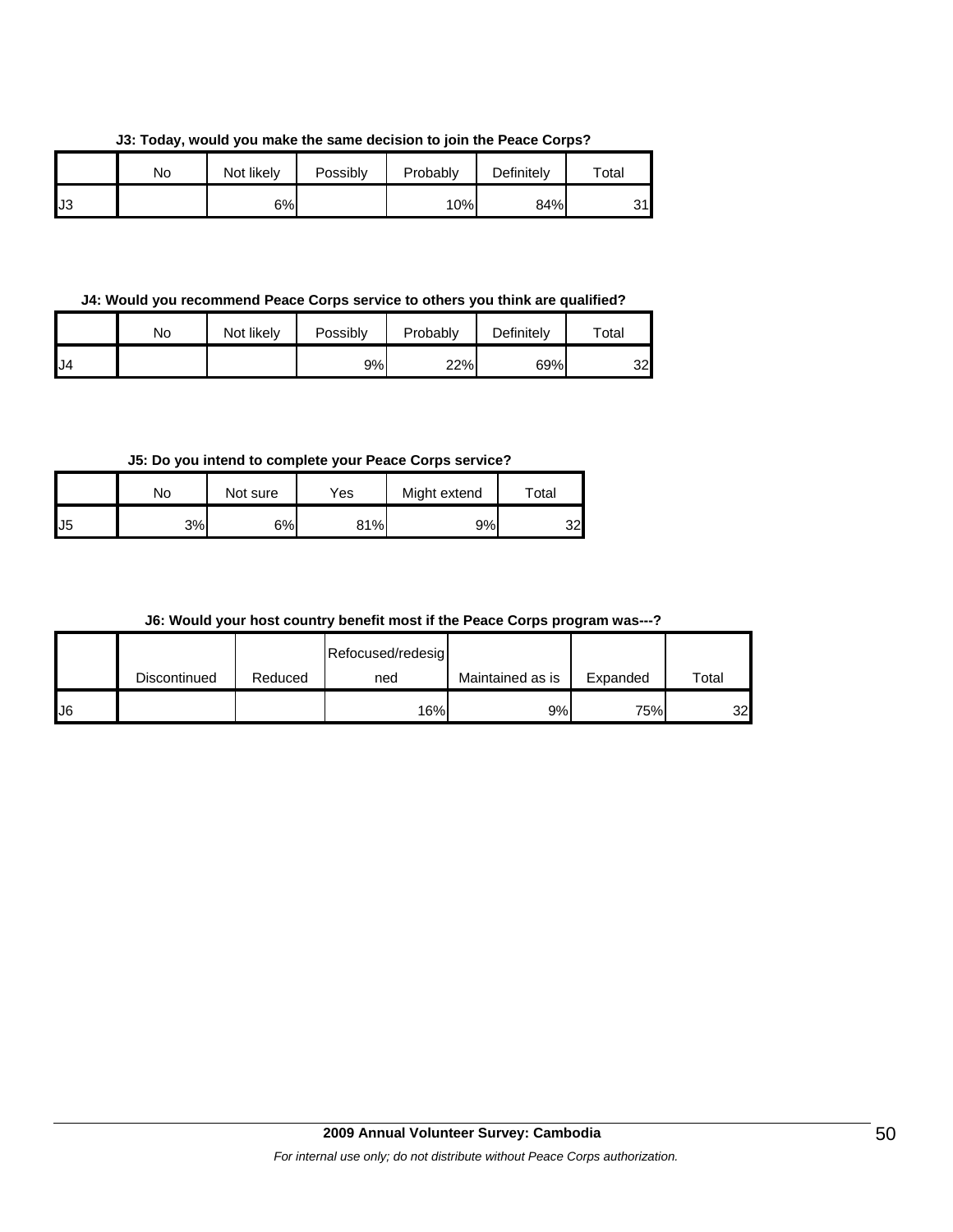## **K. Activities After Peace Corps Service**

*This section reports on Volunteers' plans for after they have completed their Peace Corps Service.* 

#### **K1a: What are your plans after your Peace Corps service? Work in**

**government.**

| Government  |                         |                    |  |  |  |
|-------------|-------------------------|--------------------|--|--|--|
| In the U.S. | In your host<br>country | In another country |  |  |  |
| 2%          | $0\%$                   | 0%                 |  |  |  |

\* Percent of cases was used. Percentages will be greater than 100 since

Volunteers were asked to select all that applied.

## **K1b: What are your plans after your Peace Corps service? Work in the private sector.**

| <b>Private Sector</b> |                         |                    |  |  |  |
|-----------------------|-------------------------|--------------------|--|--|--|
| In the U.S.           | In your host<br>country | In another country |  |  |  |
|                       |                         |                    |  |  |  |
| 100%                  | 0%                      | 0%                 |  |  |  |

\* Percent of cases was used. Percentages will be greater than 100 since

Volunteers were asked to select all that applied.

## **K1c: What are your plans after your Peace Corps service? Work for an**

**NGO.**

| <b>NGO</b>  |                         |                    |   |  |  |  |
|-------------|-------------------------|--------------------|---|--|--|--|
| In the U.S. | In your host<br>country | In another country |   |  |  |  |
| 0%          | 100%                    | 0%                 | л |  |  |  |

\* Percent of cases was used. Percentages will be greater than 100 since

Volunteers were asked to select all that applied.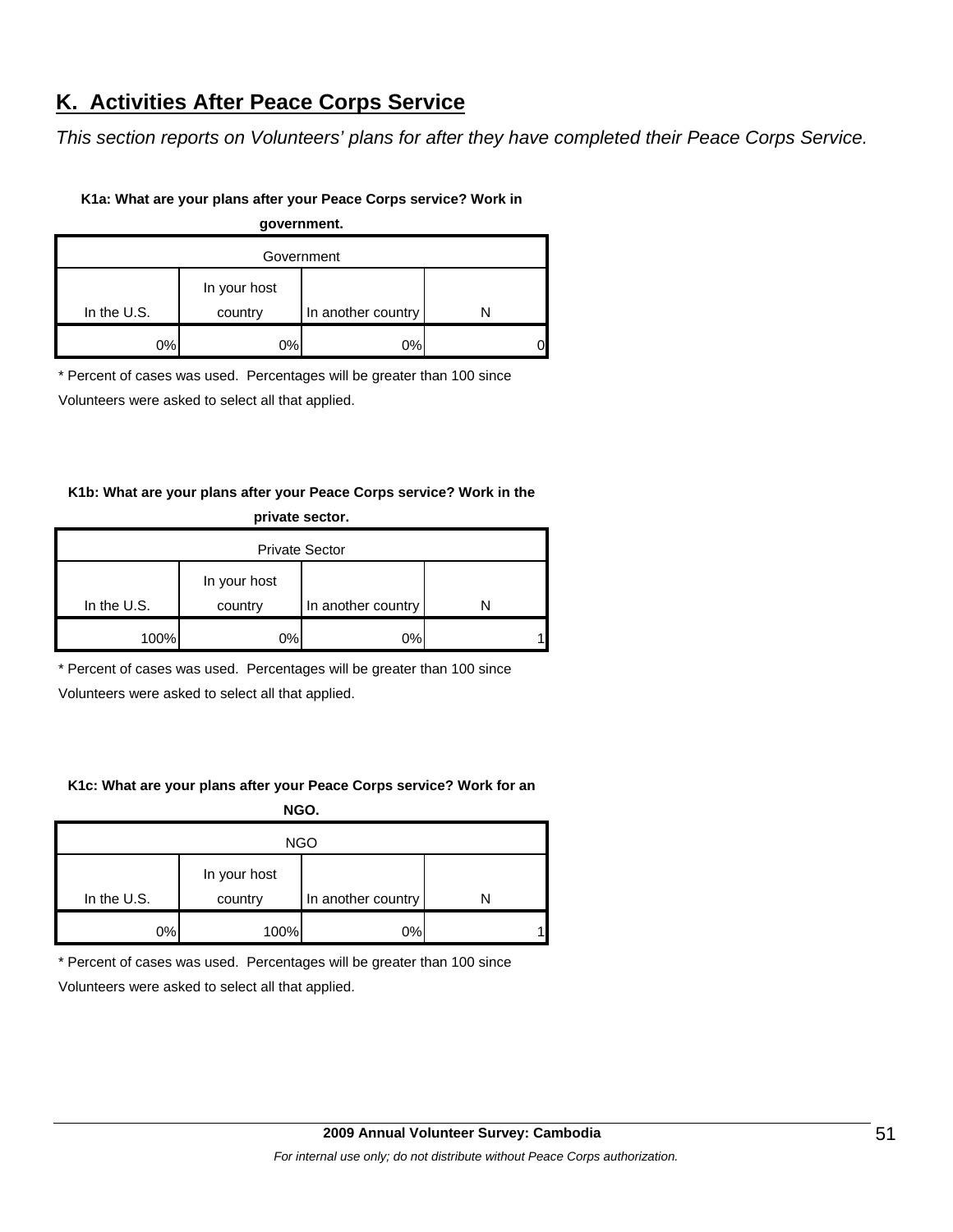#### **K1d: What are your plans after your Peace Corps service? Work for PC**

| Response.            |              |                    |  |  |  |  |
|----------------------|--------------|--------------------|--|--|--|--|
| Peace Corps Response |              |                    |  |  |  |  |
|                      | In your host |                    |  |  |  |  |
| In the $U.S.$        | country      | In another country |  |  |  |  |
| 0%                   | 0%           | 0%                 |  |  |  |  |

\* Percent of cases was used. Percentages will be greater than 100 since

Volunteers were asked to select all that applied.

## **K1e: What are your plans after your Peace Corps service? Continue to participate in volunteer activities.**

| <b>Volunteer Activities</b> |         |                    |  |  |  |  |
|-----------------------------|---------|--------------------|--|--|--|--|
| In your host                |         |                    |  |  |  |  |
| In the $U.S.$               | country | In another country |  |  |  |  |
| 50%                         | 50%     | 0%                 |  |  |  |  |

\* Percent of cases was used. Percentages will be greater than 100 since

Volunteers were asked to select all that applied.

## **K1f: What are your plans after your Peace Corps service? Graduate**

#### **school/academic credentialing.**

| Graduate School |              |                    |  |  |  |  |
|-----------------|--------------|--------------------|--|--|--|--|
|                 | In your host |                    |  |  |  |  |
| In the $U.S.$   | country      | In another country |  |  |  |  |
| 100%            | 0%           | 0%                 |  |  |  |  |

\* Percent of cases was used. Percentages will be greater than 100 since

Volunteers were asked to select all that applied.

#### **K1g: What are your plans after your Peace Corps service? Travel.**

| Travel        |                      |                    |  |  |  |  |
|---------------|----------------------|--------------------|--|--|--|--|
| In the $U.S.$ | In your host country | In another country |  |  |  |  |
| 100%          | 0%                   | 0%                 |  |  |  |  |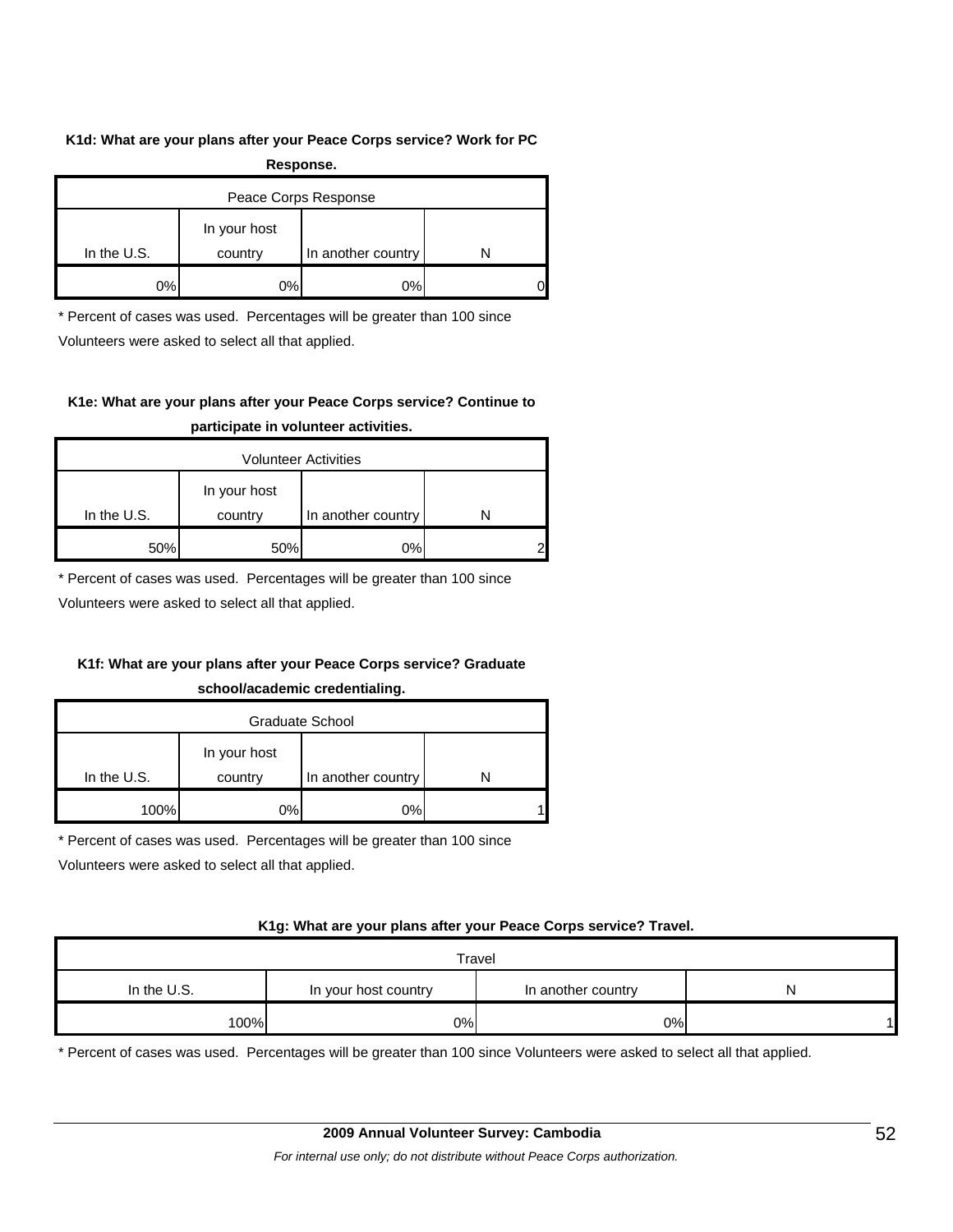#### **K1h: What are your plans after your Peace Corps service? Other.**

| Other       |                         |                    |  |  |  |
|-------------|-------------------------|--------------------|--|--|--|
| In the U.S. | In your host<br>country | In another country |  |  |  |
| 0%          | 0%                      | 0%                 |  |  |  |

\* Percent of cases was used. Percentages will be greater than 100 since

Volunteers were asked to select all that applied.

## **K2:How prepared do you feel to share your Peace Corps experience and knowledge of your host country with others in the United States when you return?**

|                                  | Not at all | Minimally | Moderately | Considerably | Total        |
|----------------------------------|------------|-----------|------------|--------------|--------------|
| How prepared do you feel to      | 0%         | 0%        | $0\%$      | 100%         |              |
| share your Peace Corps           |            |           |            |              |              |
| experience and knowledge of      |            |           |            |              |              |
| your host country with others in |            |           |            |              | $\mathbf{2}$ |
| the United States when you       |            |           |            |              |              |
| return?                          |            |           |            |              |              |

## **K3: How well do you feel Peace Corps has prepared you for life in the U. S. after you return?**

|                                 | Not at all | Minimally | Moderately | Considerably | Exceptionally | Total          |
|---------------------------------|------------|-----------|------------|--------------|---------------|----------------|
| How well do you feel Peace      | 0%I        | 0%        | 0%         | 50%          | 50%           |                |
| Corps has prepared you for life |            |           |            |              |               |                |
| in the U. S. after your return? |            |           |            |              |               | $\overline{2}$ |

#### **K6: Have your life/career goals changed because of your Peace**

**Corps service?**

|                             | No  | Yes | Total |
|-----------------------------|-----|-----|-------|
| Have your life/career goals | 50% | 50% |       |
| changed because of your     |     |     |       |
| Peace Corps service?        |     |     |       |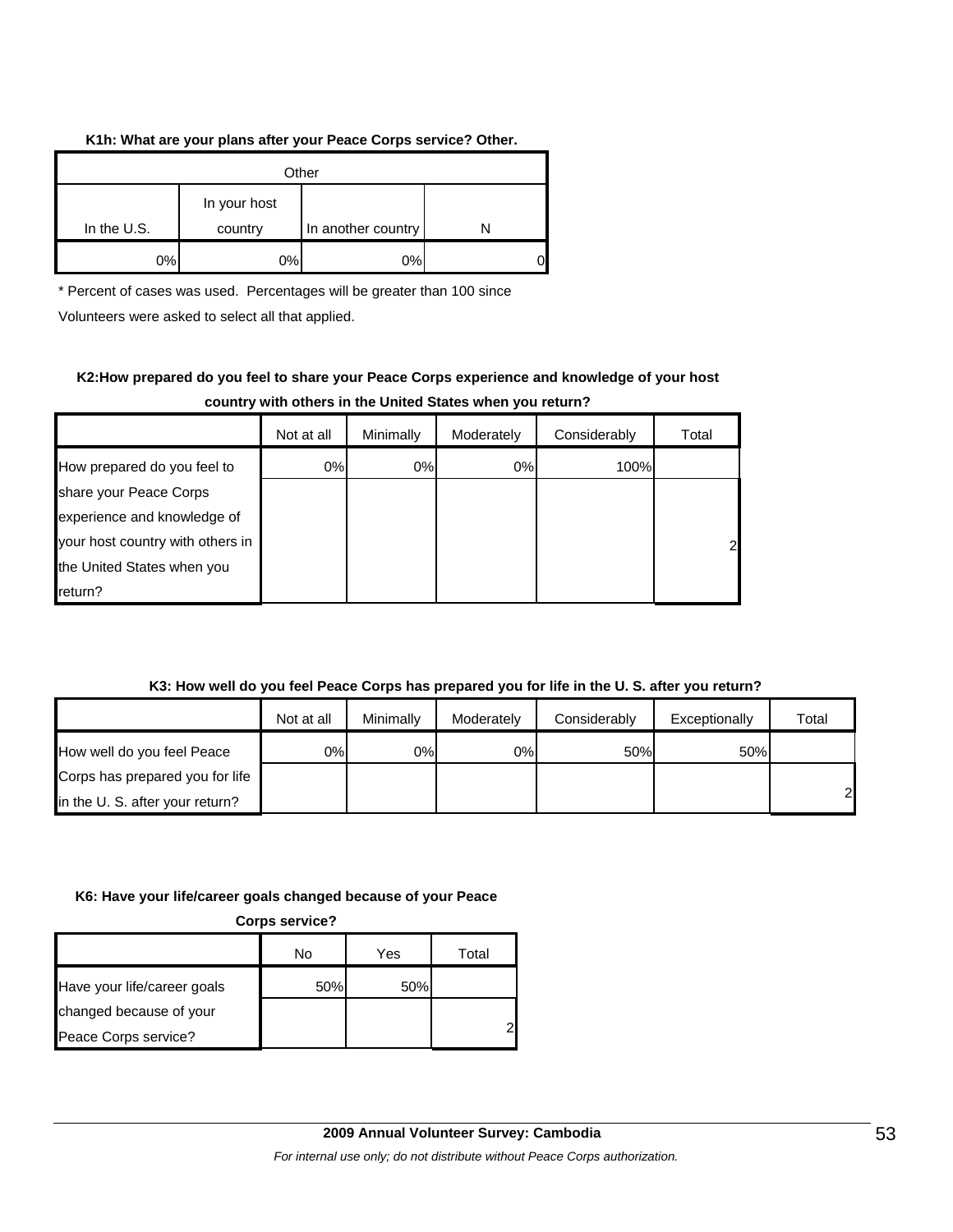|                                                  | Not informed | Somewhat<br>informed | Well informed | N              |
|--------------------------------------------------|--------------|----------------------|---------------|----------------|
| Peace Corps Response                             | 0%           | 50%                  | 50%           | $\mathbf{2}$   |
| Peace Corps' Fellows/USA<br>program              | 0%           | 100%                 | 0%            | $\mathbf{2}$   |
| Noncompetitive eligibility                       | 0%           | 50%                  | 50%           | $\mathbf{2}$   |
| <b>RPCV Career Center in</b><br>Washington, D.C. | 50%          | 0%                   | 50%           | $\mathbf{2}$   |
| <b>Returned Volunteer Services</b>               | 0%           | 50%                  | 50%           | $\overline{2}$ |

### **K7: How well informed are you about the following opportunities for returned Volunteers:**

#### **K8: How did you first learn about the Fellows/USA program?**

| Learn about Fellows/USA | From a recruiter                              | 50%   |  |
|-------------------------|-----------------------------------------------|-------|--|
| program                 | Word of mouth                                 | 50%   |  |
|                         | From staff in the host country's<br>PC office | 50%   |  |
|                         | Hotline                                       | $0\%$ |  |
|                         | At PST                                        | $0\%$ |  |
|                         | At IST                                        | $0\%$ |  |
|                         | Mid-service mailing from PC                   | $0\%$ |  |
|                         | At COS Conference                             | $0\%$ |  |
|                         | PC Website                                    | $0\%$ |  |
|                         | University website                            | $0\%$ |  |
|                         | At post's information resource<br>center      | $0\%$ |  |
|                         | Other                                         | $0\%$ |  |
|                         | Ν                                             |       |  |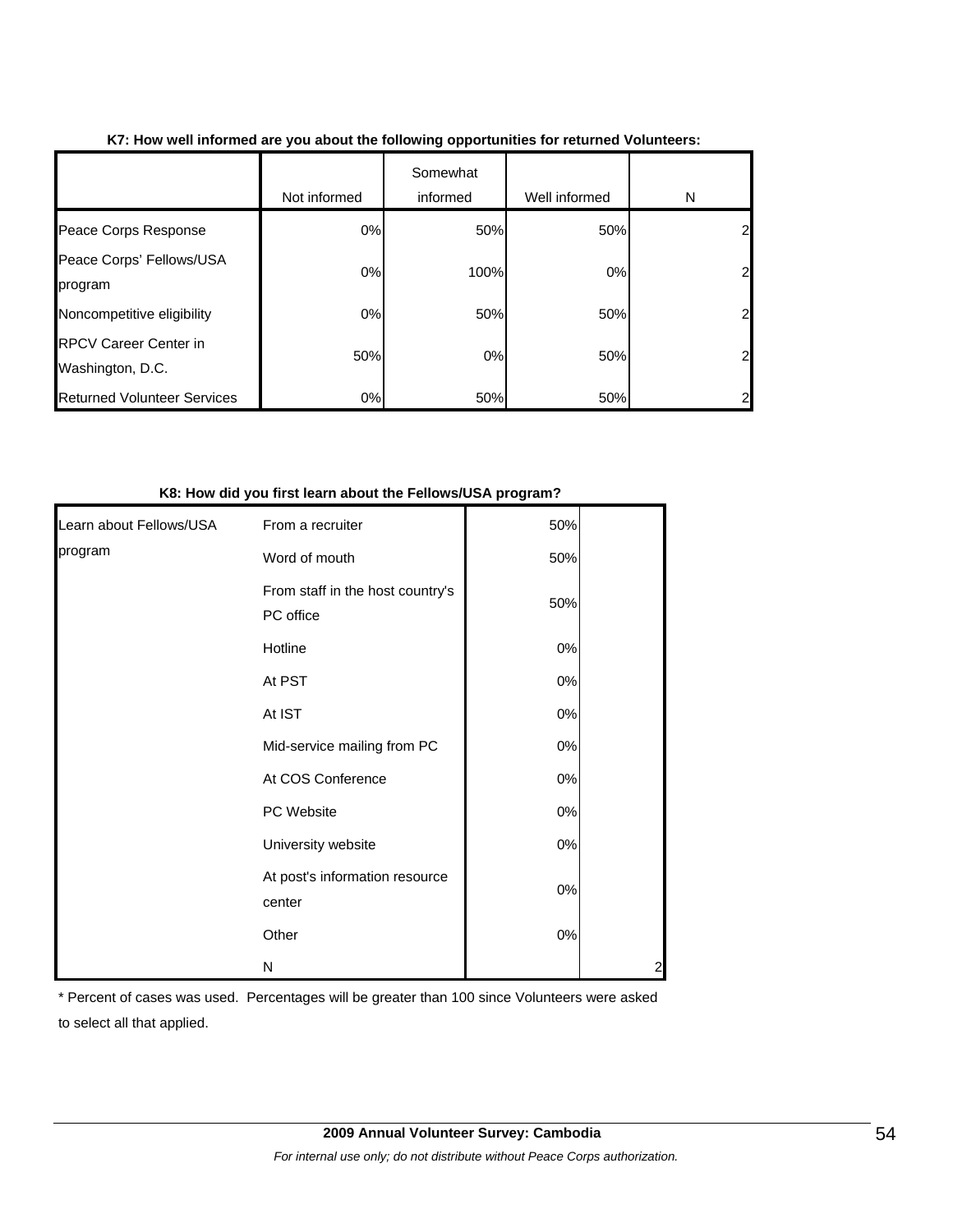#### **K9: Which of the following resources do you think will be helpful as you exit**

|              | <b>CALC ON PS SCIVILE:</b>                                                |      |   |
|--------------|---------------------------------------------------------------------------|------|---|
| K9 Resources | RPCV Handbook                                                             | 100% |   |
|              | Career Resource Manual                                                    | 100% |   |
|              | Applying to federal government<br>with RPCV noncompetitive<br>eligibility | 100% |   |
|              | List of RPCVs willing to talk to<br>me about their careers                | 100% |   |
|              | Electronic newsletter with job<br>postings and career advice              | 100% |   |
|              | Access to free job bulletins                                              | 100% |   |
|              | Guide to speaking about my PC<br>service to others (third goal)           | 50%  |   |
|              | RPCV career conferences                                                   | 50%  |   |
|              | RPCV job search webinars                                                  | 50%  |   |
|              | Connection with RPCVs<br>through a mentoring program                      | 50%  |   |
|              | Self-assessment software (SIGI<br>3)                                      | 50%  |   |
|              | Other                                                                     | 0%   |   |
|              | <b>NOT SURE</b>                                                           | 0%   |   |
|              | N                                                                         |      | 2 |

**Peace Corps service?**